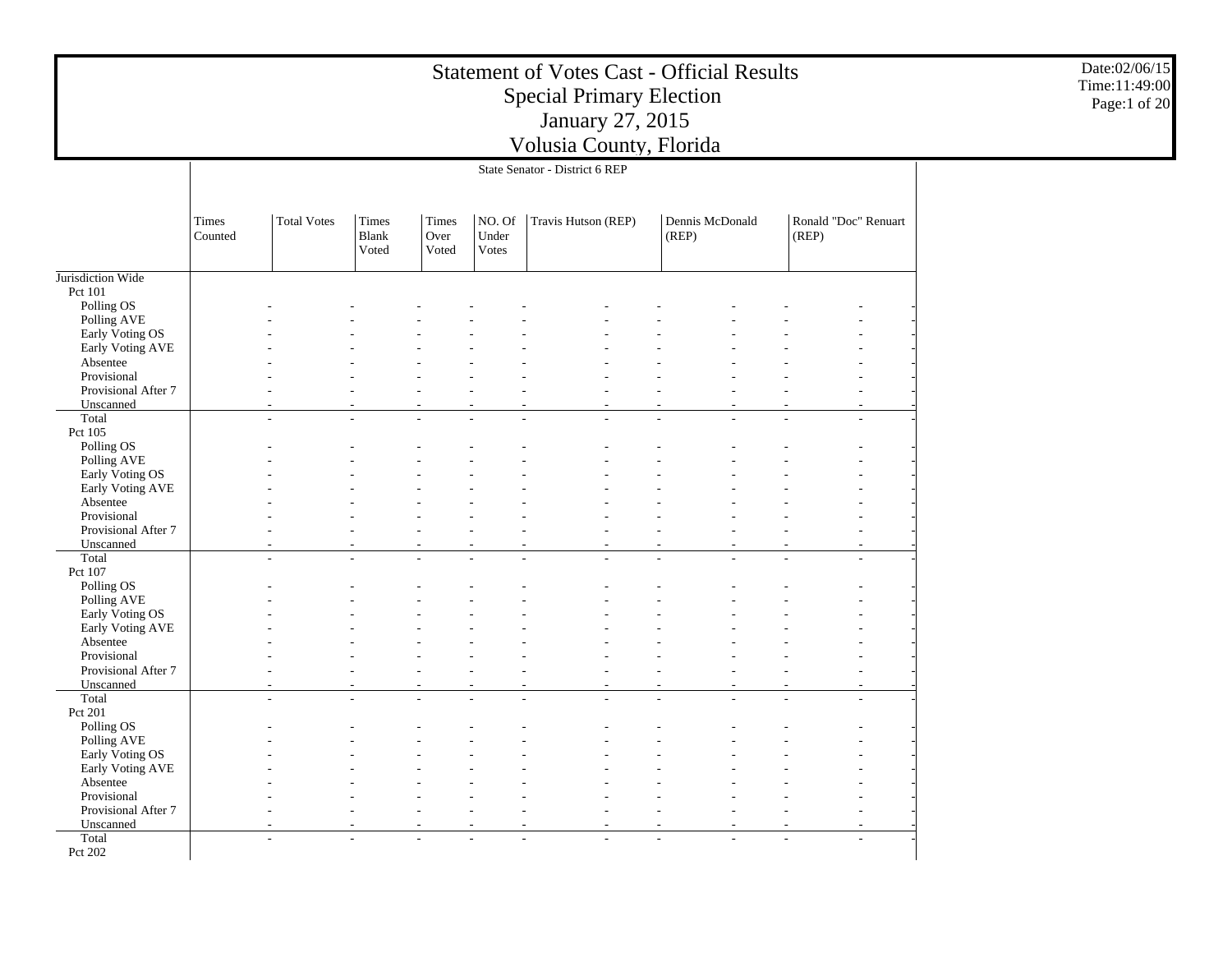|                                     |                  |                          |                              |                                      |                                                      | <b>Statement of Votes Cast - Official Results</b><br><b>Special Primary Election</b><br>January 27, 2015<br>Volusia County, Florida |        |                          |        |                               |        | Date:02/06/15<br>Time:11:49:00<br>Page:2 of 20 |  |
|-------------------------------------|------------------|--------------------------|------------------------------|--------------------------------------|------------------------------------------------------|-------------------------------------------------------------------------------------------------------------------------------------|--------|--------------------------|--------|-------------------------------|--------|------------------------------------------------|--|
|                                     |                  |                          |                              |                                      |                                                      | State Senator - District 6 REP                                                                                                      |        |                          |        |                               |        |                                                |  |
|                                     |                  |                          |                              |                                      |                                                      |                                                                                                                                     |        |                          |        |                               |        |                                                |  |
|                                     | Times<br>Counted | <b>Total Votes</b>       | Times<br>Blank<br>Voted      | Times<br>Over<br>Voted               | NO. Of<br>Under<br><b>Votes</b>                      | Travis Hutson (REP)                                                                                                                 |        | Dennis McDonald<br>(REP) |        | Ronald "Doc" Renuart<br>(REP) |        |                                                |  |
| Polling OS                          |                  |                          |                              |                                      |                                                      |                                                                                                                                     |        |                          |        |                               |        |                                                |  |
| Polling AVE                         |                  |                          |                              |                                      |                                                      |                                                                                                                                     |        |                          |        |                               |        |                                                |  |
| Early Voting OS                     |                  |                          |                              |                                      |                                                      |                                                                                                                                     |        |                          |        |                               |        |                                                |  |
| Early Voting AVE                    |                  |                          |                              |                                      |                                                      |                                                                                                                                     |        |                          |        |                               |        |                                                |  |
| Absentee                            |                  |                          |                              |                                      |                                                      |                                                                                                                                     |        |                          |        |                               |        |                                                |  |
| Provisional                         |                  |                          |                              |                                      |                                                      |                                                                                                                                     |        |                          |        |                               |        |                                                |  |
| Provisional After 7<br>Unscanned    |                  |                          |                              |                                      |                                                      |                                                                                                                                     |        |                          |        |                               |        |                                                |  |
| Total                               |                  |                          |                              |                                      |                                                      |                                                                                                                                     |        |                          |        |                               |        |                                                |  |
| Pct 203                             |                  |                          |                              |                                      |                                                      |                                                                                                                                     |        |                          |        |                               |        |                                                |  |
| Polling OS                          |                  |                          |                              |                                      |                                                      |                                                                                                                                     |        |                          |        |                               |        |                                                |  |
| Polling AVE                         |                  |                          |                              |                                      |                                                      |                                                                                                                                     |        |                          |        |                               |        |                                                |  |
| Early Voting OS                     |                  |                          |                              |                                      |                                                      |                                                                                                                                     |        |                          |        |                               |        |                                                |  |
| Early Voting AVE                    |                  |                          |                              |                                      |                                                      |                                                                                                                                     |        |                          |        |                               |        |                                                |  |
| Absentee                            |                  |                          |                              |                                      |                                                      |                                                                                                                                     |        |                          |        |                               |        |                                                |  |
| Provisional<br>Provisional After 7  |                  |                          |                              |                                      |                                                      |                                                                                                                                     |        |                          |        |                               |        |                                                |  |
| Unscanned                           |                  |                          |                              |                                      |                                                      |                                                                                                                                     |        |                          |        |                               |        |                                                |  |
| Total                               |                  |                          |                              | $\overline{\phantom{a}}$             | $\overline{a}$                                       |                                                                                                                                     |        |                          |        | $\overline{\phantom{a}}$      |        |                                                |  |
| Pct 501                             |                  |                          |                              |                                      |                                                      |                                                                                                                                     |        |                          |        |                               |        |                                                |  |
| Polling OS                          | 42               | 42                       |                              | $\boldsymbol{0}$                     | $\mathbf{0}$<br>$\boldsymbol{0}$                     | 28                                                                                                                                  | 66.67% | 5                        | 11.90% | 9                             | 21.43% |                                                |  |
| Polling AVE                         |                  | $\boldsymbol{0}$         | $\boldsymbol{0}$             | $\boldsymbol{0}$                     | $\theta$<br>$\mathbf{0}$                             | $\mathbf{0}$                                                                                                                        |        | $\mathbf{0}$             |        | $\Omega$                      |        |                                                |  |
| Early Voting OS                     |                  | $\mathbf{0}$             | $\overline{0}$               | $\boldsymbol{0}$                     | $\theta$<br>$\mathbf{0}$                             | $\mathbf{0}$                                                                                                                        |        | $\theta$                 |        | $\boldsymbol{0}$              |        |                                                |  |
| Early Voting AVE<br>Absentee        | 132              | $\mathbf{0}$<br>132      | $\overline{0}$               | $\boldsymbol{0}$<br>$\boldsymbol{0}$ | $\theta$<br>$\theta$<br>$\Omega$<br>$\theta$         | $\theta$<br>80                                                                                                                      | 60.61% | $\mathbf{0}$<br>12       | 9.09%  | $\theta$<br>40                | 30.30% |                                                |  |
| Provisional                         |                  | $\mathbf{0}$             | $\boldsymbol{0}$             | $\boldsymbol{0}$                     | $\theta$<br>$\theta$                                 | $\theta$                                                                                                                            |        | $\mathbf{0}$             |        | $\theta$                      |        |                                                |  |
| Provisional After 7                 |                  | $\mathbf{0}$             | $\boldsymbol{0}$             | $\boldsymbol{0}$                     | $\boldsymbol{0}$<br>$\mathbf{0}$                     | $\overline{0}$                                                                                                                      |        | $\theta$                 |        | $\boldsymbol{0}$              |        |                                                |  |
| Unscanned                           |                  | $\overline{0}$           | $\boldsymbol{0}$             | $\boldsymbol{0}$                     | $\mathbf{0}$<br>$\boldsymbol{0}$                     | $\Omega$                                                                                                                            |        | $\theta$                 |        | $\Omega$                      |        |                                                |  |
| Total                               | 174              | 174                      |                              | $\mathbf{0}$                         | $\mathbf{0}$                                         | $\mathbf{0}$<br>108                                                                                                                 | 62.07% | 17                       | 9.77%  | 49                            | 28.16% |                                                |  |
| Pct 502                             |                  |                          |                              |                                      |                                                      |                                                                                                                                     |        |                          |        |                               |        |                                                |  |
| Polling OS                          | 127              | 125                      |                              | $\overline{c}$                       | $\mathbf{0}$<br>$\boldsymbol{0}$                     | 63                                                                                                                                  | 50.40% | 12                       | 9.60%  | 50                            | 40.00% |                                                |  |
| Polling AVE                         |                  | $\mathbf{0}$             | $\boldsymbol{0}$<br>$\theta$ | $\boldsymbol{0}$<br>$\boldsymbol{0}$ | $\boldsymbol{0}$<br>$\mathbf{0}$<br>$\boldsymbol{0}$ | $\theta$                                                                                                                            |        | $\mathbf{0}$             |        | $\boldsymbol{0}$              |        |                                                |  |
| Early Voting OS<br>Early Voting AVE |                  | $\mathbf{0}$<br>$\Omega$ | $\Omega$                     | $\Omega$                             | $\mathbf{0}$<br>$\Omega$<br>$\Omega$                 | $\mathbf{0}$<br>$\Omega$                                                                                                            |        | $\mathbf{0}$<br>$\Omega$ |        | $\mathbf{0}$<br>$\Omega$      |        |                                                |  |
| Absentee                            | 171              | 170                      |                              | -1                                   | $\mathbf{0}$<br>$\boldsymbol{0}$                     | 89                                                                                                                                  | 52.35% | 38                       | 22.35% | 43                            | 25.29% |                                                |  |
| Provisional                         |                  | $\mathbf{0}$             | $\boldsymbol{0}$             | $\boldsymbol{0}$                     | $\mathbf{0}$<br>$\mathbf{0}$                         | $\mathbf{0}$                                                                                                                        |        | $\mathbf{0}$             |        | $\boldsymbol{0}$              |        |                                                |  |
| Provisional After 7                 |                  | $\boldsymbol{0}$         | $\boldsymbol{0}$             | $\boldsymbol{0}$                     | $\mathbf{0}$<br>$\mathbf{0}$                         | $\mathbf{0}$                                                                                                                        |        | $\mathbf{0}$             |        | $\boldsymbol{0}$              |        |                                                |  |
| Unscanned                           |                  | $\mathbf{0}$             | $\boldsymbol{0}$             | $\mathbf{0}$                         | $\mathbf{0}$<br>$\mathbf{0}$                         | $\mathbf{0}$                                                                                                                        |        | $\mathbf{0}$             |        | $\boldsymbol{0}$              |        |                                                |  |
| Total                               | 298              | 295                      |                              | 3                                    | $\mathbf{0}$                                         | $\mathbf{0}$<br>152                                                                                                                 | 51.53% | 50                       | 16.95% | 93                            | 31.53% |                                                |  |
| Pct 503<br>Polling OS               | $25\,$           | 25                       |                              | $\boldsymbol{0}$                     | $\boldsymbol{0}$                                     | 18<br>$\boldsymbol{0}$                                                                                                              | 72.00% | -1                       | 4.00%  | 6                             | 24.00% |                                                |  |
| Polling AVE                         |                  | $\overline{0}$           | $\mathbf{0}$                 | $\mathbf{0}$                         | $\mathbf{0}$                                         | $\overline{0}$<br>$\mathbf{0}$                                                                                                      |        | $\boldsymbol{0}$         | L.     | $\boldsymbol{0}$              |        |                                                |  |
|                                     |                  |                          |                              |                                      |                                                      |                                                                                                                                     |        |                          |        |                               |        |                                                |  |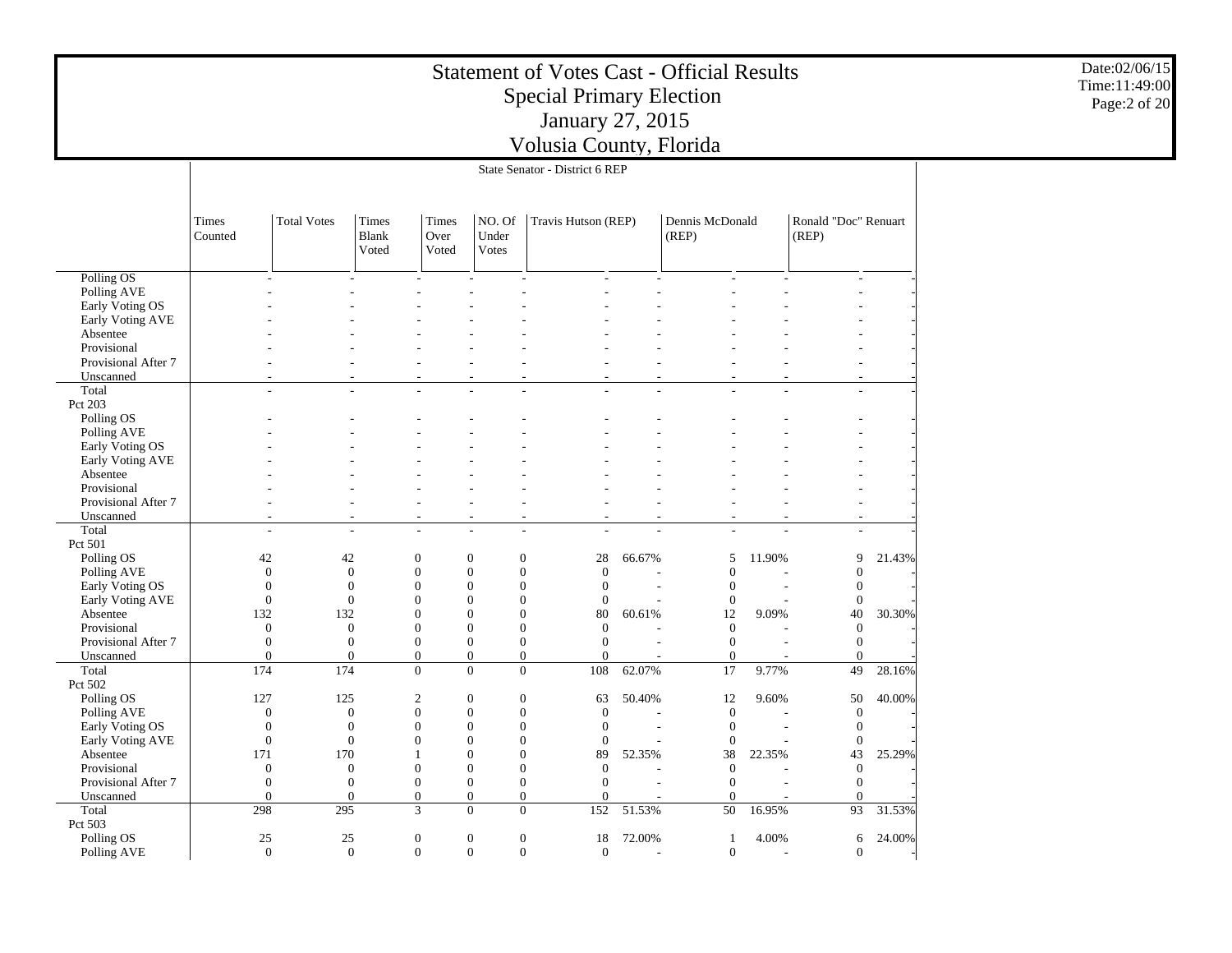|                                     |                              |                                      |                                      |                        |                                                                    | <b>Statement of Votes Cast - Official Results</b><br><b>Special Primary Election</b><br>January 27, 2015 |                |                              |                |                               |           | Date:02/06/15<br>Time:11:49:01 | Page:3 of 20 |
|-------------------------------------|------------------------------|--------------------------------------|--------------------------------------|------------------------|--------------------------------------------------------------------|----------------------------------------------------------------------------------------------------------|----------------|------------------------------|----------------|-------------------------------|-----------|--------------------------------|--------------|
|                                     |                              |                                      |                                      |                        |                                                                    | Volusia County, Florida                                                                                  |                |                              |                |                               |           |                                |              |
|                                     |                              |                                      |                                      |                        |                                                                    | State Senator - District 6 REP                                                                           |                |                              |                |                               |           |                                |              |
|                                     |                              |                                      |                                      |                        |                                                                    |                                                                                                          |                |                              |                |                               |           |                                |              |
|                                     |                              |                                      |                                      |                        |                                                                    |                                                                                                          |                |                              |                |                               |           |                                |              |
|                                     | Times<br>Counted             | <b>Total Votes</b>                   | Times<br>Blank<br>Voted              | Times<br>Over<br>Voted | NO. Of<br>Under<br><b>Votes</b>                                    | Travis Hutson (REP)                                                                                      |                | Dennis McDonald<br>(REP)     |                | Ronald "Doc" Renuart<br>(REP) |           |                                |              |
| <b>Early Voting OS</b>              | $\mathbf{0}$                 | $\mathbf{0}$                         | $\mathbf{0}$                         |                        | $\mathbf{0}$<br>$\theta$                                           | $\mathbf{0}$                                                                                             |                | $\boldsymbol{0}$             |                | $\mathbf{0}$                  |           |                                |              |
| Early Voting AVE                    | $\overline{0}$               | $\theta$                             | $\boldsymbol{0}$                     |                        | $\mathbf{0}$<br>$\mathbf{0}$                                       | $\mathbf{0}$                                                                                             |                | $\theta$                     |                | $\mathbf{0}$                  |           |                                |              |
| Absentee                            | 56                           | 56                                   | $\boldsymbol{0}$                     |                        | $\Omega$<br>$\mathbf{0}$                                           | 33                                                                                                       | 58.93%         | 6                            | 10.71%         | 17                            | 30.36%    |                                |              |
| Provisional                         | -1                           | $\mathbf{1}$                         | $\boldsymbol{0}$                     |                        | $\mathbf{0}$<br>$\mathbf{0}$                                       |                                                                                                          | 1 100.00%      | $\mathbf{0}$                 | 0.00%          | $\mathbf{0}$                  | 0.00%     |                                |              |
| Provisional After 7                 | $\mathbf{0}$                 | $\overline{0}$                       | $\boldsymbol{0}$                     |                        | $\mathbf{0}$<br>$\overline{0}$                                     | $\overline{0}$                                                                                           |                | $\theta$                     |                | $\mathbf{0}$                  |           |                                |              |
| Unscanned                           | $\overline{0}$               | $\overline{0}$                       | $\boldsymbol{0}$                     |                        | $\boldsymbol{0}$<br>$\mathbf{0}$                                   | $\boldsymbol{0}$                                                                                         |                | $\mathbf{0}$                 |                | $\overline{0}$                |           |                                |              |
| Total<br>Pct 504                    | 82                           | 82                                   | $\mathbf{0}$                         |                        | $\Omega$<br>$\overline{0}$                                         | 52                                                                                                       | 63.41%         | $7\phantom{.0}$              | 8.54%          | 23                            | 28.05%    |                                |              |
| Polling OS                          | 51                           | 51                                   | $\boldsymbol{0}$                     |                        | $\mathbf{0}$<br>$\boldsymbol{0}$                                   | 26                                                                                                       | 50.98%         | 10                           | 19.61%         | 15                            | 29.41%    |                                |              |
| Polling AVE                         | $\boldsymbol{0}$             | $\mathbf{0}$                         | $\boldsymbol{0}$                     |                        | $\mathbf{0}$<br>$\mathbf{0}$                                       | $\overline{0}$                                                                                           |                | $\theta$                     |                | $\theta$                      |           |                                |              |
| Early Voting OS                     | $\overline{1}$               | $\mathbf{1}$                         | $\boldsymbol{0}$                     |                        | $\mathbf{0}$<br>$\mathbf{0}$                                       | $\boldsymbol{0}$                                                                                         | 0.00%          | $\mathbf{0}$                 | 0.00%          |                               | 1 100.00% |                                |              |
| Early Voting AVE                    | $\theta$                     | $\mathbf{0}$                         | $\boldsymbol{0}$                     |                        | $\mathbf{0}$<br>$\mathbf{0}$                                       | $\theta$                                                                                                 |                | $\theta$                     |                | $\theta$                      |           |                                |              |
| Absentee                            | 59                           | 59                                   | $\boldsymbol{0}$                     |                        | $\Omega$<br>$\mathbf{0}$                                           | 30                                                                                                       | 50.85%         | 11                           | 18.64%         | 18                            | 30.51%    |                                |              |
| Provisional                         | $\boldsymbol{0}$             | $\theta$                             | $\overline{0}$                       | $\theta$               | $\overline{0}$                                                     | $\theta$                                                                                                 |                | $\theta$                     |                | $\theta$                      |           |                                |              |
| Provisional After 7                 | $\boldsymbol{0}$             | $\boldsymbol{0}$                     | $\boldsymbol{0}$                     |                        | $\mathbf{0}$<br>$\mathbf{0}$                                       | $\mathbf{0}$                                                                                             |                | $\theta$                     |                | $\mathbf{0}$                  |           |                                |              |
| Unscanned                           | $\theta$                     | $\overline{0}$                       | $\boldsymbol{0}$                     |                        | $\boldsymbol{0}$<br>$\mathbf{0}$                                   | $\theta$                                                                                                 |                | $\mathbf{0}$                 |                | $\mathbf{0}$                  |           |                                |              |
| Total                               | 111                          | 111                                  | $\theta$                             |                        | $\Omega$<br>$\overline{0}$                                         | 56                                                                                                       | 50.45%         | 21                           | 18.92%         | 34                            | 30.63%    |                                |              |
| Pct 506                             |                              |                                      |                                      |                        |                                                                    |                                                                                                          |                |                              |                |                               |           |                                |              |
| Polling OS<br>Polling AVE           | 49<br>$\overline{0}$         | 49<br>$\boldsymbol{0}$               | $\boldsymbol{0}$<br>$\mathbf{0}$     |                        | $\boldsymbol{0}$<br>$\mathbf{0}$<br>$\mathbf{0}$<br>$\overline{0}$ | 25<br>$\mathbf{0}$                                                                                       | 51.02%         | 10<br>$\mathbf{0}$           | 20.41%         | 14<br>$\mathbf{0}$            | 28.57%    |                                |              |
| Early Voting OS                     | $\boldsymbol{0}$             | $\boldsymbol{0}$                     | $\boldsymbol{0}$                     | $\Omega$               | $\mathbf{0}$                                                       | $\Omega$                                                                                                 |                | $\mathbf{0}$                 |                | $\overline{0}$                |           |                                |              |
| Early Voting AVE                    | $\theta$                     | $\overline{0}$                       | $\boldsymbol{0}$                     |                        | $\mathbf{0}$<br>$\mathbf{0}$                                       | $\Omega$                                                                                                 |                | $\theta$                     |                | $\theta$                      |           |                                |              |
| Absentee                            | 97                           | 97                                   | $\boldsymbol{0}$                     |                        | $\Omega$<br>$\mathbf{0}$                                           | 58                                                                                                       | 59.79%         | 11                           | 11.34%         | 28                            | 28.87%    |                                |              |
| Provisional                         | $\boldsymbol{0}$             | $\boldsymbol{0}$                     | $\boldsymbol{0}$                     |                        | $\mathbf{0}$<br>$\mathbf{0}$                                       | $\overline{0}$                                                                                           |                | $\mathbf{0}$                 |                | $\boldsymbol{0}$              |           |                                |              |
| Provisional After 7                 | $\boldsymbol{0}$             | $\overline{0}$                       | $\boldsymbol{0}$                     |                        | $\mathbf{0}$<br>$\overline{0}$                                     | $\mathbf{0}$                                                                                             |                | $\theta$                     |                | $\mathbf{0}$                  |           |                                |              |
| Unscanned                           | $\overline{0}$               | $\overline{0}$                       | $\boldsymbol{0}$                     |                        | $\boldsymbol{0}$<br>$\mathbf{0}$                                   | $\mathbf{0}$                                                                                             |                | $\mathbf{0}$                 |                | $\overline{0}$                |           |                                |              |
| Total                               | 146                          | 146                                  | $\mathbf{0}$                         |                        | $\mathbf{0}$<br>$\mathbf{0}$                                       | 83                                                                                                       | 56.85%         | 21                           | 14.38%         | 42                            | 28.77%    |                                |              |
| Pct 508                             |                              |                                      |                                      |                        |                                                                    |                                                                                                          |                |                              |                |                               |           |                                |              |
| Polling OS                          | 13                           | 13                                   | $\boldsymbol{0}$                     |                        | $\boldsymbol{0}$<br>$\boldsymbol{0}$                               | 9                                                                                                        | 69.23%         | $\mathbf{0}$                 | 0.00%          | 4                             | 30.77%    |                                |              |
| Polling AVE                         | $\theta$                     | $\overline{0}$                       | $\mathbf{0}$                         |                        | $\mathbf{0}$<br>$\overline{0}$<br>$\mathbf{0}$                     | $\mathbf{0}$                                                                                             |                | $\mathbf{0}$                 |                | $\overline{0}$                |           |                                |              |
| Early Voting OS<br>Early Voting AVE | $\boldsymbol{0}$<br>$\theta$ | $\boldsymbol{0}$<br>$\boldsymbol{0}$ | $\boldsymbol{0}$<br>$\boldsymbol{0}$ |                        | $\mathbf{0}$<br>$\mathbf{0}$<br>$\mathbf{0}$                       | $\boldsymbol{0}$<br>$\mathbf{0}$                                                                         |                | $\boldsymbol{0}$<br>$\theta$ | $\overline{a}$ | $\boldsymbol{0}$<br>$\theta$  |           |                                |              |
| Absentee                            | 77                           | 77                                   | $\mathbf{0}$                         |                        | $\mathbf{0}$<br>$\overline{0}$                                     | 50                                                                                                       | 64.94%         | 5                            | 6.49%          | 22                            | 28.57%    |                                |              |
| Provisional                         | $\boldsymbol{0}$             | $\boldsymbol{0}$                     | $\boldsymbol{0}$                     | $\Omega$               | $\overline{0}$                                                     | $\mathbf{0}$                                                                                             |                | $\overline{0}$               |                | $\overline{0}$                |           |                                |              |
| Provisional After 7                 | $\mathbf{0}$                 | $\boldsymbol{0}$                     | $\mathbf{0}$                         |                        | $\Omega$<br>$\mathbf{0}$                                           | $\mathbf{0}$                                                                                             |                | $\mathbf{0}$                 |                | $\overline{0}$                |           |                                |              |
| Unscanned                           | $\theta$                     | $\boldsymbol{0}$                     | $\boldsymbol{0}$                     |                        | $\boldsymbol{0}$<br>$\boldsymbol{0}$                               | $\boldsymbol{0}$                                                                                         |                | $\mathbf{0}$                 |                | $\boldsymbol{0}$              |           |                                |              |
| Total                               | 90                           | 90                                   | $\mathbf{0}$                         |                        | $\mathbf{0}$<br>$\theta$                                           | 59                                                                                                       | 65.56%         | 5                            | 5.56%          | 26                            | 28.89%    |                                |              |
| Pct 509                             |                              |                                      |                                      |                        |                                                                    |                                                                                                          |                |                              |                |                               |           |                                |              |
| Polling OS                          | 19                           | 19                                   | $\boldsymbol{0}$                     |                        | $\boldsymbol{0}$<br>$\mathbf{0}$                                   | 11                                                                                                       | 57.89%         | 6                            | 31.58%         | $\mathfrak{2}$                | 10.53%    |                                |              |
| Polling AVE                         | $\theta$                     | $\overline{0}$                       | $\mathbf{0}$                         |                        | $\mathbf{0}$<br>$\overline{0}$                                     | $\mathbf{0}$                                                                                             |                | $\mathbf{0}$                 |                | $\mathbf{0}$                  |           |                                |              |
| Early Voting OS                     | $\boldsymbol{0}$             | $\boldsymbol{0}$                     | $\boldsymbol{0}$                     |                        | $\overline{0}$<br>$\mathbf{0}$                                     | $\boldsymbol{0}$                                                                                         |                | $\boldsymbol{0}$             |                | $\boldsymbol{0}$              |           |                                |              |
| Early Voting AVE                    | $\overline{0}$               | $\theta$                             | $\mathbf{0}$                         |                        | $\overline{0}$<br>$\Omega$                                         | $\theta$                                                                                                 | $\overline{a}$ | $\theta$                     | L.             | $\theta$                      |           |                                |              |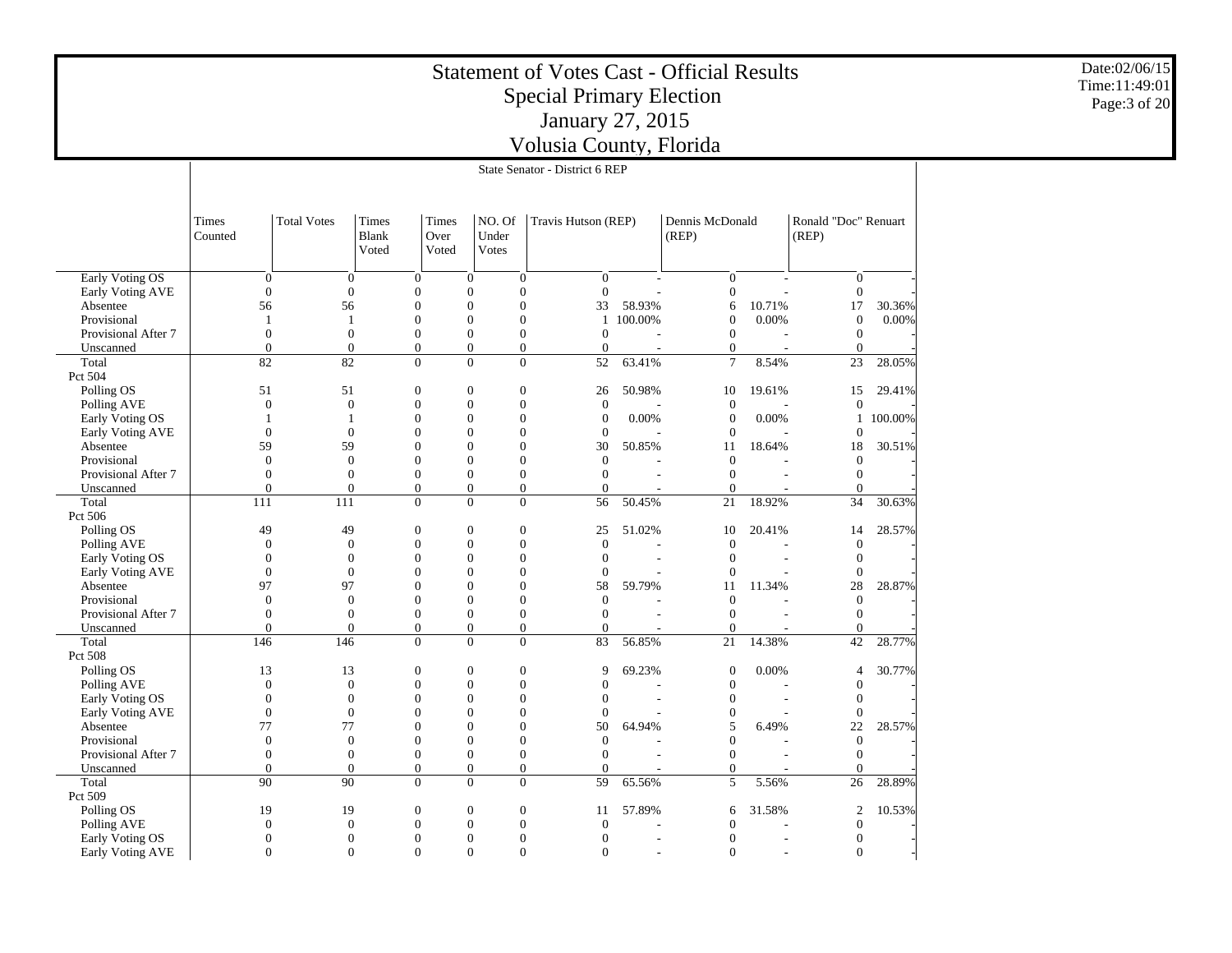|                              |                                    |                                    |                                      |                                      | <b>Statement of Votes Cast - Official Results</b><br><b>Special Primary Election</b><br>January 27, 2015 |                |                   |                          |                   |        | Date:02/06/15<br>Time:11:49:01<br>Page:4 of 20 |
|------------------------------|------------------------------------|------------------------------------|--------------------------------------|--------------------------------------|----------------------------------------------------------------------------------------------------------|----------------|-------------------|--------------------------|-------------------|--------|------------------------------------------------|
|                              |                                    |                                    |                                      |                                      | Volusia County, Florida                                                                                  |                |                   |                          |                   |        |                                                |
|                              |                                    |                                    |                                      |                                      | State Senator - District 6 REP                                                                           |                |                   |                          |                   |        |                                                |
|                              |                                    |                                    |                                      |                                      |                                                                                                          |                |                   |                          |                   |        |                                                |
|                              | Times<br>Counted                   | <b>Total Votes</b>                 | Ronald "Doc" Renuart                 |                                      |                                                                                                          |                |                   |                          |                   |        |                                                |
| Absentee                     | 52                                 | 52                                 | $\boldsymbol{0}$<br>$\mathbf{0}$     | $\boldsymbol{0}$                     | 29                                                                                                       | 55.77%         | 8                 | 15.38%                   | 15                | 28.85% |                                                |
| Provisional                  | $\boldsymbol{0}$                   | $\boldsymbol{0}$                   | $\boldsymbol{0}$                     | $\mathbf{0}$                         | $\boldsymbol{0}$<br>$\mathbf{0}$                                                                         |                | $\boldsymbol{0}$  |                          | $\overline{0}$    |        |                                                |
| Provisional After 7          | $\boldsymbol{0}$                   | $\boldsymbol{0}$                   | $\mathbf{0}$                         | $\mathbf{0}$                         | $\mathbf{0}$<br>$\boldsymbol{0}$                                                                         |                | $\mathbf{0}$      | $\sim$                   | $\mathbf{0}$      |        |                                                |
| Unscanned                    | $\Omega$                           | $\Omega$                           | $\overline{0}$                       | $\mathbf{0}$                         | $\overline{0}$<br>$\Omega$                                                                               |                | $\overline{0}$    |                          | $\Omega$          |        |                                                |
| Total                        | 71                                 | 71                                 | $\boldsymbol{0}$                     | $\overline{0}$<br>$\boldsymbol{0}$   | 40                                                                                                       | 56.34%         | 14                | 19.72%                   | 17                | 23.94% |                                                |
| Pct 510                      |                                    |                                    |                                      |                                      |                                                                                                          |                |                   |                          |                   |        |                                                |
| Polling OS                   | 74                                 | 74                                 | $\overline{0}$                       | $\mathbf{0}$                         | $\boldsymbol{0}$<br>45                                                                                   | 60.81%         | 9                 | 12.16%                   | 20                | 27.03% |                                                |
| Polling AVE                  | $\mathbf{0}$                       | $\boldsymbol{0}$                   | $\boldsymbol{0}$                     | $\mathbf{0}$                         | $\boldsymbol{0}$<br>$\overline{0}$                                                                       |                | $\boldsymbol{0}$  |                          | $\mathbf{0}$      |        |                                                |
| Early Voting OS              | $\mathbf{0}$                       | $\overline{0}$                     | $\overline{0}$                       | $\theta$                             | $\boldsymbol{0}$<br>$\overline{0}$                                                                       | $\overline{a}$ | $\overline{0}$    | $\sim$                   | $\mathbf{0}$      |        |                                                |
| Early Voting AVE             | $\mathbf{0}$                       | $\overline{0}$                     | $\overline{0}$                       | $\mathbf{0}$                         | $\overline{0}$<br>$\overline{0}$                                                                         |                | $\overline{0}$    |                          | $\mathbf{0}$      |        |                                                |
| Absentee                     | 195                                | 194                                | 1                                    | $\Omega$                             | $\boldsymbol{0}$<br>119                                                                                  | 61.34%         | 30                | 15.46%                   | 45                | 23.20% |                                                |
| Provisional                  | $\overline{0}$                     | $\overline{0}$                     | $\overline{0}$                       | $\mathbf{0}$                         | $\overline{0}$<br>$\overline{0}$                                                                         |                | $\overline{0}$    |                          | $\mathbf{0}$      |        |                                                |
| Provisional After 7          | $\boldsymbol{0}$                   | $\boldsymbol{0}$                   | $\boldsymbol{0}$                     | $\mathbf{0}$                         | $\boldsymbol{0}$<br>$\mathbf{0}$                                                                         |                | $\boldsymbol{0}$  |                          | $\boldsymbol{0}$  |        |                                                |
| Unscanned                    | $\overline{0}$                     | $\overline{0}$                     | $\overline{0}$                       | $\boldsymbol{0}$                     | $\boldsymbol{0}$<br>$\mathbf{0}$                                                                         |                | $\mathbf{0}$      |                          | $\overline{0}$    |        |                                                |
| Total                        | 269                                | 268                                | $\mathbf{1}$                         | $\theta$                             | $\overline{0}$<br>164                                                                                    | 61.19%         | 39                | 14.55%                   | 65                | 24.25% |                                                |
| Pct 511                      |                                    |                                    |                                      |                                      |                                                                                                          |                |                   |                          |                   |        |                                                |
| Polling OS                   | $\overline{7}$                     | $\overline{7}$                     | $\mathbf{0}$                         | $\mathbf{0}$                         | $\boldsymbol{0}$<br>6                                                                                    | 85.71%         | $\mathbf{0}$      | 0.00%                    | $\overline{1}$    | 14.29% |                                                |
| Polling AVE                  | $\boldsymbol{0}$                   | $\mathbf{0}$                       | $\mathbf{0}$                         | $\mathbf{0}$                         | $\boldsymbol{0}$<br>$\overline{0}$                                                                       |                | $\mathbf{0}$      |                          | $\mathbf{0}$      |        |                                                |
| Early Voting OS              | $\overline{0}$<br>$\boldsymbol{0}$ | $\overline{0}$<br>$\boldsymbol{0}$ | $\overline{0}$                       | $\overline{0}$<br>$\overline{0}$     | $\overline{0}$<br>$\overline{0}$                                                                         | $\sim$         | $\overline{0}$    | $\overline{\phantom{a}}$ | $\theta$          |        |                                                |
| Early Voting AVE<br>Absentee | 19                                 | 19                                 | $\boldsymbol{0}$<br>$\boldsymbol{0}$ | $\theta$                             | $\boldsymbol{0}$<br>$\mathbf{0}$<br>$\boldsymbol{0}$<br>8                                                | 42.11%         | $\mathbf{0}$<br>2 | 10.53%                   | $\mathbf{0}$<br>9 |        |                                                |
| Provisional                  | $\overline{0}$                     | $\overline{0}$                     | $\overline{0}$                       | $\mathbf{0}$                         | $\overline{0}$<br>$\overline{0}$                                                                         |                | $\overline{0}$    |                          | $\theta$          | 47.37% |                                                |
| Provisional After 7          | $\boldsymbol{0}$                   | $\boldsymbol{0}$                   | $\overline{0}$                       | $\Omega$                             | $\boldsymbol{0}$<br>$\overline{0}$                                                                       |                | $\boldsymbol{0}$  |                          | $\mathbf{0}$      |        |                                                |
| Unscanned                    | $\Omega$                           | $\Omega$                           | $\theta$                             | $\overline{0}$<br>$\theta$           | $\overline{0}$                                                                                           |                | $\overline{0}$    |                          | $\Omega$          |        |                                                |
| Total                        | 26                                 | 26                                 | $\overline{0}$                       | $\theta$<br>$\overline{0}$           | 14                                                                                                       | 53.85%         | 2                 | 7.69%                    | 10                | 38.46% |                                                |
| Pct 512                      |                                    |                                    |                                      |                                      |                                                                                                          |                |                   |                          |                   |        |                                                |
| Polling OS                   | 78                                 | 78                                 | $\mathbf{0}$                         | $\mathbf{0}$                         | $\boldsymbol{0}$<br>39                                                                                   | 50.00%         | 12                | 15.38%                   | 27                | 34.62% |                                                |
| Polling AVE                  | $\mathbf{0}$                       | $\overline{0}$                     | $\overline{0}$                       | $\overline{0}$                       | $\overline{0}$<br>$\overline{0}$                                                                         |                | $\overline{0}$    |                          | $\mathbf{0}$      |        |                                                |
| Early Voting OS              | $\boldsymbol{0}$                   | $\boldsymbol{0}$                   | $\Omega$                             | $\Omega$                             | $\boldsymbol{0}$<br>$\mathbf{0}$                                                                         |                | $\mathbf{0}$      | $\blacksquare$           | $\boldsymbol{0}$  |        |                                                |
| Early Voting AVE             | $\mathbf{0}$                       | $\mathbf{0}$                       | $\boldsymbol{0}$                     | $\boldsymbol{0}$                     | 0<br>$\overline{0}$                                                                                      |                | $\mathbf{0}$      |                          | $\overline{0}$    |        |                                                |
| Absentee                     | 158                                | 158                                | $\boldsymbol{0}$                     | $\overline{0}$                       | $\boldsymbol{0}$<br>90                                                                                   | 56.96%         | 23                | 14.56%                   | 45                | 28.48% |                                                |
| Provisional                  | $\mathbf{0}$                       | $\mathbf{0}$                       | $\boldsymbol{0}$                     | $\boldsymbol{0}$                     | $\boldsymbol{0}$<br>$\mathbf{0}$                                                                         |                | $\boldsymbol{0}$  |                          | $\mathbf{0}$      |        |                                                |
| Provisional After 7          | $\mathbf{0}$                       | $\mathbf{0}$                       | $\boldsymbol{0}$                     | $\theta$                             | $\boldsymbol{0}$<br>$\mathbf{0}$                                                                         |                | $\overline{0}$    |                          | $\theta$          |        |                                                |
| Unscanned                    | $\Omega$                           | $\Omega$                           | $\mathbf{0}$                         | $\overline{0}$                       | $\overline{0}$<br>$\Omega$                                                                               |                | $\overline{0}$    |                          | $\Omega$          |        |                                                |
| Total                        | 236                                | 236                                | $\overline{0}$                       | $\boldsymbol{0}$<br>$\boldsymbol{0}$ | 129                                                                                                      | 54.66%         | 35                | 14.83%                   | 72                | 30.51% |                                                |
| Pct 515                      |                                    |                                    |                                      |                                      |                                                                                                          |                |                   |                          |                   |        |                                                |
| Polling OS                   | 25                                 | 25                                 | $\mathbf{0}$<br>$\overline{0}$       | $\mathbf{0}$                         | 14                                                                                                       | 56.00%         | 3                 | 12.00%                   | 8                 | 32.00% |                                                |
| Polling AVE                  | $\boldsymbol{0}$                   | $\boldsymbol{0}$                   | $\boldsymbol{0}$                     | $\boldsymbol{0}$                     | $\boldsymbol{0}$<br>$\mathbf{0}$                                                                         |                | $\mathbf{0}$      |                          | $\mathbf{0}$      |        |                                                |
| Early Voting OS              | $\overline{c}$                     | $\overline{c}$                     | $\boldsymbol{0}$                     | $\boldsymbol{0}$                     | $\boldsymbol{0}$<br>2                                                                                    | 100.00%        | $\overline{0}$    | 0.00%                    | $\boldsymbol{0}$  | 0.00%  |                                                |
| Early Voting AVE             | $\mathbf{0}$                       | $\mathbf{0}$                       | $\overline{0}$                       | $\theta$                             | $\overline{0}$<br>$\overline{0}$                                                                         |                | $\overline{0}$    |                          | $\Omega$          |        |                                                |
| Absentee                     | 57                                 | 57                                 | $\Omega$                             | $\Omega$                             | $\Omega$<br>31                                                                                           | 54.39%         | 10                | 17.54%                   | 16                | 28.07% |                                                |
| Provisional                  | $\mathbf{0}$                       | $\Omega$                           | $\Omega$                             | $\Omega$                             | $\Omega$<br>$\overline{0}$                                                                               |                | $\overline{0}$    |                          | $\Omega$          |        |                                                |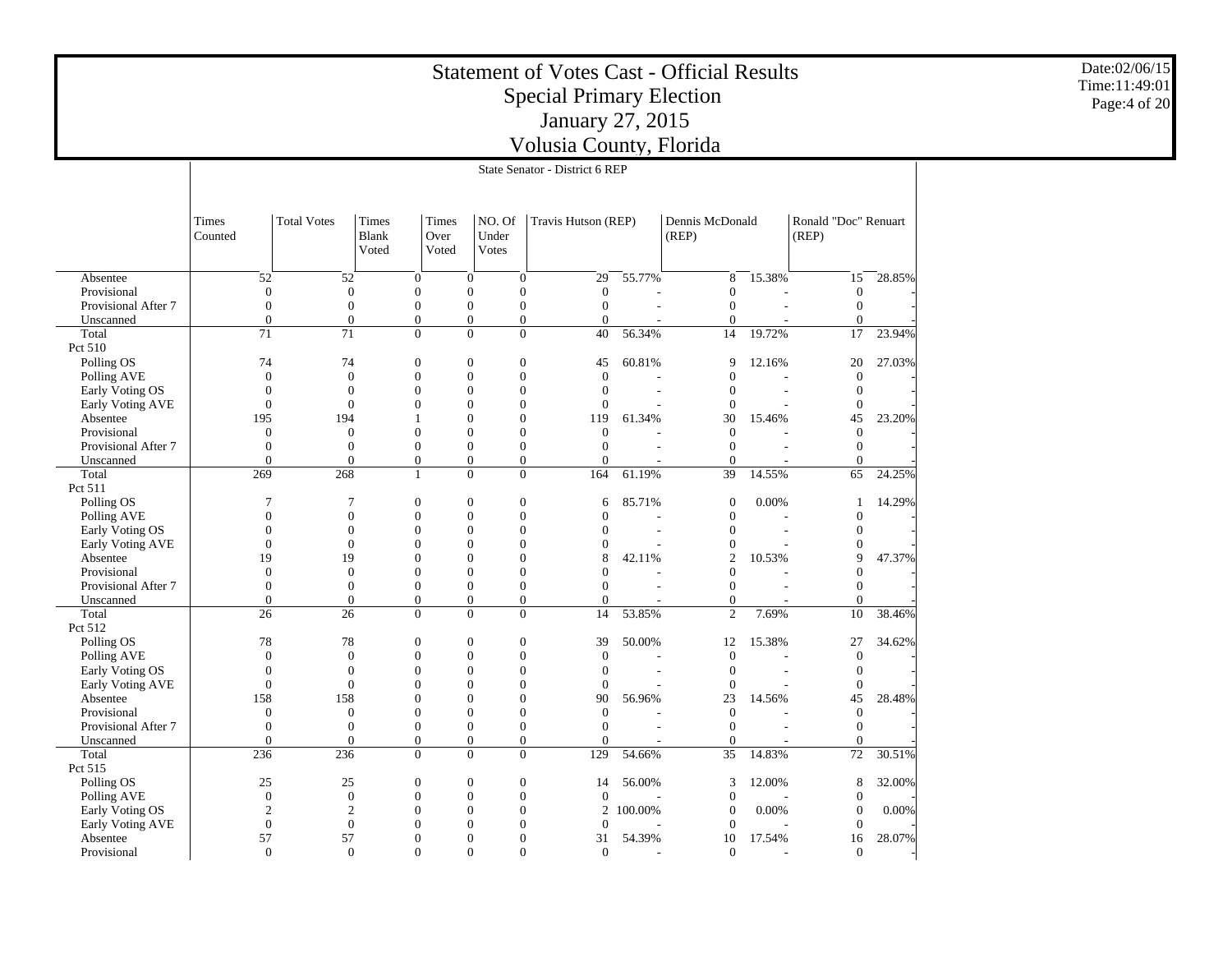|                              |                  |                                     |                                                    |                        |                                                                  | <b>Statement of Votes Cast - Official Results</b><br><b>Special Primary Election</b><br>January 27, 2015 |         |                              |        |                               |        | Date:02/06/15<br>Time:11:49:01<br>Page:5 of 20 |
|------------------------------|------------------|-------------------------------------|----------------------------------------------------|------------------------|------------------------------------------------------------------|----------------------------------------------------------------------------------------------------------|---------|------------------------------|--------|-------------------------------|--------|------------------------------------------------|
|                              |                  |                                     |                                                    |                        |                                                                  | Volusia County, Florida                                                                                  |         |                              |        |                               |        |                                                |
|                              |                  |                                     |                                                    |                        |                                                                  | State Senator - District 6 REP                                                                           |         |                              |        |                               |        |                                                |
|                              |                  |                                     |                                                    |                        |                                                                  |                                                                                                          |         |                              |        |                               |        |                                                |
|                              |                  |                                     |                                                    |                        |                                                                  |                                                                                                          |         |                              |        |                               |        |                                                |
|                              | Times<br>Counted | <b>Total Votes</b>                  | Times<br><b>Blank</b><br>Voted                     | Times<br>Over<br>Voted | NO. Of<br>Under<br>Votes                                         | Travis Hutson (REP)                                                                                      |         | Dennis McDonald<br>(REP)     |        | Ronald "Doc" Renuart<br>(REP) |        |                                                |
| Provisional After 7          |                  | $\boldsymbol{0}$                    | $\mathbf{0}$<br>$\boldsymbol{0}$                   |                        | $\mathbf{0}$<br>$\boldsymbol{0}$                                 | $\mathbf{0}$                                                                                             |         | $\mathbf{0}$                 |        | $\overline{0}$                |        |                                                |
| Unscanned                    |                  | $\theta$                            | $\overline{0}$<br>$\mathbf{0}$                     |                        | $\mathbf{0}$<br>$\boldsymbol{0}$                                 | $\overline{0}$                                                                                           |         | $\mathbf{0}$                 |        | $\overline{0}$                |        |                                                |
| Total                        | 84               | 84                                  | $\overline{0}$                                     |                        | $\overline{0}$<br>$\mathbf{0}$                                   | 47                                                                                                       | 55.95%  | 13                           | 15.48% | 24                            | 28.57% |                                                |
| Pct 516                      |                  |                                     |                                                    |                        |                                                                  |                                                                                                          |         |                              |        |                               |        |                                                |
| Polling OS                   | 84               | 84                                  | $\theta$                                           |                        | $\mathbf{0}$<br>$\mathbf{0}$                                     | 40                                                                                                       | 47.62%  | 11                           | 13.10% | 33                            | 39.29% |                                                |
| Polling AVE                  |                  | $\boldsymbol{0}$                    | $\mathbf{0}$<br>$\boldsymbol{0}$<br>$\overline{0}$ |                        | $\Omega$<br>$\boldsymbol{0}$                                     | $\mathbf{0}$                                                                                             |         | $\mathbf{0}$                 |        | $\boldsymbol{0}$              |        |                                                |
| Early Voting OS              |                  | $\mathbf{0}$<br>$\theta$            | $\theta$<br>$\overline{0}$<br>$\boldsymbol{0}$     |                        | $\mathbf{0}$<br>$\theta$<br>$\boldsymbol{0}$<br>$\boldsymbol{0}$ | $\boldsymbol{0}$<br>$\mathbf{0}$                                                                         |         | $\mathbf{0}$<br>$\mathbf{0}$ |        | $\mathbf{0}$<br>$\theta$      |        |                                                |
| Early Voting AVE<br>Absentee | 110              | 110                                 | $\boldsymbol{0}$                                   |                        | $\mathbf{0}$<br>$\boldsymbol{0}$                                 | 47                                                                                                       | 42.73%  | 22                           | 20.00% | 41                            | 37.27% |                                                |
| Provisional                  |                  | $\mathbf{0}$                        | $\mathbf{0}$<br>$\boldsymbol{0}$                   |                        | $\mathbf{0}$<br>$\theta$                                         | $\mathbf{0}$                                                                                             |         | $\mathbf{0}$                 |        | $\mathbf{0}$                  |        |                                                |
| Provisional After 7          |                  | $\mathbf{0}$                        | $\mathbf{0}$<br>$\overline{0}$                     |                        | $\mathbf{0}$                                                     | $\overline{0}$<br>$\overline{0}$                                                                         |         | $\mathbf{0}$                 |        | $\overline{0}$                |        |                                                |
| Unscanned                    |                  | $\overline{0}$                      | $\overline{0}$<br>$\overline{0}$                   |                        | $\overline{0}$<br>$\overline{0}$                                 | $\Omega$                                                                                                 |         | $\mathbf{0}$                 |        | $\overline{0}$                |        |                                                |
| Total                        | 194              | 194                                 | $\overline{0}$                                     |                        | $\overline{0}$                                                   | $\overline{0}$<br>87                                                                                     | 44.85%  | 33                           | 17.01% | 74                            | 38.14% |                                                |
| Pct 517                      |                  |                                     |                                                    |                        |                                                                  |                                                                                                          |         |                              |        |                               |        |                                                |
| Polling OS                   | 37               | 37                                  | $\boldsymbol{0}$                                   |                        | $\boldsymbol{0}$<br>$\boldsymbol{0}$                             | 19                                                                                                       | 51.35%  | 6                            | 16.22% | 12                            | 32.43% |                                                |
| Polling AVE                  |                  | $\mathbf{0}$                        | $\mathbf{0}$<br>$\overline{0}$                     |                        | $\mathbf{0}$<br>$\mathbf{0}$                                     | $\overline{0}$                                                                                           |         | $\overline{0}$               |        | $\overline{0}$                |        |                                                |
| Early Voting OS              |                  | $\mathbf{1}$                        | $\boldsymbol{0}$<br>$\mathbf{1}$                   |                        | $\mathbf{0}$<br>$\boldsymbol{0}$                                 | 1                                                                                                        | 100.00% | $\boldsymbol{0}$             | 0.00%  | $\mathbf{0}$                  | 0.00%  |                                                |
| Early Voting AVE             |                  | $\theta$                            | $\overline{0}$<br>$\mathbf{0}$<br>$\Omega$         |                        | $\mathbf{0}$<br>$\theta$<br>$\Omega$                             | $\overline{0}$                                                                                           |         | $\mathbf{0}$                 |        | $\mathbf{0}$                  |        |                                                |
| Absentee<br>Provisional      | 98               | 98<br>$\mathbf{0}$                  | $\mathbf{0}$<br>$\theta$                           |                        | $\boldsymbol{0}$<br>$\mathbf{0}$<br>$\theta$                     | 51<br>$\boldsymbol{0}$                                                                                   | 52.04%  | 14<br>$\mathbf{0}$           | 14.29% | 33<br>$\overline{0}$          | 33.67% |                                                |
| Provisional After 7          |                  | $\theta$                            | $\mathbf{0}$<br>$\overline{0}$                     |                        | $\mathbf{0}$                                                     | $\overline{0}$<br>$\overline{0}$                                                                         |         | $\mathbf{0}$                 |        | $\overline{0}$                |        |                                                |
| Unscanned                    |                  | $\mathbf{0}$                        | $\overline{0}$<br>$\boldsymbol{0}$                 |                        | $\boldsymbol{0}$<br>$\boldsymbol{0}$                             | $\overline{0}$                                                                                           |         | $\mathbf{0}$                 |        | $\Omega$                      |        |                                                |
| Total                        | 136              | 136                                 | $\overline{0}$                                     |                        | $\mathbf{0}$                                                     | $\overline{0}$<br>71                                                                                     | 52.21%  | 20                           | 14.71% | 45                            | 33.09% |                                                |
| Pct 519                      |                  |                                     |                                                    |                        |                                                                  |                                                                                                          |         |                              |        |                               |        |                                                |
| Polling OS                   | $23\,$           | 23                                  | $\boldsymbol{0}$                                   |                        | $\boldsymbol{0}$<br>$\boldsymbol{0}$                             | 9                                                                                                        | 39.13%  | 5                            | 21.74% | 9                             | 39.13% |                                                |
| Polling AVE                  |                  | $\mathbf{0}$                        | $\overline{0}$<br>$\mathbf{0}$                     |                        | $\mathbf{0}$<br>$\mathbf{0}$                                     | $\overline{0}$                                                                                           |         | $\boldsymbol{0}$             |        | $\overline{0}$                |        |                                                |
| Early Voting OS              |                  | $\boldsymbol{0}$                    | $\mathbf{0}$<br>$\boldsymbol{0}$                   |                        | $\boldsymbol{0}$<br>$\boldsymbol{0}$                             | $\boldsymbol{0}$                                                                                         |         | $\boldsymbol{0}$             |        | $\mathbf{0}$                  |        |                                                |
| Early Voting AVE             |                  | $\theta$                            | $\overline{0}$<br>$\boldsymbol{0}$                 |                        | $\mathbf{0}$<br>$\boldsymbol{0}$                                 | $\overline{0}$                                                                                           |         | $\boldsymbol{0}$             |        | $\theta$                      |        |                                                |
| Absentee                     | 28               | 28                                  | $\boldsymbol{0}$                                   |                        | $\mathbf{0}$<br>$\mathbf{0}$                                     | 16                                                                                                       | 57.14%  | $\overline{4}$               | 14.29% | 8                             | 28.57% |                                                |
| Provisional                  |                  | $\mathbf{0}$                        | $\overline{0}$<br>$\boldsymbol{0}$                 |                        | $\mathbf{0}$<br>$\mathbf{0}$                                     | $\overline{0}$                                                                                           |         | $\overline{0}$               |        | $\overline{0}$                |        |                                                |
| Provisional After 7          |                  | $\mathbf{0}$                        | $\mathbf{0}$<br>$\overline{0}$<br>$\Omega$         |                        | $\mathbf{0}$<br>$\mathbf{0}$<br>$\Omega$                         | $\overline{0}$                                                                                           |         | $\overline{0}$               |        | $\overline{0}$<br>$\Omega$    |        |                                                |
| Unscanned<br>Total           | $\overline{51}$  | $\boldsymbol{0}$<br>$\overline{51}$ | $\boldsymbol{0}$<br>$\overline{0}$                 |                        | $\boldsymbol{0}$<br>$\overline{0}$                               | $\boldsymbol{0}$<br>$\overline{0}$<br>$\overline{25}$                                                    | 49.02%  | $\boldsymbol{0}$<br>9        | 17.65% | $\overline{17}$               | 33.33% |                                                |
| Pct 521                      |                  |                                     |                                                    |                        |                                                                  |                                                                                                          |         |                              |        |                               |        |                                                |
| Polling OS                   | 44               | 44                                  | $\boldsymbol{0}$                                   |                        | $\boldsymbol{0}$<br>$\boldsymbol{0}$                             | 34                                                                                                       | 77.27%  | 3                            | 6.82%  | 7                             | 15.91% |                                                |
| Polling AVE                  |                  | $\mathbf{0}$                        | $\mathbf{0}$<br>$\boldsymbol{0}$                   |                        | $\boldsymbol{0}$<br>$\boldsymbol{0}$                             | $\mathbf{0}$                                                                                             |         | $\boldsymbol{0}$             |        | $\overline{0}$                |        |                                                |
| Early Voting OS              |                  | $\mathbf{0}$                        | $\overline{0}$<br>$\mathbf{0}$                     |                        | $\Omega$<br>$\mathbf{0}$                                         | $\mathbf{0}$                                                                                             |         | $\overline{0}$               | $\sim$ | $\overline{0}$                |        |                                                |
| Early Voting AVE             |                  | $\mathbf{0}$                        | $\overline{0}$<br>$\mathbf{0}$                     |                        | $\mathbf{0}$<br>$\mathbf{0}$                                     | $\overline{0}$                                                                                           |         | $\overline{0}$               |        | $\mathbf{0}$                  |        |                                                |
| Absentee                     | 247              | 247                                 | $\theta$                                           |                        | $\mathbf{0}$<br>$\theta$                                         | 156                                                                                                      | 63.16%  | 31                           | 12.55% | 60                            | 24.29% |                                                |
| Provisional                  |                  | $\Omega$                            | $\Omega$<br>$\Omega$                               |                        | $\Omega$<br>$\boldsymbol{0}$                                     | $\mathbf{0}$                                                                                             |         | $\mathbf{0}$                 |        | $\theta$                      |        |                                                |
| Provisional After 7          |                  | $\mathbf{0}$                        | $\mathbf{0}$<br>$\boldsymbol{0}$                   |                        | $\boldsymbol{0}$<br>$\boldsymbol{0}$                             | $\mathbf{0}$                                                                                             |         | $\mathbf{0}$                 |        | $\overline{0}$                |        |                                                |
| Unscanned                    |                  | $\mathbf{0}$                        | $\overline{0}$<br>$\Omega$                         |                        | $\mathbf{0}$<br>$\mathbf{0}$                                     | $\overline{0}$                                                                                           | $\sim$  | $\overline{0}$               | $\sim$ | $\overline{0}$                |        |                                                |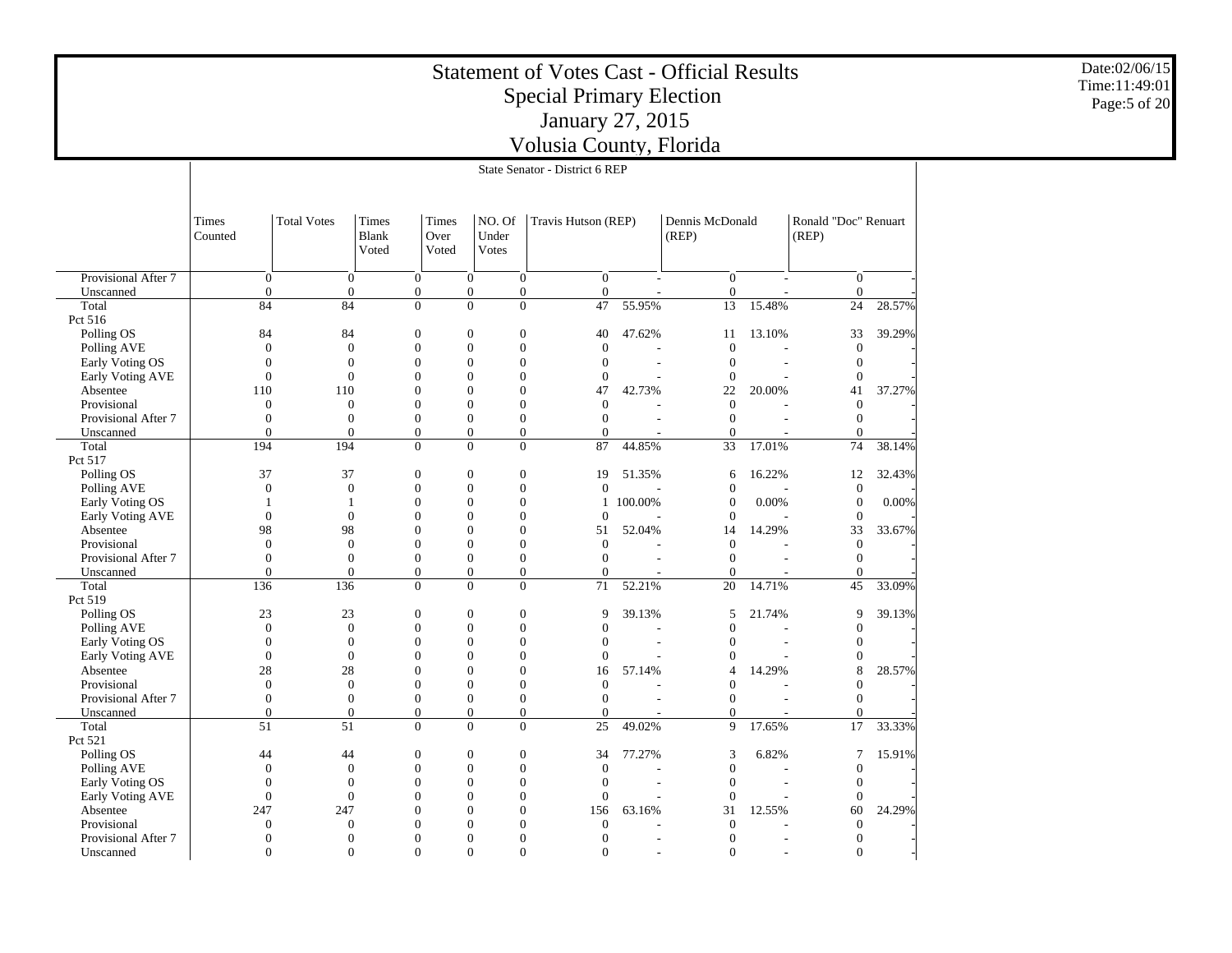|                                     |                                                                                                                           |                                    |                                      |       |                                      |                                    |                                  | <b>Statement of Votes Cast - Official Results</b> |         |                            |           |        |                                  |        | Date:02/06/15  |  |
|-------------------------------------|---------------------------------------------------------------------------------------------------------------------------|------------------------------------|--------------------------------------|-------|--------------------------------------|------------------------------------|----------------------------------|---------------------------------------------------|---------|----------------------------|-----------|--------|----------------------------------|--------|----------------|--|
|                                     |                                                                                                                           |                                    |                                      |       |                                      |                                    |                                  |                                                   |         |                            |           |        |                                  |        | Time: 11:49:01 |  |
|                                     |                                                                                                                           |                                    |                                      |       |                                      |                                    |                                  | <b>Special Primary Election</b>                   |         |                            |           |        |                                  |        | Page:6 of 20   |  |
|                                     |                                                                                                                           |                                    |                                      |       |                                      |                                    |                                  | January 27, 2015                                  |         |                            |           |        |                                  |        |                |  |
|                                     |                                                                                                                           |                                    |                                      |       |                                      |                                    |                                  |                                                   |         |                            |           |        |                                  |        |                |  |
|                                     |                                                                                                                           |                                    |                                      |       |                                      |                                    |                                  | Volusia County, Florida                           |         |                            |           |        |                                  |        |                |  |
|                                     |                                                                                                                           |                                    |                                      |       |                                      |                                    |                                  | State Senator - District 6 REP                    |         |                            |           |        |                                  |        |                |  |
|                                     |                                                                                                                           |                                    |                                      |       |                                      |                                    |                                  |                                                   |         |                            |           |        |                                  |        |                |  |
|                                     | NO. Of<br>Travis Hutson (REP)<br>Ronald "Doc" Renuart<br><b>Total Votes</b><br>Times<br>Times<br>Dennis McDonald<br>Times |                                    |                                      |       |                                      |                                    |                                  |                                                   |         |                            |           |        |                                  |        |                |  |
|                                     | Counted                                                                                                                   |                                    |                                      | Blank | Over                                 | Under                              |                                  |                                                   |         | (REP)                      |           |        | (REP)                            |        |                |  |
|                                     |                                                                                                                           |                                    |                                      | Voted | Voted                                | <b>Votes</b>                       |                                  |                                                   |         |                            |           |        |                                  |        |                |  |
|                                     |                                                                                                                           |                                    |                                      |       |                                      |                                    |                                  |                                                   |         |                            |           |        |                                  |        |                |  |
| Total                               |                                                                                                                           | 291                                | 291                                  |       | $\overline{0}$                       | $\mathbf{0}$                       | $\overline{0}$                   | 190                                               | 65.29%  | 34                         | $-11.68%$ |        | 67                               | 23.02% |                |  |
| Pct 522<br>Polling OS               |                                                                                                                           | 30                                 | 30                                   |       | $\mathbf{0}$                         | $\mathbf{0}$                       | $\mathbf{0}$                     | 12                                                | 40.00%  | 5                          | 16.67%    |        | 13                               | 43.33% |                |  |
| Polling AVE                         |                                                                                                                           | $\mathbf{0}$                       | $\boldsymbol{0}$                     |       | $\boldsymbol{0}$                     | $\boldsymbol{0}$                   | $\boldsymbol{0}$                 | $\mathbf{0}$                                      |         | $\boldsymbol{0}$           |           |        | $\mathbf{0}$                     |        |                |  |
| Early Voting OS                     |                                                                                                                           | $\overline{1}$                     | $\overline{1}$                       |       | $\mathbf{0}$                         | $\mathbf{0}$                       | $\mathbf{0}$                     | $\mathbf{1}$                                      | 100.00% | $\mathbf{0}$               |           | 0.00%  | $\theta$                         | 0.00%  |                |  |
| Early Voting AVE                    |                                                                                                                           | $\overline{0}$                     | $\overline{0}$                       |       | $\boldsymbol{0}$                     | $\theta$                           | $\boldsymbol{0}$                 | $\overline{0}$                                    |         | $\theta$                   |           |        | $\theta$                         |        |                |  |
| Absentee                            |                                                                                                                           | 70                                 | 70                                   |       | $\boldsymbol{0}$                     | $\theta$                           | $\theta$                         | 45                                                | 64.29%  | 13                         | 18.57%    |        | 12                               | 17.14% |                |  |
| Provisional                         |                                                                                                                           | $\mathbf{0}$                       | $\boldsymbol{0}$                     |       | $\boldsymbol{0}$                     | $\mathbf{0}$                       | $\boldsymbol{0}$                 | $\mathbf{0}$                                      |         | $\mathbf{0}$               |           |        | $\Omega$                         |        |                |  |
| Provisional After 7                 |                                                                                                                           | $\mathbf{0}$                       | $\boldsymbol{0}$                     |       | $\mathbf{0}$                         | $\mathbf{0}$                       | $\mathbf{0}$                     | $\mathbf{0}$                                      |         | $\mathbf{0}$               |           | $\sim$ | $\theta$                         |        |                |  |
| Unscanned                           |                                                                                                                           | $\overline{0}$                     | $\theta$                             |       | $\overline{0}$                       | $\mathbf{0}$                       | $\overline{0}$                   | $\overline{0}$                                    |         | $\theta$                   |           |        | $\theta$                         |        |                |  |
| Total                               |                                                                                                                           | 101                                | 101                                  |       | $\boldsymbol{0}$                     | $\mathbf{0}$                       | $\boldsymbol{0}$                 | 58                                                | 57.43%  | 18                         | 17.82%    |        | 25                               | 24.75% |                |  |
| Pct 523                             |                                                                                                                           |                                    |                                      |       |                                      |                                    |                                  |                                                   |         |                            |           |        |                                  |        |                |  |
| Polling OS                          |                                                                                                                           | 10                                 | 10                                   |       | $\boldsymbol{0}$                     | $\mathbf{0}$                       | $\boldsymbol{0}$                 | $\overline{4}$                                    | 40.00%  | 1                          | 10.00%    |        | 5                                | 50.00% |                |  |
| Polling AVE                         |                                                                                                                           | $\overline{0}$                     | $\boldsymbol{0}$                     |       | $\mathbf{0}$                         | $\theta$                           | $\mathbf{0}$                     | $\overline{0}$                                    |         | $\theta$                   |           |        | $\theta$                         |        |                |  |
| Early Voting OS<br>Early Voting AVE |                                                                                                                           | $\overline{0}$<br>$\boldsymbol{0}$ | $\boldsymbol{0}$<br>$\boldsymbol{0}$ |       | $\boldsymbol{0}$<br>$\boldsymbol{0}$ | $\theta$<br>$\boldsymbol{0}$       | $\mathbf{0}$<br>$\boldsymbol{0}$ | $\mathbf{0}$<br>$\mathbf{0}$                      |         | $\theta$<br>$\mathbf{0}$   |           | L,     | $\mathbf{0}$<br>$\boldsymbol{0}$ |        |                |  |
| Absentee                            |                                                                                                                           | 35                                 | 35                                   |       | $\boldsymbol{0}$                     | $\theta$                           | $\mathbf{0}$                     | 22                                                | 62.86%  | 3                          |           | 8.57%  | 10                               | 28.57% |                |  |
| Provisional                         |                                                                                                                           | $\mathbf{0}$                       | $\boldsymbol{0}$                     |       | $\boldsymbol{0}$                     | $\mathbf{0}$                       | $\mathbf{0}$                     | $\mathbf{0}$                                      |         | $\theta$                   |           |        | $\mathbf{0}$                     |        |                |  |
| Provisional After 7                 |                                                                                                                           | $\overline{0}$                     | $\mathbf{0}$                         |       | $\boldsymbol{0}$                     | $\theta$                           | $\theta$                         | $\overline{0}$                                    |         | $\theta$                   |           |        | $\mathbf{0}$                     |        |                |  |
| Unscanned                           |                                                                                                                           | $\mathbf{0}$                       | $\boldsymbol{0}$                     |       | $\boldsymbol{0}$                     | $\mathbf{0}$                       | $\mathbf{0}$                     | $\boldsymbol{0}$                                  |         | $\mathbf{0}$               |           |        | $\boldsymbol{0}$                 |        |                |  |
| Total                               |                                                                                                                           | 45                                 | 45                                   |       | $\mathbf{0}$                         | $\overline{0}$                     | $\mathbf{0}$                     | 26                                                | 57.78%  | $\overline{4}$             |           | 8.89%  | 15                               | 33.33% |                |  |
| Pct 526                             |                                                                                                                           |                                    |                                      |       |                                      |                                    |                                  |                                                   |         |                            |           |        |                                  |        |                |  |
| Polling OS                          |                                                                                                                           | 18                                 | 18                                   |       | $\mathbf{0}$                         | $\mathbf{0}$                       | $\mathbf{0}$                     | 12                                                | 66.67%  | 2                          | 11.11%    |        | $\overline{4}$                   | 22.22% |                |  |
| Polling AVE                         |                                                                                                                           | $\mathbf{0}$                       | $\boldsymbol{0}$                     |       | $\boldsymbol{0}$                     | $\boldsymbol{0}$                   | $\boldsymbol{0}$                 | $\mathbf{0}$                                      |         | $\boldsymbol{0}$           |           |        | $\boldsymbol{0}$                 |        |                |  |
| Early Voting OS                     |                                                                                                                           | $\mathbf{0}$                       | $\boldsymbol{0}$                     |       | $\mathbf{0}$                         | $\mathbf{0}$                       | $\mathbf{0}$                     | $\mathbf{0}$                                      |         | $\mathbf{0}$               |           |        | $\mathbf{0}$                     |        |                |  |
| Early Voting AVE                    |                                                                                                                           | $\overline{0}$                     | $\boldsymbol{0}$                     |       | $\boldsymbol{0}$                     | $\theta$                           | $\mathbf{0}$                     | $\overline{0}$                                    |         | $\theta$                   |           | L,     | $\Omega$                         |        |                |  |
| Absentee                            |                                                                                                                           | 27<br>$\boldsymbol{0}$             | 27<br>$\boldsymbol{0}$               |       | $\overline{0}$                       | $\overline{0}$<br>$\boldsymbol{0}$ | $\theta$<br>$\boldsymbol{0}$     | 17                                                | 62.96%  | $\overline{4}$<br>$\Omega$ | 14.81%    |        | 6<br>$\Omega$                    | 22.22% |                |  |
| Provisional<br>Provisional After 7  |                                                                                                                           | $\overline{0}$                     | $\mathbf{0}$                         |       | $\boldsymbol{0}$<br>$\boldsymbol{0}$ | $\mathbf{0}$                       | $\mathbf{0}$                     | $\mathbf{0}$<br>$\overline{0}$                    |         | $\theta$                   |           |        | $\Omega$                         |        |                |  |
| Unscanned                           |                                                                                                                           | $\overline{0}$                     | $\boldsymbol{0}$                     |       | $\mathbf{0}$                         | $\mathbf{0}$                       | $\mathbf{0}$                     | $\mathbf{0}$                                      |         | $\theta$                   |           |        | $\theta$                         |        |                |  |
| Total                               |                                                                                                                           | 45                                 | 45                                   |       | $\mathbf{0}$                         | $\mathbf{0}$                       | $\mathbf{0}$                     | 29                                                | 64.44%  | 6                          |           | 13.33% | 10                               | 22.22% |                |  |
| Pct 527                             |                                                                                                                           |                                    |                                      |       |                                      |                                    |                                  |                                                   |         |                            |           |        |                                  |        |                |  |
| Polling OS                          |                                                                                                                           | 13                                 | 13                                   |       | $\mathbf{0}$                         | $\mathbf{0}$                       | $\boldsymbol{0}$                 | $\overline{4}$                                    | 30.77%  | 5                          | 38.46%    |        | $\overline{4}$                   | 30.77% |                |  |
| Polling AVE                         |                                                                                                                           | $\overline{0}$                     | $\overline{0}$                       |       | $\boldsymbol{0}$                     | $\theta$                           | $\boldsymbol{0}$                 | $\overline{0}$                                    |         | $\theta$                   |           |        | $\mathbf{0}$                     |        |                |  |
| Early Voting OS                     |                                                                                                                           | $\mathbf{0}$                       | $\boldsymbol{0}$                     |       | $\boldsymbol{0}$                     | $\mathbf{0}$                       | $\mathbf{0}$                     | $\mathbf{0}$                                      |         | $\theta$                   |           |        | $\mathbf{0}$                     |        |                |  |
| Early Voting AVE                    |                                                                                                                           | $\boldsymbol{0}$                   | $\boldsymbol{0}$                     |       | $\boldsymbol{0}$                     | $\boldsymbol{0}$                   | $\boldsymbol{0}$                 | $\mathbf{0}$                                      |         | $\mathbf{0}$               |           |        | $\Omega$                         |        |                |  |
| Absentee                            |                                                                                                                           | 46                                 | 46                                   |       | $\mathbf{0}$                         | $\theta$                           | $\mathbf{0}$                     | 26                                                | 56.52%  | $\tau$                     | 15.22%    |        | 13                               | 28.26% |                |  |
| Provisional                         |                                                                                                                           | $\overline{0}$                     | $\boldsymbol{0}$                     |       | $\boldsymbol{0}$                     | $\theta$                           | $\mathbf{0}$                     | $\overline{0}$                                    |         | $\theta$                   |           |        | $\theta$                         |        |                |  |
| Provisional After 7                 |                                                                                                                           | $\overline{0}$                     | $\theta$                             |       | $\boldsymbol{0}$                     | $\overline{0}$                     | $\theta$                         | $\overline{0}$                                    |         | $\mathbf{0}$               |           |        | $\Omega$                         |        |                |  |
| Unscanned                           |                                                                                                                           | $\Omega$                           | $\boldsymbol{0}$                     |       | $\boldsymbol{0}$                     | $\boldsymbol{0}$                   | $\mathbf{0}$                     | $\mathbf{0}$                                      |         | $\Omega$                   |           |        | $\Omega$                         |        |                |  |
| Total                               |                                                                                                                           | 59                                 | 59                                   |       | $\mathbf{0}$                         | $\overline{0}$                     | $\mathbf{0}$                     | 30                                                | 50.85%  | 12                         | 20.34%    |        | 17                               | 28.81% |                |  |
| Pct 528                             |                                                                                                                           |                                    |                                      |       |                                      |                                    |                                  |                                                   |         |                            |           |        |                                  |        |                |  |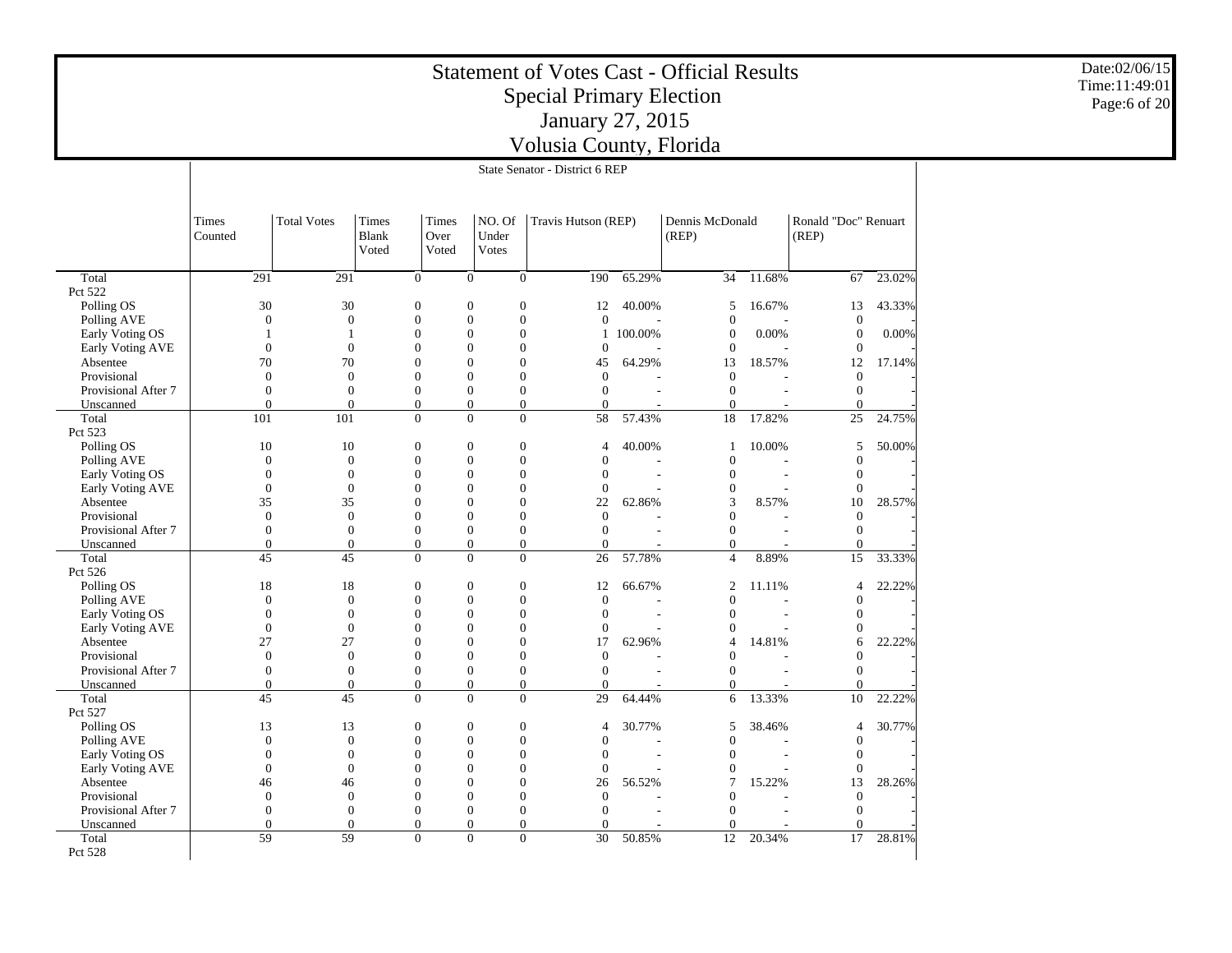| Volusia County, Florida<br>State Senator - District 6 REP                                                                                                                                                                                     |  |
|-----------------------------------------------------------------------------------------------------------------------------------------------------------------------------------------------------------------------------------------------|--|
|                                                                                                                                                                                                                                               |  |
|                                                                                                                                                                                                                                               |  |
|                                                                                                                                                                                                                                               |  |
|                                                                                                                                                                                                                                               |  |
| <b>Total Votes</b><br>NO. Of<br>Travis Hutson (REP)<br>Dennis McDonald<br>Ronald "Doc" Renuart<br>Times<br>Times<br>Times<br>Blank<br>Over<br>Under<br>(REP)<br>(REP)<br>Counted<br>Voted<br>Voted<br><b>Votes</b>                            |  |
| 57.14%<br>14.29%<br>28.57%<br>Polling OS<br>$\boldsymbol{0}$<br>$\mathbf{0}$<br>$\overline{4}$<br>2<br>7<br>7<br>$\boldsymbol{0}$<br>-1                                                                                                       |  |
| Polling AVE<br>$\theta$<br>$\theta$<br>$\theta$<br>$\overline{0}$<br>$\theta$<br>$\Omega$<br>$\theta$<br>$\Omega$                                                                                                                             |  |
| $\theta$<br>$\mathbf{0}$<br>$\boldsymbol{0}$<br>$\theta$<br>$\mathbf{0}$<br>$\theta$<br>Early Voting OS<br>$\Omega$<br>$\theta$                                                                                                               |  |
| $\boldsymbol{0}$<br>Early Voting AVE<br>$\theta$<br>$\boldsymbol{0}$<br>$\theta$<br>$\overline{0}$<br>$\theta$<br>$\theta$                                                                                                                    |  |
| 32<br>$\boldsymbol{0}$<br>32<br>$\theta$<br>$\overline{0}$<br>17<br>53.13%<br>18.75%<br>Absentee<br>9<br>28.13%<br>6                                                                                                                          |  |
| $\overline{0}$<br>$\boldsymbol{0}$<br>$\theta$<br>Provisional<br>$\theta$<br>$\overline{0}$<br>$\Omega$<br>$\theta$<br>$\Omega$                                                                                                               |  |
| $\boldsymbol{0}$<br>$\boldsymbol{0}$<br>$\mathbf{0}$<br>Provisional After 7<br>$\mathbf{0}$<br>$\mathbf{0}$<br>$\Omega$<br>$\theta$<br>$\Omega$                                                                                               |  |
| $\overline{0}$<br>$\mathbf{0}$<br>$\mathbf{0}$<br>$\theta$<br>$\mathbf{0}$<br>$\mathbf{0}$<br>Unscanned<br>$\Omega$<br>$\Omega$                                                                                                               |  |
| 39<br>39<br>$\mathbf{0}$<br>$\mathbf{0}$<br>21<br>53.85%<br>10<br>25.64%<br>8<br>20.51%<br>$\mathbf{0}$<br>Total                                                                                                                              |  |
| Pct 529                                                                                                                                                                                                                                       |  |
| Polling OS<br>66.67%<br>8.33%<br>25.00%<br>12<br>12<br>$\boldsymbol{0}$<br>$\boldsymbol{0}$<br>$\mathbf{0}$<br>8<br>3                                                                                                                         |  |
| $\boldsymbol{0}$<br>$\boldsymbol{0}$<br>$\theta$<br>Polling AVE<br>$\theta$<br>$\mathbf{0}$<br>$\Omega$<br>$\Omega$<br>$\theta$                                                                                                               |  |
| $\boldsymbol{0}$<br>$\mathbf{0}$<br>$\mathbf{0}$<br>$\theta$<br>$\overline{0}$<br>$\Omega$<br>$\mathbf{0}$<br>Early Voting OS<br>$\Omega$                                                                                                     |  |
| $\boldsymbol{0}$<br>$\boldsymbol{0}$<br>$\theta$<br>Early Voting AVE<br>$\theta$<br>$\overline{0}$<br>$\theta$<br>$\Omega$                                                                                                                    |  |
| $\mathbf{0}$<br>33.33%<br>24<br>24<br>$\theta$<br>$\overline{0}$<br>8<br>33.33%<br>8<br>33.33%<br>8<br>Absentee                                                                                                                               |  |
| $\boldsymbol{0}$<br>$\theta$<br>$\theta$<br>$\theta$<br>$\overline{0}$<br>Provisional<br>$\Omega$<br>$\Omega$<br>$\Omega$                                                                                                                     |  |
| $\boldsymbol{0}$<br>$\mathbf{0}$<br>Provisional After 7<br>$\mathbf{0}$<br>$\mathbf{0}$<br>$\mathbf{0}$<br>$\Omega$<br>$\mathbf{0}$<br>$\Omega$                                                                                               |  |
| $\boldsymbol{0}$<br>$\boldsymbol{0}$<br>$\boldsymbol{0}$<br>$\theta$<br>$\mathbf{0}$<br>$\Omega$<br>Unscanned<br>$\Omega$<br>$\Omega$                                                                                                         |  |
| 36<br>36<br>$\mathbf{0}$<br>$\Omega$<br>16<br>25.00%<br>30.56%<br>$\overline{0}$<br>44.44%<br>9<br>11<br>Total                                                                                                                                |  |
| Pct 530                                                                                                                                                                                                                                       |  |
| 20<br>Polling OS<br>20<br>$\boldsymbol{0}$<br>8<br>40.00%<br>20.00%<br>40.00%<br>$\boldsymbol{0}$<br>$\mathbf{0}$<br>8<br>4<br>$\theta$                                                                                                       |  |
| $\boldsymbol{0}$<br>Polling AVE<br>$\mathbf{0}$<br>$\mathbf{0}$<br>$\mathbf{0}$<br>$\Omega$<br>$\theta$<br>$\theta$<br>$\boldsymbol{0}$<br>$\mathbf{0}$<br>$\mathbf{0}$<br>$\theta$<br>$\mathbf{0}$<br>$\theta$<br>$\overline{0}$<br>$\Omega$ |  |
| Early Voting OS<br>$\boldsymbol{0}$<br>$\boldsymbol{0}$<br>Early Voting AVE<br>$\mathbf{0}$<br>$\theta$<br>$\overline{0}$<br>$\theta$<br>$\theta$<br>$\Omega$                                                                                 |  |
| 25<br>$\boldsymbol{0}$<br>25<br>$\theta$<br>$\overline{0}$<br>15<br>60.00%<br>4.00%<br>9<br>36.00%<br>Absentee                                                                                                                                |  |
| $\boldsymbol{0}$<br>$\mathbf{0}$<br>$\mathbf{0}$<br>$\theta$<br>$\overline{0}$<br>Provisional<br>$\theta$<br>$\Omega$<br>$\Omega$                                                                                                             |  |
| $\boldsymbol{0}$<br>$\boldsymbol{0}$<br>$\boldsymbol{0}$<br>Provisional After 7<br>$\mathbf{0}$<br>$\mathbf{0}$<br>$\Omega$<br>$\theta$<br>$\Omega$                                                                                           |  |
| $\boldsymbol{0}$<br>$\mathbf{0}$<br>$\boldsymbol{0}$<br>$\theta$<br>$\mathbf{0}$<br>$\theta$<br>Unscanned<br>$\Omega$<br>$\Omega$                                                                                                             |  |
| 45<br>45<br>$\mathbf{0}$<br>$\mathbf{0}$<br>23<br>51.11%<br>5<br>17<br>37.78%<br>$\theta$<br>11.11%<br>Total                                                                                                                                  |  |
| Pct 532                                                                                                                                                                                                                                       |  |
| Polling OS<br>20.83%<br>20.83%<br>146<br>144<br>$\boldsymbol{0}$<br>$\mathbf{0}$<br>84<br>58.33%<br>30<br>30<br>2                                                                                                                             |  |
| $\boldsymbol{0}$<br>Polling AVE<br>$\mathbf{0}$<br>$\mathbf{0}$<br>$\boldsymbol{0}$<br>$\mathbf{0}$<br>$\mathbf{0}$<br>$\boldsymbol{0}$<br>$\theta$                                                                                           |  |
| $\boldsymbol{0}$<br>$\overline{2}$<br>$\overline{2}$<br>$\theta$<br>$\overline{0}$<br>2 100.00%<br>$\mathbf{0}$<br>0.00%<br>$\boldsymbol{0}$<br>0.00%<br>Early Voting OS                                                                      |  |
| $\Omega$<br>$\Omega$<br>$\Omega$<br>Early Voting AVE<br>$\Omega$<br>$\Omega$<br>$\Omega$<br>$\Omega$<br>$\overline{0}$                                                                                                                        |  |
| 160<br>160<br>$\boldsymbol{0}$<br>110<br>16.25%<br>24<br>15.00%<br>Absentee<br>$\boldsymbol{0}$<br>$\mathbf{0}$<br>68.75%<br>26                                                                                                               |  |
| $\boldsymbol{0}$<br>$\boldsymbol{0}$<br>Provisional<br>$\mathbf{0}$<br>$\boldsymbol{0}$<br>$\overline{0}$<br>$\boldsymbol{0}$<br>$\mathbf{0}$<br>$\mathbf{0}$                                                                                 |  |
| $\boldsymbol{0}$<br>$\boldsymbol{0}$<br>$\mathbf{0}$<br>$\boldsymbol{0}$<br>Provisional After 7<br>$\mathbf{0}$<br>$\boldsymbol{0}$<br>$\mathbf{0}$<br>$\mathbf{0}$                                                                           |  |
| $\boldsymbol{0}$<br>$\boldsymbol{0}$<br>$\boldsymbol{0}$<br>Unscanned<br>$\boldsymbol{0}$<br>$\overline{0}$<br>$\boldsymbol{0}$<br>$\Omega$<br>$\theta$                                                                                       |  |
| 308<br>$\overline{2}$<br>$\boldsymbol{0}$<br>64.05%<br>18.30%<br>54<br>17.65%<br>Total<br>306<br>$\mathbf{0}$<br>196<br>56<br>Pct 602                                                                                                         |  |
| Polling OS<br>30<br>30<br>40.00%<br>8<br>26.67%<br>33.33%<br>$\mathbf{0}$<br>$\boldsymbol{0}$<br>12<br>10<br>$\mathbf{0}$                                                                                                                     |  |
| $\mathbf{0}$<br>$\mathbf{0}$<br>Polling AVE<br>$\mathbf{0}$<br>$\mathbf{0}$<br>$\mathbf{0}$<br>$\mathbf{0}$<br>$\boldsymbol{0}$<br>$\mathbf{0}$                                                                                               |  |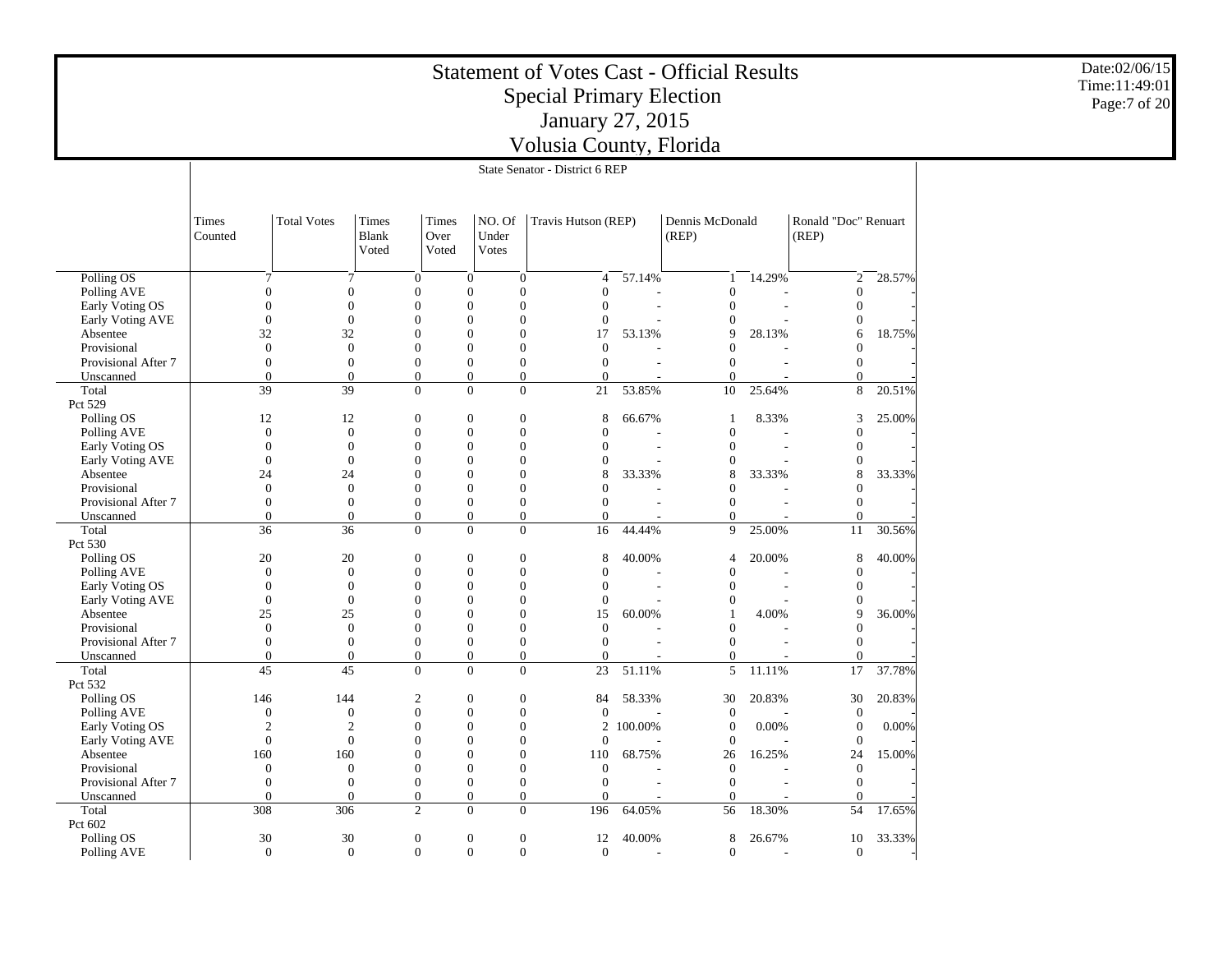|                     |                  |                              |                                    |                                    | <b>Statement of Votes Cast - Official Results</b><br><b>Special Primary Election</b> |                                |        | Date:02/06/15<br>Time:11:49:01<br>Page:8 of 20 |                |                              |        |  |
|---------------------|------------------|------------------------------|------------------------------------|------------------------------------|--------------------------------------------------------------------------------------|--------------------------------|--------|------------------------------------------------|----------------|------------------------------|--------|--|
|                     |                  |                              |                                    |                                    |                                                                                      | January 27, 2015               |        |                                                |                |                              |        |  |
|                     |                  |                              |                                    |                                    |                                                                                      | Volusia County, Florida        |        |                                                |                |                              |        |  |
|                     |                  |                              |                                    |                                    |                                                                                      | State Senator - District 6 REP |        |                                                |                |                              |        |  |
|                     |                  |                              |                                    |                                    |                                                                                      |                                |        |                                                |                |                              |        |  |
|                     |                  |                              |                                    |                                    |                                                                                      |                                |        |                                                |                |                              |        |  |
|                     | Times<br>Counted | <b>Total Votes</b>           | Ronald "Doc" Renuart               |                                    |                                                                                      |                                |        |                                                |                |                              |        |  |
| Early Voting OS     |                  | $\overline{2}$               | $\overline{2}$                     | $\mathbf{0}$                       | $\boldsymbol{0}$<br>$\boldsymbol{0}$                                                 | 1                              | 50.00% | $\boldsymbol{0}$                               | 0.00%          | $\mathbf{1}$                 | 50.00% |  |
| Early Voting AVE    |                  | $\theta$                     | $\theta$                           | $\mathbf{0}$                       | $\mathbf{0}$<br>$\mathbf{0}$                                                         | $\mathbf{0}$                   |        | $\theta$                                       |                | $\mathbf{0}$                 |        |  |
| Absentee            | 123              | 121                          |                                    | $\overline{1}$                     | $\overline{0}$                                                                       | 70                             | 57.85% | 14                                             | 11.57%         | 37                           | 30.58% |  |
| Provisional         |                  | $\boldsymbol{0}$             | $\boldsymbol{0}$                   | $\boldsymbol{0}$                   | $\boldsymbol{0}$<br>$\mathbf{0}$                                                     | $\boldsymbol{0}$               |        | $\mathbf{0}$                                   |                | $\boldsymbol{0}$             |        |  |
| Provisional After 7 |                  | $\theta$                     | $\overline{0}$                     | $\mathbf{0}$                       | $\mathbf{0}$<br>$\overline{0}$                                                       | $\mathbf{0}$                   |        | $\theta$                                       |                | $\theta$                     |        |  |
| Unscanned           |                  | $\Omega$                     | $\boldsymbol{0}$                   | $\boldsymbol{0}$                   | $\boldsymbol{0}$<br>$\boldsymbol{0}$                                                 | $\boldsymbol{0}$               |        | $\mathbf{0}$                                   |                | $\boldsymbol{0}$             |        |  |
| Total               | 155              | 153                          |                                    | $\mathbf{1}$                       | $\mathbf{1}$                                                                         | $\boldsymbol{0}$<br>83         | 54.25% | 22                                             | 14.38%         | $48\,$                       | 31.37% |  |
| Pct 603             |                  |                              |                                    |                                    |                                                                                      |                                |        |                                                |                |                              |        |  |
| Polling OS          |                  | 10<br>10                     |                                    | $\boldsymbol{0}$                   | $\boldsymbol{0}$<br>$\mathbf{0}$                                                     | 3                              | 30.00% | -1                                             | 10.00%         | 6                            | 60.00% |  |
| Polling AVE         |                  | $\mathbf{0}$                 | $\mathbf{0}$                       | $\boldsymbol{0}$                   | $\mathbf{0}$<br>$\mathbf{0}$                                                         | $\mathbf{0}$                   |        | $\theta$                                       |                | $\mathbf{0}$                 |        |  |
| Early Voting OS     |                  | $\overline{0}$               | $\overline{0}$                     | $\mathbf{0}$                       | $\mathbf{0}$<br>$\overline{0}$                                                       | $\theta$                       |        | $\theta$                                       |                | $\mathbf{0}$                 |        |  |
| Early Voting AVE    |                  | $\overline{0}$               | $\overline{0}$                     | $\mathbf{0}$                       | $\mathbf{0}$<br>$\mathbf{0}$                                                         | $\mathbf{0}$                   |        | $\theta$                                       |                | $\theta$                     |        |  |
| Absentee            |                  | 30<br>30                     |                                    | $\boldsymbol{0}$                   | $\mathbf{0}$<br>$\overline{0}$                                                       | 16                             | 53.33% | 6                                              | 20.00%         | 8                            | 26.67% |  |
| Provisional         |                  | $\boldsymbol{0}$             | $\Omega$                           | $\boldsymbol{0}$                   | $\Omega$<br>$\Omega$                                                                 | $\Omega$                       |        | $\Omega$                                       |                | $\Omega$                     |        |  |
| Provisional After 7 |                  | $\mathbf{0}$                 | $\mathbf{0}$                       | $\boldsymbol{0}$                   | $\boldsymbol{0}$<br>$\mathbf{0}$                                                     | $\theta$                       |        | $\theta$                                       |                | $\theta$                     |        |  |
| Unscanned           |                  | $\Omega$                     | $\overline{0}$                     | $\mathbf{0}$                       | $\mathbf{0}$<br>$\overline{0}$                                                       | $\theta$                       |        | $\Omega$                                       |                | $\mathbf{0}$                 |        |  |
| Total               |                  | 40<br>40                     |                                    | $\mathbf{0}$                       | $\mathbf{0}$<br>$\mathbf{0}$                                                         | 19                             | 47.50% | $7\phantom{.0}$                                | 17.50%         | 14                           | 35.00% |  |
| Pct 607             |                  |                              |                                    |                                    |                                                                                      |                                |        |                                                |                |                              |        |  |
| Polling OS          |                  | 49<br>49                     |                                    | $\boldsymbol{0}$                   | $\boldsymbol{0}$<br>$\boldsymbol{0}$                                                 | 26                             | 53.06% | $\sqrt{5}$                                     | 10.20%         | 18                           | 36.73% |  |
| Polling AVE         |                  | $\boldsymbol{0}$             | $\boldsymbol{0}$                   | $\boldsymbol{0}$                   | $\mathbf{0}$<br>$\mathbf{0}$                                                         | $\mathbf{0}$                   |        | $\boldsymbol{0}$                               |                | $\theta$                     |        |  |
| Early Voting OS     |                  | 3                            | 3                                  | $\mathbf{0}$                       | $\Omega$<br>$\overline{0}$                                                           | $\overline{1}$                 | 33.33% | $\overline{2}$                                 | 66.67%         | $\mathbf{0}$                 | 0.00%  |  |
| Early Voting AVE    |                  | $\boldsymbol{0}$             | $\boldsymbol{0}$                   | $\boldsymbol{0}$                   | $\boldsymbol{0}$<br>$\mathbf{0}$                                                     | $\boldsymbol{0}$               |        | $\boldsymbol{0}$                               |                | $\boldsymbol{0}$             |        |  |
| Absentee            | 100              | 98                           |                                    | $\mathfrak{2}$                     | $\mathbf{0}$<br>$\mathbf{0}$                                                         | 45                             | 45.92% | 23                                             | 23.47%         | 30                           | 30.61% |  |
| Provisional         |                  | $\overline{0}$               | $\overline{0}$                     | $\mathbf{0}$                       | $\mathbf{0}$<br>$\overline{0}$                                                       | $\mathbf{0}$                   |        | $\mathbf{0}$                                   |                | $\mathbf{0}$                 |        |  |
| Provisional After 7 |                  | $\boldsymbol{0}$<br>$\Omega$ | $\boldsymbol{0}$<br>$\overline{0}$ | $\boldsymbol{0}$                   | $\boldsymbol{0}$<br>$\mathbf{0}$                                                     | $\boldsymbol{0}$               |        | $\boldsymbol{0}$                               |                | $\boldsymbol{0}$<br>$\theta$ |        |  |
| Unscanned           | 152              | 150                          |                                    | $\boldsymbol{0}$<br>$\overline{2}$ | $\mathbf{0}$<br>$\mathbf{0}$<br>$\Omega$<br>$\mathbf{0}$                             | $\mathbf{0}$<br>72             | 48.00% | $\theta$<br>30                                 | 20.00%         | 48                           | 32.00% |  |
| Total<br>Pct 614    |                  |                              |                                    |                                    |                                                                                      |                                |        |                                                |                |                              |        |  |
| Polling OS          |                  | 14<br>14                     |                                    | $\mathbf{0}$                       | $\mathbf{0}$<br>$\boldsymbol{0}$                                                     | 7                              | 50.00% | $\overline{c}$                                 | 14.29%         | 5                            | 35.71% |  |
| Polling AVE         |                  | $\boldsymbol{0}$             | $\boldsymbol{0}$                   | $\boldsymbol{0}$                   | $\boldsymbol{0}$<br>$\overline{0}$                                                   | $\overline{0}$                 |        | $\boldsymbol{0}$                               |                | $\boldsymbol{0}$             |        |  |
| Early Voting OS     |                  | $\theta$                     | $\overline{0}$                     | $\mathbf{0}$                       | $\theta$<br>$\overline{0}$                                                           | $\theta$                       |        | $\theta$                                       |                | $\mathbf{0}$                 |        |  |
| Early Voting AVE    |                  | $\boldsymbol{0}$             | $\boldsymbol{0}$                   | $\boldsymbol{0}$                   | $\boldsymbol{0}$<br>$\mathbf{0}$                                                     | $\boldsymbol{0}$               |        | $\Omega$                                       |                | $\Omega$                     |        |  |
| Absentee            |                  | 29<br>28                     |                                    | -1                                 | $\mathbf{0}$<br>$\mathbf{0}$                                                         | 17                             | 60.71% | $\overline{4}$                                 | 14.29%         | 7                            | 25.00% |  |
| Provisional         |                  | $\boldsymbol{0}$             | $\mathbf{0}$                       | $\mathbf{0}$                       | $\mathbf{0}$<br>$\overline{0}$                                                       | $\mathbf{0}$                   |        | $\Omega$                                       |                | $\mathbf{0}$                 |        |  |
| Provisional After 7 |                  | $\mathbf{0}$                 | $\boldsymbol{0}$                   | $\boldsymbol{0}$                   | $\boldsymbol{0}$<br>$\mathbf{0}$                                                     | $\boldsymbol{0}$               |        | $\theta$                                       |                | $\boldsymbol{0}$             |        |  |
| Unscanned           |                  | $\theta$                     | $\overline{0}$                     | $\mathbf{0}$                       | $\mathbf{0}$<br>$\overline{0}$                                                       | $\mathbf{0}$                   |        | $\Omega$                                       |                | $\mathbf{0}$                 |        |  |
| Total               |                  | 43<br>42                     |                                    | $\overline{1}$                     | $\mathbf{0}$<br>$\overline{0}$                                                       | 24                             | 57.14% | 6                                              | 14.29%         | 12                           | 28.57% |  |
| Pct 619             |                  |                              |                                    |                                    |                                                                                      |                                |        |                                                |                |                              |        |  |
| Polling OS          |                  | $\mathbf{0}$                 | $\mathbf{0}$                       | $\boldsymbol{0}$                   | $\boldsymbol{0}$<br>$\boldsymbol{0}$                                                 | $\boldsymbol{0}$               |        | $\boldsymbol{0}$                               |                | $\mathbf{0}$                 |        |  |
| Polling AVE         |                  | $\Omega$                     | $\mathbf{0}$                       | $\boldsymbol{0}$                   | $\boldsymbol{0}$<br>$\mathbf{0}$                                                     | $\boldsymbol{0}$               | $\sim$ | $\boldsymbol{0}$                               | $\overline{a}$ | $\Omega$                     |        |  |
| Early Voting OS     |                  |                              | $\overline{1}$                     | $\boldsymbol{0}$                   | $\mathbf{0}$<br>$\mathbf{0}$                                                         | $\boldsymbol{0}$               | 0.00%  | 1                                              | 100.00%        | $\boldsymbol{0}$             | 0.00%  |  |
| Early Voting AVE    |                  | $\overline{0}$               | $\overline{0}$                     | $\mathbf{0}$                       | $\Omega$<br>$\overline{0}$                                                           | $\mathbf{0}$                   |        | $\theta$                                       |                | $\mathbf{0}$                 |        |  |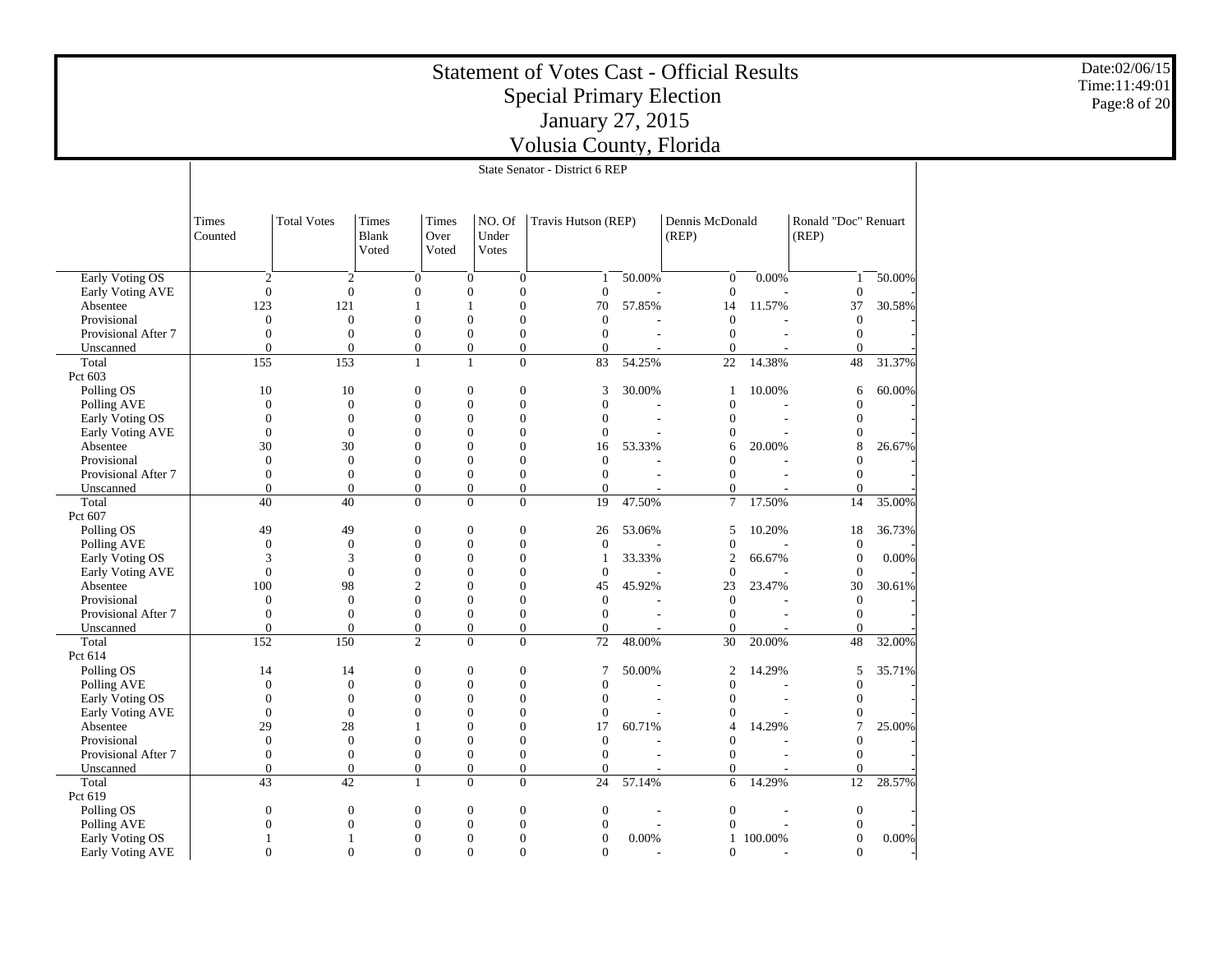|                           |                  |                                    |                                |                                    |                              | <b>Statement of Votes Cast - Official Results</b><br><b>Special Primary Election</b><br>January 27, 2015<br>Volusia County, Florida |               |                              |                |                               |           | Date:02/06/15<br>Time:11:49:01<br>Page:9 of 20 |  |
|---------------------------|------------------|------------------------------------|--------------------------------|------------------------------------|------------------------------|-------------------------------------------------------------------------------------------------------------------------------------|---------------|------------------------------|----------------|-------------------------------|-----------|------------------------------------------------|--|
|                           |                  |                                    |                                |                                    |                              | State Senator - District 6 REP                                                                                                      |               |                              |                |                               |           |                                                |  |
|                           |                  |                                    |                                |                                    |                              |                                                                                                                                     |               |                              |                |                               |           |                                                |  |
|                           |                  |                                    |                                |                                    |                              |                                                                                                                                     |               |                              |                |                               |           |                                                |  |
|                           | Times<br>Counted | <b>Total Votes</b>                 | Times<br><b>Blank</b><br>Voted | Times<br>Over<br>Voted             | NO. Of<br>Under<br>Votes     | Travis Hutson (REP)                                                                                                                 |               | Dennis McDonald<br>(REP)     |                | Ronald "Doc" Renuart<br>(REP) |           |                                                |  |
| Absentee                  |                  | 8                                  | 8                              | $\mathbf{0}$                       | $\mathbf{0}$                 | 5<br>$\mathbf{0}$                                                                                                                   | 62.50%        | $\overline{2}$               | 25.00%         | $\mathbf{1}$                  | 12.50%    |                                                |  |
| Provisional               |                  | $\boldsymbol{0}$                   | $\overline{0}$                 | $\mathbf{0}$                       | $\boldsymbol{0}$             | $\mathbf{0}$<br>$\mathbf{0}$                                                                                                        |               | $\overline{0}$               |                | $\overline{0}$                |           |                                                |  |
| Provisional After 7       |                  | $\overline{0}$                     | $\overline{0}$                 | $\overline{0}$                     | $\overline{0}$               | $\overline{0}$<br>$\overline{0}$                                                                                                    |               | $\overline{0}$               |                | $\overline{0}$                |           |                                                |  |
| Unscanned                 |                  | $\boldsymbol{0}$                   | $\overline{0}$                 | $\boldsymbol{0}$                   | $\mathbf{0}$                 | $\boldsymbol{0}$<br>$\boldsymbol{0}$                                                                                                |               | $\mathbf{0}$                 |                | $\Omega$                      |           |                                                |  |
| Total                     |                  | $\overline{9}$                     | 9                              | $\overline{0}$                     | $\overline{0}$               | $\overline{0}$                                                                                                                      | $5 - 55.56\%$ | $\overline{3}$               | 33.33%         | $\mathbf{1}$                  | 11.11%    |                                                |  |
| Pct 620                   |                  |                                    |                                |                                    |                              |                                                                                                                                     |               |                              |                |                               |           |                                                |  |
| Polling OS                |                  | $\boldsymbol{0}$                   | $\overline{0}$                 | $\mathbf{0}$                       | $\theta$                     | $\boldsymbol{0}$<br>$\mathbf{0}$                                                                                                    |               | $\boldsymbol{0}$             |                | $\mathbf{0}$                  |           |                                                |  |
| Polling AVE               |                  | $\theta$                           | $\overline{0}$                 | $\mathbf{0}$                       | $\boldsymbol{0}$             | $\mathbf{0}$<br>$\overline{0}$                                                                                                      |               | $\mathbf{0}$                 | $\overline{a}$ | $\mathbf{0}$                  |           |                                                |  |
| Early Voting OS           |                  | $\Omega$                           | $\theta$                       | $\overline{0}$                     | $\theta$                     | $\overline{0}$<br>$\Omega$                                                                                                          |               | $\theta$                     |                | $\theta$                      |           |                                                |  |
| Early Voting AVE          |                  | $\Omega$<br>0                      | $\Omega$                       | $\boldsymbol{0}$<br>$\mathbf{0}$   | $\theta$<br>$\boldsymbol{0}$ | $\Omega$<br>$\theta$<br>$\theta$                                                                                                    |               | $\theta$                     | ÷              | $\Omega$<br>$\theta$          |           |                                                |  |
| Absentee<br>Provisional   |                  | $\Omega$                           | 0<br>$\overline{0}$            | $\overline{0}$                     | $\theta$                     | $\boldsymbol{0}$<br>$\overline{0}$<br>$\Omega$                                                                                      |               | 0<br>$\overline{0}$          |                | $\Omega$                      |           |                                                |  |
| Provisional After 7       |                  | $\boldsymbol{0}$                   | $\overline{0}$                 | $\boldsymbol{0}$                   | $\boldsymbol{0}$             | $\mathbf{0}$<br>$\theta$                                                                                                            | $\sim$        | $\mathbf{0}$                 | $\sim$         | $\mathbf{0}$                  |           |                                                |  |
| Unscanned                 |                  | $\overline{0}$                     | $\overline{0}$                 | $\boldsymbol{0}$                   | $\boldsymbol{0}$             | $\boldsymbol{0}$<br>$\overline{0}$                                                                                                  | $\sim$        | $\boldsymbol{0}$             | $\sim$         | $\overline{0}$                |           |                                                |  |
| Total                     |                  | $\overline{0}$                     | $\overline{0}$                 | $\overline{0}$                     | $\overline{0}$               | $\overline{0}$<br>$\overline{0}$                                                                                                    |               | $\overline{0}$               |                | $\overline{0}$                |           |                                                |  |
| Pct 621                   |                  |                                    |                                |                                    |                              |                                                                                                                                     |               |                              |                |                               |           |                                                |  |
| Polling OS                |                  | 6                                  | 6                              | $\mathbf{0}$                       | $\theta$                     | 5<br>$\boldsymbol{0}$                                                                                                               | 83.33%        | $\boldsymbol{0}$             | 0.00%          | 1                             | 16.67%    |                                                |  |
| Polling AVE               |                  | $\overline{0}$                     | $\overline{0}$                 | $\mathbf{0}$                       | $\boldsymbol{0}$             | $\mathbf{0}$<br>$\mathbf{0}$                                                                                                        |               | $\mathbf{0}$                 |                | $\overline{0}$                |           |                                                |  |
| Early Voting OS           |                  | $\Omega$                           | $\overline{0}$                 | $\overline{0}$                     | $\theta$                     | $\overline{0}$<br>$\overline{0}$                                                                                                    |               | $\overline{0}$               |                | $\mathbf{0}$                  |           |                                                |  |
| Early Voting AVE          |                  | $\overline{0}$                     | $\overline{0}$                 | $\boldsymbol{0}$                   | $\boldsymbol{0}$             | $\boldsymbol{0}$<br>$\boldsymbol{0}$                                                                                                |               | $\boldsymbol{0}$             |                | $\boldsymbol{0}$              |           |                                                |  |
| Absentee                  |                  | 7                                  | 7                              | $\overline{0}$                     | $\theta$                     | 2<br>$\overline{0}$                                                                                                                 | 28.57%        | 3                            | 42.86%         | $\overline{2}$                | 28.57%    |                                                |  |
| Provisional               |                  | $\Omega$                           | $\Omega$                       | $\theta$                           | $\mathbf{0}$                 | $\overline{0}$<br>$\overline{0}$                                                                                                    |               | $\overline{0}$               |                | $\Omega$                      |           |                                                |  |
| Provisional After 7       |                  | $\boldsymbol{0}$<br>$\overline{0}$ | $\mathbf{0}$<br>$\overline{0}$ | $\boldsymbol{0}$<br>$\overline{0}$ | $\boldsymbol{0}$<br>$\theta$ | $\boldsymbol{0}$<br>$\overline{0}$<br>$\mathbf{0}$<br>$\overline{0}$                                                                |               | $\boldsymbol{0}$<br>$\theta$ |                | $\overline{0}$<br>$\Omega$    |           |                                                |  |
| Unscanned<br>Total        |                  | 13                                 | 13                             | $\boldsymbol{0}$                   | $\overline{0}$               | $\mathbf{0}$<br>$\tau$                                                                                                              | 53.85%        | 3                            | 23.08%         | 3                             | 23.08%    |                                                |  |
| Pct 623                   |                  |                                    |                                |                                    |                              |                                                                                                                                     |               |                              |                |                               |           |                                                |  |
| Polling OS                |                  | 3                                  | 3                              | $\overline{0}$                     | $\theta$                     | $\mathbf{0}$<br>$\overline{0}$                                                                                                      | 0.00%         | $\mathbf{0}$                 | 0.00%          |                               | 3 100.00% |                                                |  |
| Polling AVE               |                  | $\Omega$                           | $\overline{0}$                 | $\boldsymbol{0}$                   | $\mathbf{0}$                 | $\overline{0}$<br>$\boldsymbol{0}$                                                                                                  |               | $\mathbf{0}$                 |                | $\boldsymbol{0}$              |           |                                                |  |
| Early Voting OS           |                  | $\overline{0}$                     | $\overline{0}$                 | $\Omega$                           | $\Omega$                     | $\boldsymbol{0}$<br>$\overline{0}$                                                                                                  |               | $\mathbf{0}$                 | $\overline{a}$ | $\boldsymbol{0}$              |           |                                                |  |
| Early Voting AVE          |                  | $\boldsymbol{0}$                   | $\overline{0}$                 | $\overline{0}$                     | $\overline{0}$               | 0<br>$\mathbf{0}$                                                                                                                   |               | $\boldsymbol{0}$             |                | $\mathbf{0}$                  |           |                                                |  |
| Absentee                  |                  | $\overline{c}$                     | $\overline{c}$                 | $\overline{0}$                     | $\theta$                     | $\overline{0}$<br>$\boldsymbol{0}$                                                                                                  | 0.00%         | $\boldsymbol{0}$             | 0.00%          | $\overline{2}$                | 100.00%   |                                                |  |
| Provisional               |                  | $\boldsymbol{0}$                   | $\overline{0}$                 | $\boldsymbol{0}$                   | $\boldsymbol{0}$             | $\overline{0}$<br>$\mathbf{0}$                                                                                                      |               | $\boldsymbol{0}$             |                | $\overline{0}$                |           |                                                |  |
| Provisional After 7       |                  | $\overline{0}$                     | $\overline{0}$                 | $\overline{0}$                     | $\mathbf{0}$                 | $\overline{0}$<br>$\mathbf{0}$                                                                                                      |               | $\overline{0}$               |                | $\overline{0}$                |           |                                                |  |
| Unscanned                 |                  | $\mathbf{0}$                       | $\overline{0}$                 | $\overline{0}$                     | $\overline{0}$               | $\overline{0}$<br>$\overline{0}$                                                                                                    |               | $\mathbf{0}$                 |                | $\Omega$                      |           |                                                |  |
| Total                     |                  | 5                                  | 5                              | $\mathbf{0}$                       | $\overline{0}$               | $\mathbf{0}$<br>$\mathbf{0}$                                                                                                        | 0.00%         | $\mathbf{0}$                 | 0.00%          |                               | 5 100.00% |                                                |  |
| Total                     | 1066             | 1062                               |                                | $\overline{4}$                     | $\boldsymbol{0}$             | $\mathbf{0}$<br>575                                                                                                                 | 54.14%        | 158                          | 14.88%         | 329                           | 30.98%    |                                                |  |
| Polling OS<br>Polling AVE |                  | $\mathbf{0}$                       | $\mathbf{0}$                   | $\boldsymbol{0}$                   | $\boldsymbol{0}$             | $\boldsymbol{0}$<br>$\mathbf{0}$                                                                                                    |               | $\mathbf{0}$                 |                | $\mathbf{0}$                  |           |                                                |  |
| Early Voting OS           |                  | 13<br>13                           |                                | $\overline{0}$                     | $\mathbf{0}$                 | $\overline{0}$<br>8                                                                                                                 | 61.54%        | 3                            | 23.08%         | 2                             | 15.38%    |                                                |  |
| Early Voting AVE          |                  | $\overline{0}$                     | $\overline{0}$                 | $\theta$                           | $\theta$                     | $\overline{0}$<br>$\overline{0}$                                                                                                    |               | $\overline{0}$               |                | $\mathbf{0}$                  |           |                                                |  |
| Absentee                  | 2274             | 2267                               |                                | 6                                  | -1                           | $\mathbf{0}$                                                                                                                        | 1302 57.43%   | 350                          | 15.44%         | 615                           | 27.13%    |                                                |  |
| Provisional               |                  | -1                                 | -1                             | $\Omega$                           | $\Omega$                     | $\overline{0}$                                                                                                                      | 1 100.00%     | $\mathbf{0}$                 | 0.00%          | $\overline{0}$                | 0.00%     |                                                |  |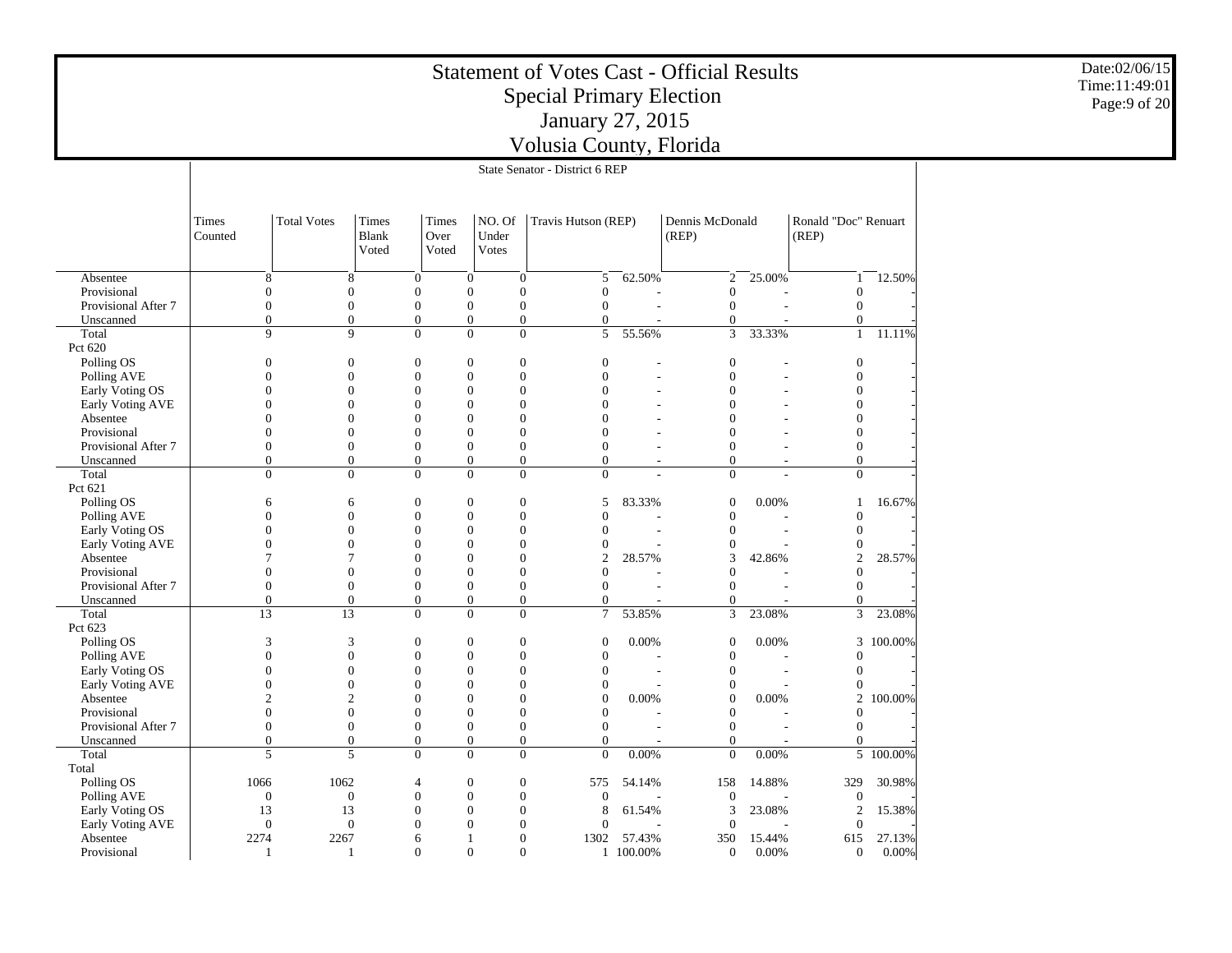|                     |                  |                               |          |          | <b>Statement of Votes Cast - Official Results</b><br><b>Special Primary Election</b><br>January 27, 2015<br>Volusia County, Florida |          |          | Date:02/06/15<br>Time: 11:49:01<br>Page: 10 of 20 |
|---------------------|------------------|-------------------------------|----------|----------|-------------------------------------------------------------------------------------------------------------------------------------|----------|----------|---------------------------------------------------|
|                     |                  |                               |          |          |                                                                                                                                     |          |          |                                                   |
|                     | Times<br>Counted | Ronald "Doc" Renuart<br>(REP) |          |          |                                                                                                                                     |          |          |                                                   |
| Provisional After 7 |                  |                               | $\Omega$ | $\Omega$ | $\Omega$                                                                                                                            | $\Omega$ | $\Omega$ |                                                   |
| Unscanned<br>Total  | 3354             | 3343                          |          | 10       | 28.30%<br>15.29%<br>946                                                                                                             |          |          |                                                   |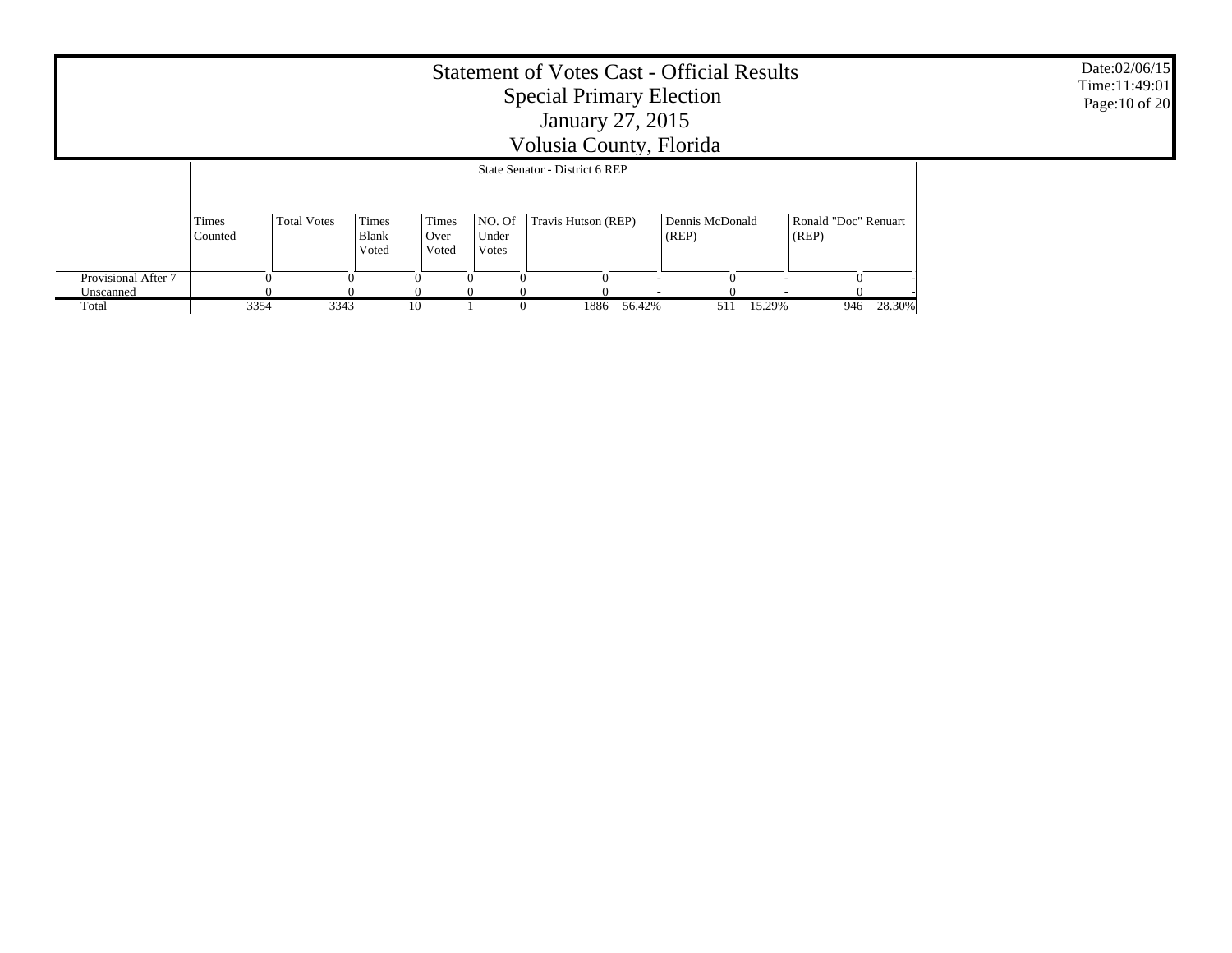|                                  |                                                                                                                                                                                                                                                                                               |                                |                                      |  |                                      |                          |                                  | <b>Special Primary Election</b><br>January 27, 2015<br>Volusia County, Florida |  |        | <b>Statement of Votes Cast - Official Results</b> |            |                              |        | Date:02/06/15<br>Time:11:49:01<br>Page:11 of 20 |
|----------------------------------|-----------------------------------------------------------------------------------------------------------------------------------------------------------------------------------------------------------------------------------------------------------------------------------------------|--------------------------------|--------------------------------------|--|--------------------------------------|--------------------------|----------------------------------|--------------------------------------------------------------------------------|--|--------|---------------------------------------------------|------------|------------------------------|--------|-------------------------------------------------|
|                                  |                                                                                                                                                                                                                                                                                               |                                |                                      |  |                                      |                          |                                  | State Representative - District 24 REP                                         |  |        |                                                   |            |                              |        |                                                 |
|                                  |                                                                                                                                                                                                                                                                                               |                                |                                      |  |                                      |                          |                                  |                                                                                |  |        |                                                   |            |                              |        |                                                 |
|                                  | <b>Total Votes</b><br>NO. Of<br>Paul Renner (REP)<br>Ron Sanchez (REP)<br>Times<br><b>Times</b><br>Times<br>Danielle A. Anderson<br>Under<br>(REP)<br>Counted<br>Blank<br>Over<br>Voted<br>Votes<br>Voted                                                                                     |                                |                                      |  |                                      |                          |                                  |                                                                                |  |        |                                                   |            |                              |        |                                                 |
| Jurisdiction Wide                |                                                                                                                                                                                                                                                                                               |                                |                                      |  |                                      |                          |                                  |                                                                                |  |        |                                                   |            |                              |        |                                                 |
| Pct 101<br>Polling OS            | 22<br>86.36%<br>22<br>$\boldsymbol{0}$<br>$\boldsymbol{0}$<br>$\boldsymbol{0}$<br>4.55%<br>19<br>$\overline{2}$<br>-1<br>$\boldsymbol{0}$<br>$\boldsymbol{0}$<br>$\boldsymbol{0}$<br>$\boldsymbol{0}$<br>$\boldsymbol{0}$<br>$\boldsymbol{0}$<br>$\mathbf{0}$<br>$\mathbf{0}$<br>$\mathbf{0}$ |                                |                                      |  |                                      |                          |                                  |                                                                                |  |        |                                                   |            |                              |        | 9.09%                                           |
| Polling AVE                      | $\boldsymbol{0}$<br>$\mathbf{0}$<br>$\mathbf{0}$<br>$\mathbf{0}$<br>$\mathbf{0}$<br>$\mathbf{0}$<br>$\mathbf{0}$<br>$\theta$<br>$\boldsymbol{0}$<br>$\boldsymbol{0}$<br>$\mathbf{0}$<br>$\overline{0}$<br>$\theta$<br>$\theta$<br>J.                                                          |                                |                                      |  |                                      |                          |                                  |                                                                                |  |        |                                                   |            |                              |        |                                                 |
| Early Voting OS                  |                                                                                                                                                                                                                                                                                               |                                |                                      |  |                                      |                          |                                  |                                                                                |  |        |                                                   |            |                              |        |                                                 |
| Early Voting AVE                 |                                                                                                                                                                                                                                                                                               |                                |                                      |  |                                      |                          |                                  |                                                                                |  |        |                                                   |            | $\boldsymbol{0}$             |        |                                                 |
| Absentee                         |                                                                                                                                                                                                                                                                                               | 32                             | 32                                   |  | $\overline{0}$                       | $\overline{0}$           | $\overline{0}$                   | $\overline{1}$                                                                 |  | 3.13%  | 31                                                | 96.88%     | $\theta$                     | 0.00%  |                                                 |
| Provisional                      |                                                                                                                                                                                                                                                                                               | $\mathbf{0}$<br>$\overline{0}$ | $\boldsymbol{0}$<br>$\boldsymbol{0}$ |  | $\boldsymbol{0}$<br>$\boldsymbol{0}$ | $\boldsymbol{0}$         | $\boldsymbol{0}$                 | $\mathbf{0}$                                                                   |  |        | $\Omega$<br>$\mathbf{0}$                          |            | $\boldsymbol{0}$             |        |                                                 |
| Provisional After 7<br>Unscanned |                                                                                                                                                                                                                                                                                               |                                |                                      |  |                                      | $\mathbf{0}$             | $\mathbf{0}$                     | $\mathbf{0}$                                                                   |  |        |                                                   |            | $\mathbf{0}$<br>$\mathbf{0}$ |        |                                                 |
| Total                            |                                                                                                                                                                                                                                                                                               |                                |                                      |  |                                      |                          |                                  |                                                                                |  |        |                                                   |            | $\overline{2}$               | 3.70%  |                                                 |
| Pct 105                          | $\boldsymbol{0}$<br>$\mathbf{0}$<br>$\mathbf{0}$<br>$\mathbf{0}$<br>$\mathbf{0}$<br>$\mathbf{0}$<br>$\mathbf{0}$<br>54<br>54<br>$\mathbf{0}$<br>$\mathbf{0}$<br>$\mathbf{0}$<br>$\overline{2}$<br>3.70%<br>50<br>92.59%                                                                       |                                |                                      |  |                                      |                          |                                  |                                                                                |  |        |                                                   |            |                              |        |                                                 |
| Polling OS                       |                                                                                                                                                                                                                                                                                               | 16                             | 16                                   |  | $\boldsymbol{0}$                     | $\boldsymbol{0}$         | $\boldsymbol{0}$                 | $\boldsymbol{0}$                                                               |  | 0.00%  |                                                   | 16 100.00% | $\boldsymbol{0}$             | 0.00%  |                                                 |
| Polling AVE                      |                                                                                                                                                                                                                                                                                               | $\overline{0}$                 | $\overline{0}$                       |  | $\boldsymbol{0}$                     | $\theta$                 | $\boldsymbol{0}$                 | $\mathbf{0}$                                                                   |  |        | $\theta$                                          |            | $\mathbf{0}$                 |        |                                                 |
| Early Voting OS                  |                                                                                                                                                                                                                                                                                               | $\mathbf{0}$                   | $\boldsymbol{0}$                     |  | $\mathbf{0}$                         | $\mathbf{0}$             | $\mathbf{0}$                     | $\mathbf{0}$                                                                   |  |        | $\mathbf{0}$                                      |            | $\mathbf{0}$                 |        |                                                 |
| Early Voting AVE                 |                                                                                                                                                                                                                                                                                               | $\overline{0}$                 | $\theta$                             |  | $\boldsymbol{0}$                     | $\overline{0}$           | $\overline{0}$                   | $\mathbf{0}$                                                                   |  |        | $\mathbf{0}$                                      |            | $\mathbf{0}$                 |        |                                                 |
| Absentee                         |                                                                                                                                                                                                                                                                                               | 11                             | 11                                   |  | $\boldsymbol{0}$                     | $\boldsymbol{0}$         | $\boldsymbol{0}$                 | $\overline{1}$                                                                 |  | 9.09%  | 9                                                 | 81.82%     | $\overline{1}$               | 9.09%  |                                                 |
| Provisional                      |                                                                                                                                                                                                                                                                                               | $\mathbf{0}$                   | $\boldsymbol{0}$                     |  | $\boldsymbol{0}$                     | $\mathbf{0}$             | $\mathbf{0}$                     | $\overline{0}$                                                                 |  |        | $\mathbf{0}$                                      |            | $\mathbf{0}$                 |        |                                                 |
| Provisional After 7              |                                                                                                                                                                                                                                                                                               | $\overline{0}$                 | $\theta$                             |  | $\boldsymbol{0}$                     | $\theta$                 | $\boldsymbol{0}$                 | $\boldsymbol{0}$                                                               |  |        | $\mathbf{0}$                                      |            | $\boldsymbol{0}$             |        |                                                 |
| Unscanned                        |                                                                                                                                                                                                                                                                                               | $\mathbf{0}$                   | $\boldsymbol{0}$                     |  | $\mathbf{0}$                         | $\mathbf{0}$             | $\mathbf{0}$                     | $\mathbf{0}$                                                                   |  |        | $\mathbf{0}$                                      |            | $\mathbf{0}$                 |        |                                                 |
| Total                            |                                                                                                                                                                                                                                                                                               | 27                             | 27                                   |  | $\mathbf{0}$                         | $\overline{0}$           | $\mathbf{0}$                     | $\mathbf{1}$                                                                   |  | 3.70%  | 25                                                | 92.59%     | $\mathbf{1}$                 | 3.70%  |                                                 |
| Pct 107                          |                                                                                                                                                                                                                                                                                               |                                |                                      |  |                                      |                          |                                  |                                                                                |  |        |                                                   |            |                              |        |                                                 |
| Polling OS                       |                                                                                                                                                                                                                                                                                               | 15                             | 15                                   |  | $\boldsymbol{0}$                     | $\mathbf{0}$             | $\boldsymbol{0}$                 | $\mathbf{0}$                                                                   |  | 0.00%  |                                                   | 15 100.00% | $\mathbf{0}$                 | 0.00%  |                                                 |
| Polling AVE                      |                                                                                                                                                                                                                                                                                               | $\mathbf{0}$                   | $\mathbf{0}$                         |  | $\boldsymbol{0}$                     | $\overline{0}$           | $\mathbf{0}$                     | $\mathbf{0}$                                                                   |  |        | $\theta$                                          |            | $\boldsymbol{0}$             |        |                                                 |
| Early Voting OS                  |                                                                                                                                                                                                                                                                                               | $\mathbf{0}$                   | $\boldsymbol{0}$                     |  | $\boldsymbol{0}$                     | $\mathbf{0}$             | $\boldsymbol{0}$                 | $\mathbf{0}$                                                                   |  |        | $\mathbf{0}$                                      |            | $\boldsymbol{0}$             |        |                                                 |
| Early Voting AVE                 |                                                                                                                                                                                                                                                                                               | $\boldsymbol{0}$               | $\boldsymbol{0}$                     |  | $\boldsymbol{0}$                     | $\boldsymbol{0}$         | $\boldsymbol{0}$                 | $\mathbf{0}$                                                                   |  |        | $\Omega$                                          |            | $\boldsymbol{0}$<br>5        |        |                                                 |
| Absentee<br>Provisional          |                                                                                                                                                                                                                                                                                               | 37<br>$\overline{0}$           | 37<br>$\overline{0}$                 |  | $\mathbf{0}$<br>$\boldsymbol{0}$     | $\mathbf{0}$<br>$\theta$ | $\mathbf{0}$<br>$\boldsymbol{0}$ | 6<br>$\overline{0}$                                                            |  | 16.22% | 26<br>$\theta$                                    | 70.27%     | $\mathbf{0}$                 | 13.51% |                                                 |
| Provisional After 7              |                                                                                                                                                                                                                                                                                               | $\overline{0}$                 | $\mathbf{0}$                         |  | $\boldsymbol{0}$                     | $\overline{0}$           | $\mathbf{0}$                     | $\overline{0}$                                                                 |  |        | $\mathbf{0}$                                      |            | $\mathbf{0}$                 |        |                                                 |
| Unscanned                        |                                                                                                                                                                                                                                                                                               | $\overline{0}$                 | $\boldsymbol{0}$                     |  | $\boldsymbol{0}$                     | $\boldsymbol{0}$         | $\boldsymbol{0}$                 | $\boldsymbol{0}$                                                               |  |        | $\boldsymbol{0}$                                  |            | $\boldsymbol{0}$             |        |                                                 |
| Total                            |                                                                                                                                                                                                                                                                                               | 52                             | 52                                   |  | $\mathbf{0}$                         | $\mathbf{0}$             | $\mathbf{0}$                     | 6                                                                              |  | 11.54% | 41                                                | 78.85%     | 5                            | 9.62%  |                                                 |
| Pct 201                          |                                                                                                                                                                                                                                                                                               |                                |                                      |  |                                      |                          |                                  |                                                                                |  |        |                                                   |            |                              |        |                                                 |
| Polling OS                       |                                                                                                                                                                                                                                                                                               | 45                             | 45                                   |  | $\mathbf{0}$                         | $\mathbf{0}$             | $\mathbf{0}$                     | $\mathbf{0}$                                                                   |  | 0.00%  | 44                                                | 97.78%     | -1                           | 2.22%  |                                                 |
| Polling AVE                      |                                                                                                                                                                                                                                                                                               | $\overline{0}$                 | $\theta$                             |  | $\boldsymbol{0}$                     | $\overline{0}$           | $\boldsymbol{0}$                 | $\mathbf{0}$                                                                   |  |        | $\mathbf{0}$                                      |            | $\theta$                     |        |                                                 |
| Early Voting OS                  |                                                                                                                                                                                                                                                                                               | 3                              | 3                                    |  | $\boldsymbol{0}$                     | $\boldsymbol{0}$         | $\boldsymbol{0}$                 | $\boldsymbol{0}$                                                               |  | 0.00%  |                                                   | 3 100.00%  | $\boldsymbol{0}$             | 0.00%  |                                                 |
| Early Voting AVE                 |                                                                                                                                                                                                                                                                                               | $\mathbf{0}$                   | $\boldsymbol{0}$                     |  | $\boldsymbol{0}$                     | $\boldsymbol{0}$         | $\boldsymbol{0}$                 | $\boldsymbol{0}$                                                               |  |        | $\mathbf{0}$                                      |            | $\boldsymbol{0}$             |        |                                                 |
| Absentee                         |                                                                                                                                                                                                                                                                                               | 222                            | 217                                  |  | 5                                    | $\theta$                 | $\mathbf{0}$                     | 18                                                                             |  | 8.29%  | 177                                               | 81.57%     | 22                           | 10.14% |                                                 |
| Provisional                      |                                                                                                                                                                                                                                                                                               | $\overline{0}$                 | $\overline{0}$                       |  | $\boldsymbol{0}$                     | $\overline{0}$           | $\boldsymbol{0}$                 | $\boldsymbol{0}$                                                               |  |        | $\theta$                                          |            | $\mathbf{0}$                 |        |                                                 |
| Provisional After 7              |                                                                                                                                                                                                                                                                                               | $\overline{0}$                 | $\theta$                             |  | $\boldsymbol{0}$                     | $\overline{0}$           | $\mathbf{0}$                     | $\overline{0}$                                                                 |  |        | $\mathbf{0}$                                      |            | $\mathbf{0}$                 |        |                                                 |
| Unscanned                        |                                                                                                                                                                                                                                                                                               | $\overline{0}$                 | $\theta$                             |  | $\boldsymbol{0}$                     | $\boldsymbol{0}$         | $\boldsymbol{0}$                 | $\mathbf{0}$                                                                   |  |        | $\boldsymbol{0}$                                  |            | $\mathbf{0}$                 |        |                                                 |
| Total                            |                                                                                                                                                                                                                                                                                               | 270                            | 265                                  |  | 5                                    | $\overline{0}$           | $\mathbf{0}$                     | 18                                                                             |  | 6.79%  | 224                                               | 84.53%     | 23                           | 8.68%  |                                                 |
| Pct 202                          |                                                                                                                                                                                                                                                                                               |                                |                                      |  |                                      |                          |                                  |                                                                                |  |        |                                                   |            |                              |        |                                                 |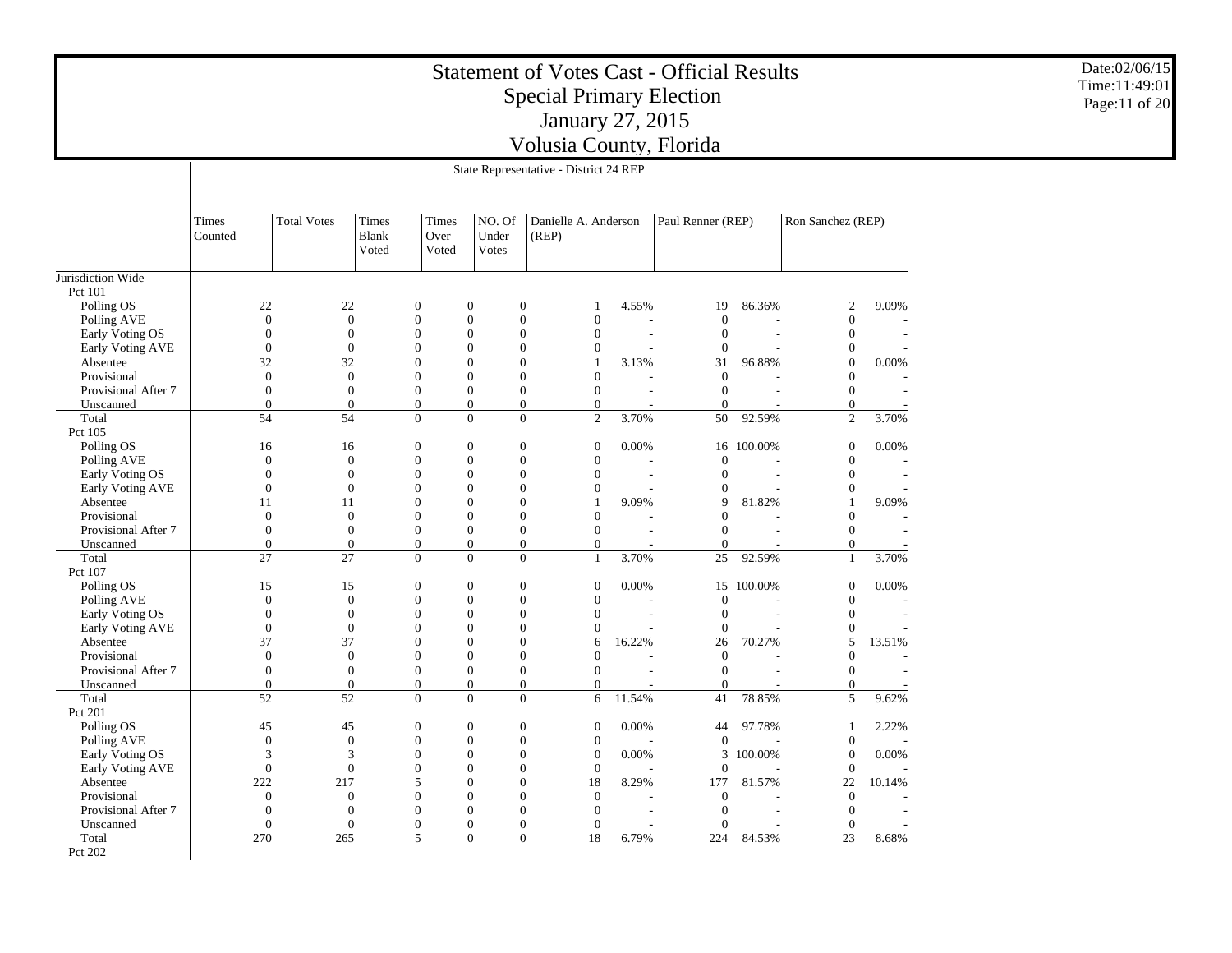|                                |                  |                    |                         | <b>Statement of Votes Cast - Official Results</b> |                                                                      |                                        | Date:02/06/15<br>Time:11:49:01 |                        |           |                                |        |                |  |
|--------------------------------|------------------|--------------------|-------------------------|---------------------------------------------------|----------------------------------------------------------------------|----------------------------------------|--------------------------------|------------------------|-----------|--------------------------------|--------|----------------|--|
|                                |                  |                    |                         |                                                   |                                                                      | <b>Special Primary Election</b>        |                                |                        |           |                                |        | Page: 12 of 20 |  |
|                                |                  |                    |                         |                                                   |                                                                      | January 27, 2015                       |                                |                        |           |                                |        |                |  |
|                                |                  |                    |                         |                                                   |                                                                      | Volusia County, Florida                |                                |                        |           |                                |        |                |  |
|                                |                  |                    |                         |                                                   |                                                                      | State Representative - District 24 REP |                                |                        |           |                                |        |                |  |
|                                |                  |                    |                         |                                                   |                                                                      |                                        |                                |                        |           |                                |        |                |  |
|                                |                  |                    |                         |                                                   |                                                                      |                                        |                                |                        |           |                                |        |                |  |
|                                | Times<br>Counted | <b>Total Votes</b> | Times<br>Blank<br>Voted | Times<br>Over<br>Voted                            | NO. Of<br>Under<br>Votes                                             | Danielle A. Anderson<br>(REP)          |                                | Paul Renner (REP)      |           | Ron Sanchez (REP)              |        |                |  |
| Polling OS                     |                  | 23                 | 23                      | $\boldsymbol{0}$                                  | $\mathbf{0}$                                                         | $\boldsymbol{0}$<br>$\overline{1}$     | 4.35%                          | 22                     | 95.65%    | $\overline{0}$                 | 0.00%  |                |  |
| Polling AVE                    |                  | $\Omega$           | $\theta$                | $\overline{0}$                                    | $\mathbf{0}$<br>$\Omega$                                             | $\boldsymbol{0}$                       |                                | $\mathbf{0}$           |           | $\boldsymbol{0}$               |        |                |  |
| Early Voting OS                |                  | $\Omega$           | $\Omega$                | 0                                                 | $\mathbf{0}$<br>$\Omega$                                             | $\mathbf{0}$                           |                                | $\mathbf{0}$           |           | $\theta$                       |        |                |  |
| Early Voting AVE               |                  | $\Omega$           | $\mathbf{0}$            | 0                                                 | $\mathbf{0}$<br>$\mathbf{0}$                                         | $\boldsymbol{0}$                       |                                | $\mathbf{0}$           |           | $\boldsymbol{0}$               |        |                |  |
| Absentee                       |                  | 92                 | 87                      | 5                                                 | $\mathbf{0}$<br>$\Omega$                                             | 10                                     | 11.49%                         | 67                     | 77.01%    | 10                             | 11.49% |                |  |
| Provisional                    |                  | $\mathbf{1}$       |                         | $\mathbf{0}$                                      | $\boldsymbol{0}$<br>$\mathbf{0}$                                     | $\boldsymbol{0}$                       | 0.00%                          | 1                      | 100.00%   | $\mathbf{0}$                   | 0.00%  |                |  |
| Provisional After 7            |                  | $\overline{0}$     | $\mathbf{0}$            | $\overline{0}$                                    | $\boldsymbol{0}$<br>$\boldsymbol{0}$                                 | $\boldsymbol{0}$                       |                                | $\mathbf{0}$           |           | $\mathbf{0}$                   |        |                |  |
| Unscanned                      |                  | $\Omega$           | $\mathbf{0}$            | $\mathbf{0}$                                      | $\overline{0}$<br>$\boldsymbol{0}$                                   | $\mathbf{0}$                           |                                | $\Omega$               |           | $\theta$                       |        |                |  |
| Total                          |                  | 116<br>111         |                         | 5                                                 | $\overline{0}$                                                       | $\overline{0}$<br>11                   | 9.91%                          | 90                     | 81.08%    | 10                             | 9.01%  |                |  |
| Pct 203                        |                  |                    |                         |                                                   |                                                                      |                                        |                                |                        |           |                                |        |                |  |
| Polling OS                     |                  | 3                  | 3                       | $\mathbf{0}$                                      | $\boldsymbol{0}$<br>$\boldsymbol{0}$                                 | $\boldsymbol{0}$                       | 0.00%                          |                        | 3 100.00% | $\boldsymbol{0}$               | 0.00%  |                |  |
| Polling AVE                    |                  | $\Omega$           | $\boldsymbol{0}$        | $\overline{0}$                                    | $\boldsymbol{0}$<br>$\boldsymbol{0}$                                 | $\Omega$                               |                                | $\boldsymbol{0}$       |           | $\boldsymbol{0}$               |        |                |  |
| Early Voting OS                |                  | $\Omega$           | $\mathbf{0}$            | $\theta$                                          | $\mathbf{0}$<br>$\Omega$                                             | $\theta$                               |                                | $\mathbf{0}$           |           | $\mathbf{0}$                   |        |                |  |
| Early Voting AVE               |                  | $\overline{0}$     | $\boldsymbol{0}$        | $\theta$                                          | $\mathbf{0}$<br>$\Omega$                                             | $\boldsymbol{0}$                       |                                | $\mathbf{0}$           |           | $\theta$                       |        |                |  |
| Absentee                       |                  | 21                 | 21                      | $\theta$                                          | $\mathbf{0}$<br>$\Omega$                                             | $\mathbf{0}$                           | 0.00%                          | 20                     | 95.24%    |                                | 4.76%  |                |  |
| Provisional                    |                  | $\overline{0}$     | $\mathbf{0}$            | $\mathbf{0}$                                      | $\boldsymbol{0}$<br>$\overline{0}$                                   | $\boldsymbol{0}$                       |                                | $\mathbf{0}$           |           | $\theta$                       |        |                |  |
| Provisional After 7            |                  | $\mathbf{0}$       | $\boldsymbol{0}$        | $\mathbf{0}$                                      | $\boldsymbol{0}$<br>$\boldsymbol{0}$                                 | $\boldsymbol{0}$                       |                                | $\boldsymbol{0}$       |           | $\mathbf{0}$                   |        |                |  |
| Unscanned                      |                  | $\overline{0}$     | $\mathbf{0}$            | $\mathbf{0}$<br>$\overline{0}$                    | $\overline{0}$<br>$\boldsymbol{0}$                                   | $\mathbf{0}$                           |                                | $\Omega$               |           | $\mathbf{0}$<br>$\overline{1}$ |        |                |  |
| Total                          |                  | 24                 | 24                      |                                                   | $\overline{0}$<br>$\overline{0}$                                     | $\boldsymbol{0}$                       | 0.00%                          | 23                     | 95.83%    |                                | 4.17%  |                |  |
| Pct 501                        |                  | 35                 |                         |                                                   |                                                                      |                                        | 15.15%                         |                        | 66.67%    |                                | 18.18% |                |  |
| Polling OS                     |                  | $\overline{0}$     | 33<br>$\mathbf{0}$      | 2<br>$\mathbf{0}$                                 | $\boldsymbol{0}$<br>$\boldsymbol{0}$<br>$\mathbf{0}$<br>$\mathbf{0}$ | 5<br>$\Omega$                          |                                | 22<br>$\boldsymbol{0}$ |           | 6<br>$\theta$                  |        |                |  |
| Polling AVE<br>Early Voting OS |                  | $\overline{0}$     | $\theta$                | $\overline{0}$                                    | $\mathbf{0}$<br>$\theta$                                             | $\mathbf{0}$                           |                                | $\mathbf{0}$           |           | $\mathbf{0}$                   |        |                |  |
| Early Voting AVE               |                  | $\overline{0}$     | $\mathbf{0}$            | $\mathbf{0}$                                      | $\mathbf{0}$<br>$\boldsymbol{0}$                                     | $\theta$                               |                                | $\mathbf{0}$           |           | $\boldsymbol{0}$               |        |                |  |
| Absentee                       |                  | 109                | 99<br>10                |                                                   | $\mathbf{0}$<br>$\Omega$                                             | 16                                     | 16.16%                         | 70                     | 70.71%    | 13                             | 13.13% |                |  |
| Provisional                    |                  | $\overline{0}$     | $\theta$                | $\mathbf{0}$                                      | $\boldsymbol{0}$<br>$\overline{0}$                                   | $\theta$                               |                                | $\boldsymbol{0}$       |           | $\theta$                       |        |                |  |
| Provisional After 7            |                  | $\mathbf{0}$       | $\theta$                | $\boldsymbol{0}$                                  | $\boldsymbol{0}$<br>$\boldsymbol{0}$                                 | $\boldsymbol{0}$                       |                                | $\mathbf{0}$           |           | $\mathbf{0}$                   |        |                |  |
| Unscanned                      |                  | $\Omega$           | $\mathbf{0}$            | $\overline{0}$                                    | $\overline{0}$<br>$\mathbf{0}$                                       | $\mathbf{0}$                           |                                | $\Omega$               |           | $\mathbf{0}$                   |        |                |  |
| Total                          |                  | 144<br>132         | 12                      |                                                   | $\overline{0}$                                                       | $\boldsymbol{0}$<br>21                 | 15.91%                         | 92                     | 69.70%    | 19                             | 14.39% |                |  |
| Pct 502                        |                  |                    |                         |                                                   |                                                                      |                                        |                                |                        |           |                                |        |                |  |
| Polling OS                     |                  | 127<br>121         |                         | 6                                                 | $\boldsymbol{0}$<br>$\mathbf{0}$                                     | 8                                      | 6.61%                          | 95                     | 78.51%    | 18                             | 14.88% |                |  |
| Polling AVE                    |                  | $\overline{0}$     | $\boldsymbol{0}$        | $\mathbf{0}$                                      | $\boldsymbol{0}$<br>$\boldsymbol{0}$                                 | $\theta$                               |                                | $\mathbf{0}$           |           | $\mathbf{0}$                   |        |                |  |
| Early Voting OS                |                  | $\overline{0}$     | $\theta$                | $\mathbf{0}$                                      | $\boldsymbol{0}$<br>$\boldsymbol{0}$                                 | $\boldsymbol{0}$                       |                                | $\boldsymbol{0}$       |           | $\boldsymbol{0}$               |        |                |  |
| Early Voting AVE               |                  | $\overline{0}$     | $\mathbf{0}$            | $\overline{0}$                                    | $\mathbf{0}$<br>$\mathbf{0}$                                         | $\mathbf{0}$                           |                                | $\mathbf{0}$           |           | $\overline{0}$                 |        |                |  |
| Absentee                       |                  | 171<br>141         | 30                      |                                                   | 0<br>0                                                               | 21                                     | 14.89%                         | 98                     | 69.50%    | 22                             | 15.60% |                |  |
| Provisional                    |                  | $\mathbf{0}$       | $\theta$                | $\mathbf{0}$                                      | $\mathbf{0}$<br>$\Omega$                                             | $\mathbf{0}$                           |                                | $\mathbf{0}$           |           | $\mathbf{0}$                   |        |                |  |
| Provisional After 7            |                  | $\mathbf{0}$       | $\Omega$                | $\mathbf{0}$                                      | $\mathbf{0}$<br>$\Omega$                                             | $\mathbf{0}$                           |                                | $\boldsymbol{0}$       |           | $\mathbf{0}$                   |        |                |  |
| Unscanned                      |                  | $\Omega$           | $\Omega$                | $\overline{0}$                                    | $\Omega$<br>$\Omega$                                                 | $\Omega$                               |                                | $\Omega$               |           | $\overline{0}$                 |        |                |  |
| Total<br>Pct 503               |                  | 298<br>262         | 36                      |                                                   | $\mathbf{0}$                                                         | $\boldsymbol{0}$<br>29                 | 11.07%                         | 193                    | 73.66%    | 40                             | 15.27% |                |  |
| Polling OS                     |                  |                    |                         |                                                   |                                                                      |                                        |                                |                        |           |                                |        |                |  |
| Polling AVE                    |                  |                    |                         |                                                   |                                                                      |                                        |                                |                        |           |                                |        |                |  |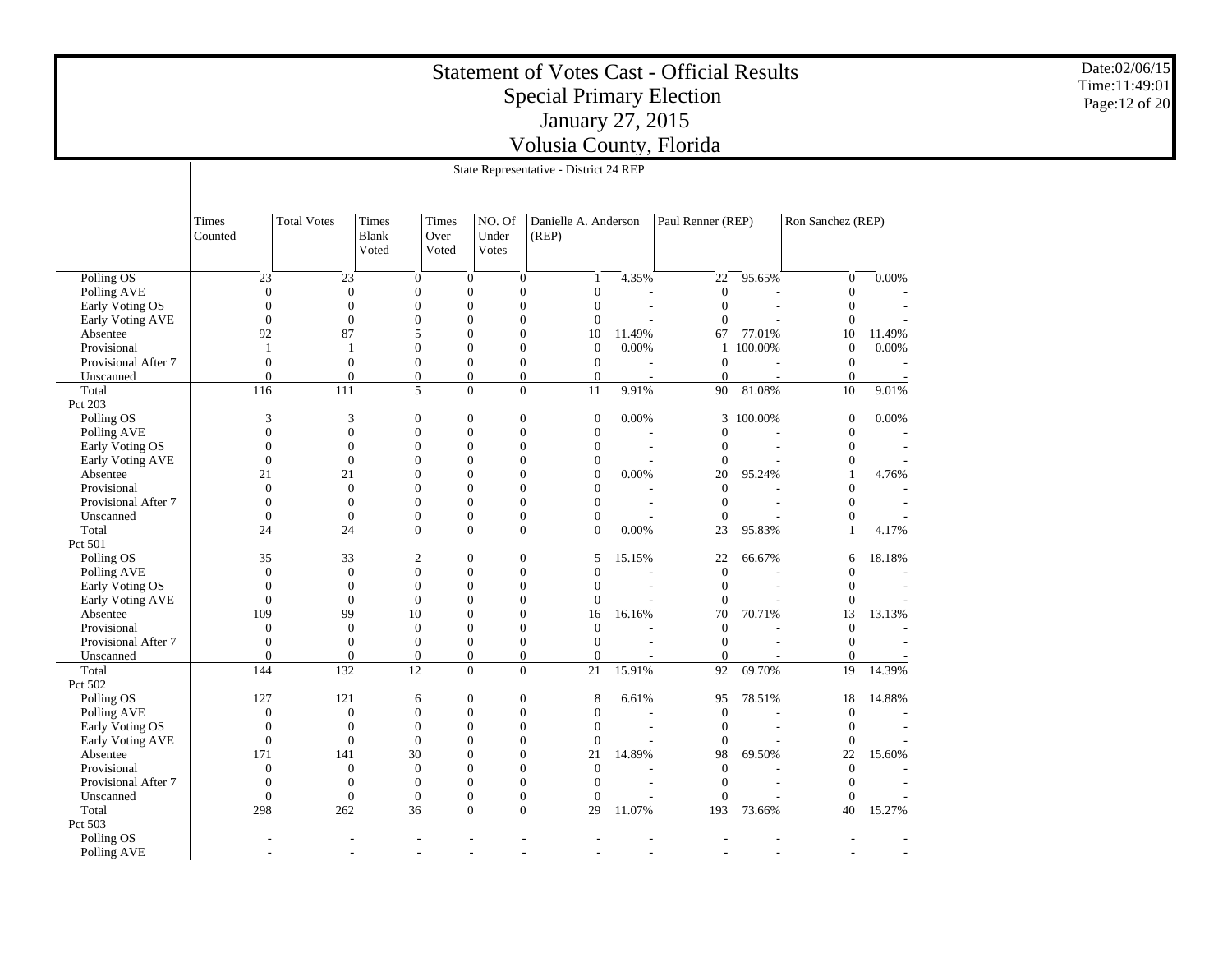|                                     |                  |                    |                         |                            |                          | <b>Statement of Votes Cast - Official Results</b><br><b>Special Primary Election</b><br>January 27, 2015<br>Volusia County, Florida |       |                   |                       |                                      |       | Date:02/06/15<br>Time:11:49:01<br>Page:13 of 20 |
|-------------------------------------|------------------|--------------------|-------------------------|----------------------------|--------------------------|-------------------------------------------------------------------------------------------------------------------------------------|-------|-------------------|-----------------------|--------------------------------------|-------|-------------------------------------------------|
|                                     |                  |                    |                         |                            |                          | State Representative - District 24 REP                                                                                              |       |                   |                       |                                      |       |                                                 |
|                                     |                  |                    |                         |                            |                          |                                                                                                                                     |       |                   |                       |                                      |       |                                                 |
|                                     | Times<br>Counted | <b>Total Votes</b> | Times<br>Blank<br>Voted | Times<br>Over<br>Voted     | NO. Of<br>Under<br>Votes | Danielle A. Anderson<br>(REP)                                                                                                       |       | Paul Renner (REP) |                       | Ron Sanchez (REP)                    |       |                                                 |
| Early Voting OS                     |                  |                    |                         |                            |                          |                                                                                                                                     |       |                   |                       |                                      |       |                                                 |
| Early Voting AVE                    |                  |                    |                         |                            |                          |                                                                                                                                     |       |                   |                       |                                      |       |                                                 |
| Absentee                            |                  |                    |                         |                            |                          |                                                                                                                                     |       |                   |                       |                                      |       |                                                 |
| Provisional                         |                  |                    |                         |                            |                          |                                                                                                                                     |       |                   |                       |                                      |       |                                                 |
| Provisional After 7                 |                  |                    |                         |                            |                          |                                                                                                                                     |       |                   |                       |                                      |       |                                                 |
| Unscanned<br>Total                  |                  |                    |                         |                            |                          |                                                                                                                                     |       |                   |                       |                                      |       |                                                 |
| Pct 504                             |                  |                    |                         |                            |                          |                                                                                                                                     |       |                   |                       |                                      |       |                                                 |
| Polling OS                          |                  |                    |                         |                            |                          |                                                                                                                                     |       |                   |                       |                                      |       |                                                 |
| Polling AVE                         |                  |                    |                         |                            |                          |                                                                                                                                     |       |                   |                       |                                      |       |                                                 |
| Early Voting OS                     |                  |                    |                         |                            |                          |                                                                                                                                     |       |                   |                       |                                      |       |                                                 |
| Early Voting AVE                    |                  |                    |                         |                            |                          |                                                                                                                                     |       |                   |                       |                                      |       |                                                 |
| Absentee                            |                  |                    |                         |                            |                          |                                                                                                                                     |       |                   |                       |                                      |       |                                                 |
| Provisional<br>Provisional After 7  |                  |                    |                         | ÷                          | $\sim$                   |                                                                                                                                     |       |                   |                       |                                      |       |                                                 |
| Unscanned                           |                  |                    |                         |                            |                          |                                                                                                                                     |       |                   |                       |                                      |       |                                                 |
| Total                               |                  |                    |                         | $\overline{a}$             |                          | $\overline{a}$                                                                                                                      |       |                   |                       |                                      |       |                                                 |
| Pct 506                             |                  |                    |                         |                            |                          |                                                                                                                                     |       |                   |                       |                                      |       |                                                 |
| Polling OS                          |                  | $\mathbf{0}$       | $\overline{0}$          | $\mathbf{0}$               | $\theta$                 | $\mathbf{0}$<br>$\mathbf{0}$                                                                                                        |       |                   | $\mathbf{0}$          | $\boldsymbol{0}$                     |       |                                                 |
| Polling AVE                         |                  | $\Omega$           | $\overline{0}$          | $\mathbf{0}$               | $\boldsymbol{0}$         | $\mathbf{0}$<br>$\mathbf{0}$                                                                                                        |       |                   | $\mathbf{0}$          | $\mathbf{0}$                         |       |                                                 |
| Early Voting OS                     |                  | $\Omega$           | $\theta$                | $\theta$                   | $\theta$                 | $\overline{0}$<br>$\overline{0}$                                                                                                    |       |                   | $\overline{0}$        | $\boldsymbol{0}$                     |       |                                                 |
| Early Voting AVE                    |                  | $\Omega$           | $\Omega$                | $\boldsymbol{0}$           | $\mathbf{0}$             | $\overline{0}$<br>$\boldsymbol{0}$                                                                                                  |       |                   | $\boldsymbol{0}$      | $\boldsymbol{0}$                     |       |                                                 |
| Absentee<br>Provisional             |                  | $\Omega$           | $\Omega$                | $\overline{0}$<br>$\theta$ | $\theta$<br>$\theta$     | $\theta$<br>$\boldsymbol{0}$<br>$\mathbf{0}$<br>$\Omega$                                                                            | 0.00% |                   | 1 100.00%<br>$\theta$ | $\boldsymbol{0}$<br>$\boldsymbol{0}$ | 0.00% |                                                 |
| Provisional After 7                 |                  | $\theta$           | $\boldsymbol{0}$        | $\boldsymbol{0}$           | $\mathbf{0}$             | $\boldsymbol{0}$<br>$\boldsymbol{0}$                                                                                                |       |                   | $\theta$              | $\boldsymbol{0}$                     |       |                                                 |
| Unscanned                           |                  | $\overline{0}$     | $\Omega$                | $\overline{0}$             | $\Omega$                 | $\boldsymbol{0}$<br>$\overline{0}$                                                                                                  |       |                   | $\overline{0}$        | $\boldsymbol{0}$                     |       |                                                 |
| Total                               |                  | $\mathbf{1}$       | $\mathbf{1}$            | $\overline{0}$             | $\overline{0}$           | $\overline{0}$<br>$\overline{0}$                                                                                                    | 0.00% |                   | 1 100.00%             | $\overline{0}$                       | 0.00% |                                                 |
| Pct 508                             |                  |                    |                         |                            |                          |                                                                                                                                     |       |                   |                       |                                      |       |                                                 |
| Polling OS                          |                  |                    |                         |                            |                          |                                                                                                                                     |       |                   |                       |                                      |       |                                                 |
| Polling AVE                         |                  |                    |                         |                            |                          |                                                                                                                                     |       |                   |                       |                                      |       |                                                 |
| Early Voting OS                     |                  |                    |                         |                            |                          |                                                                                                                                     |       |                   |                       |                                      |       |                                                 |
| Early Voting AVE<br>Absentee        |                  |                    |                         |                            |                          |                                                                                                                                     |       |                   |                       |                                      |       |                                                 |
| Provisional                         |                  |                    |                         |                            |                          |                                                                                                                                     |       |                   |                       |                                      |       |                                                 |
| Provisional After 7                 |                  |                    |                         |                            |                          |                                                                                                                                     |       |                   |                       |                                      |       |                                                 |
| Unscanned                           |                  |                    |                         |                            |                          |                                                                                                                                     |       |                   |                       |                                      |       |                                                 |
| Total                               |                  |                    |                         | L,                         |                          |                                                                                                                                     |       |                   |                       |                                      |       |                                                 |
| Pct 509                             |                  |                    |                         |                            |                          |                                                                                                                                     |       |                   |                       |                                      |       |                                                 |
| Polling OS                          |                  |                    |                         |                            |                          |                                                                                                                                     |       |                   |                       |                                      |       |                                                 |
| Polling AVE                         |                  |                    |                         |                            |                          |                                                                                                                                     |       |                   |                       |                                      |       |                                                 |
| Early Voting OS<br>Early Voting AVE |                  |                    |                         |                            |                          |                                                                                                                                     |       |                   |                       |                                      |       |                                                 |
|                                     |                  |                    |                         |                            |                          |                                                                                                                                     |       |                   |                       |                                      |       |                                                 |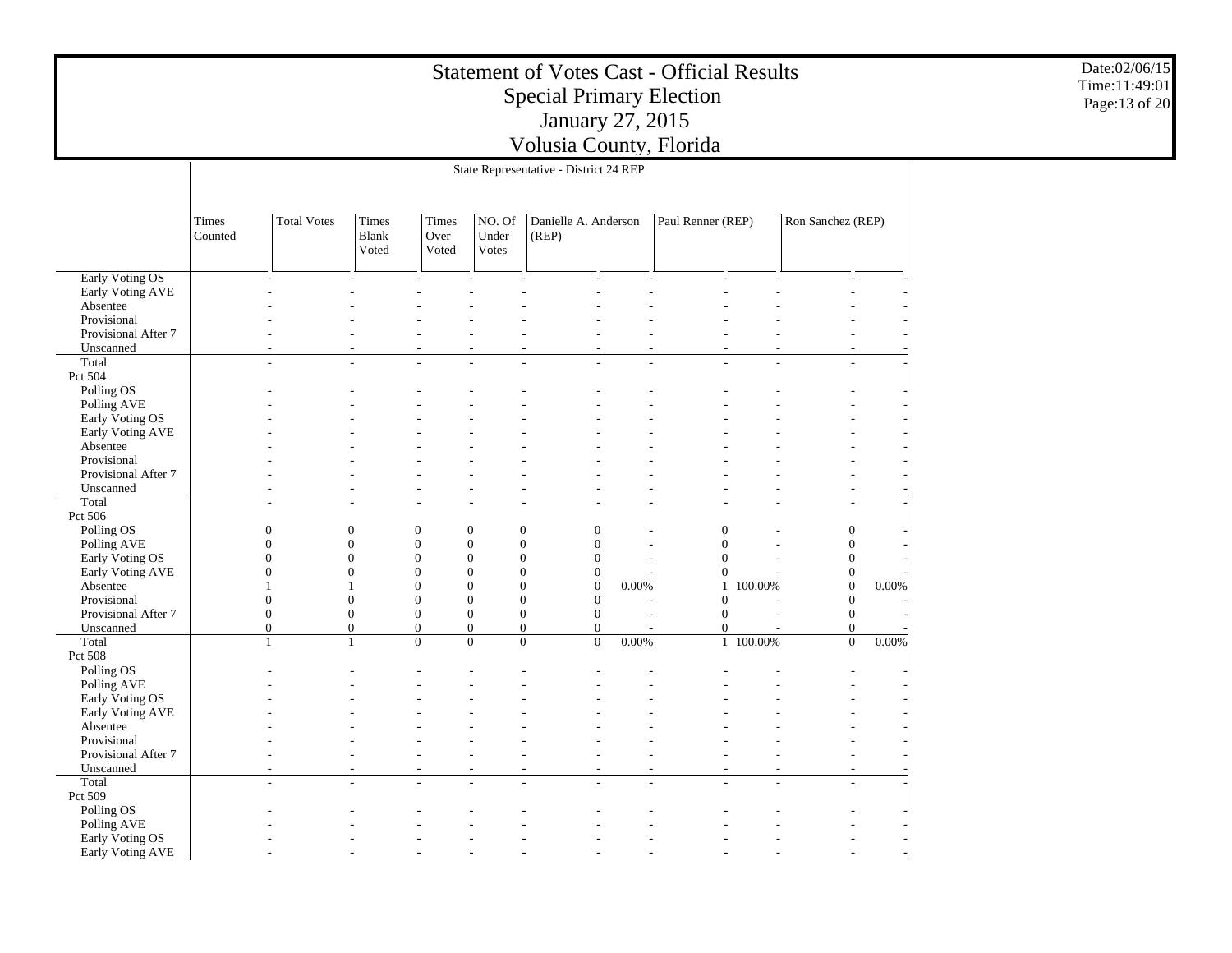|                                    |                  | Date:02/06/15<br>Time:11:49:01<br>Page: 14 of 20 |                                |                        |                          |                                        |                   |                   |  |
|------------------------------------|------------------|--------------------------------------------------|--------------------------------|------------------------|--------------------------|----------------------------------------|-------------------|-------------------|--|
|                                    |                  |                                                  |                                |                        |                          | State Representative - District 24 REP |                   |                   |  |
|                                    |                  |                                                  |                                |                        |                          |                                        |                   |                   |  |
|                                    | Times<br>Counted | <b>Total Votes</b>                               | Times<br><b>Blank</b><br>Voted | Times<br>Over<br>Voted | NO. Of<br>Under<br>Votes | Danielle A. Anderson<br>(REP)          | Paul Renner (REP) | Ron Sanchez (REP) |  |
| Absentee                           |                  | L.                                               |                                |                        |                          |                                        |                   |                   |  |
| Provisional<br>Provisional After 7 |                  |                                                  |                                |                        |                          |                                        |                   |                   |  |
| Unscanned                          |                  |                                                  |                                |                        |                          |                                        |                   |                   |  |
| Total<br>Pct 510                   |                  | L.                                               | ÷                              | L.                     |                          | $\overline{a}$                         |                   | $\sim$            |  |
| Polling OS                         |                  |                                                  |                                |                        |                          |                                        |                   |                   |  |
| Polling AVE                        |                  |                                                  |                                |                        |                          |                                        |                   |                   |  |
| Early Voting OS                    |                  |                                                  |                                |                        |                          |                                        |                   |                   |  |
| Early Voting AVE                   |                  |                                                  |                                |                        |                          |                                        |                   |                   |  |
| Absentee<br>Provisional            |                  |                                                  |                                |                        |                          |                                        |                   |                   |  |
| Provisional After 7                |                  |                                                  |                                |                        |                          |                                        |                   |                   |  |
| Unscanned                          |                  |                                                  |                                |                        |                          |                                        |                   |                   |  |
| Total                              |                  | ÷                                                |                                | L,                     |                          |                                        |                   |                   |  |
| Pct 511<br>Polling OS              |                  |                                                  |                                |                        |                          |                                        |                   |                   |  |
| Polling AVE                        |                  |                                                  |                                |                        |                          |                                        |                   |                   |  |
| Early Voting OS                    |                  |                                                  |                                |                        |                          |                                        |                   |                   |  |
| Early Voting AVE                   |                  |                                                  |                                |                        |                          |                                        |                   |                   |  |
| Absentee                           |                  |                                                  |                                |                        |                          |                                        |                   |                   |  |
| Provisional<br>Provisional After 7 |                  |                                                  |                                |                        |                          |                                        |                   |                   |  |
| Unscanned                          |                  |                                                  |                                |                        |                          |                                        |                   |                   |  |
| Total                              |                  | L.                                               |                                | L.                     |                          | $\sim$<br>$\overline{a}$               |                   | $\sim$            |  |
| Pct 512                            |                  |                                                  |                                |                        |                          |                                        |                   |                   |  |
| Polling OS                         |                  |                                                  |                                |                        |                          |                                        |                   |                   |  |
| Polling AVE<br>Early Voting OS     |                  |                                                  |                                |                        |                          |                                        |                   |                   |  |
| Early Voting AVE                   |                  |                                                  |                                |                        |                          |                                        |                   |                   |  |
| Absentee                           |                  |                                                  |                                |                        |                          |                                        |                   |                   |  |
| Provisional                        |                  |                                                  |                                |                        |                          |                                        |                   |                   |  |
| Provisional After 7                |                  |                                                  |                                |                        |                          |                                        |                   |                   |  |
| Unscanned<br>Total                 |                  | $\overline{a}$                                   |                                | ÷                      |                          | $\overline{a}$                         |                   |                   |  |
| Pct 515                            |                  |                                                  |                                |                        |                          |                                        |                   |                   |  |
| Polling OS                         |                  |                                                  |                                |                        |                          |                                        |                   |                   |  |
| Polling AVE                        |                  |                                                  |                                |                        |                          |                                        |                   |                   |  |
| Early Voting OS                    |                  |                                                  |                                |                        |                          |                                        |                   |                   |  |
| Early Voting AVE<br>Absentee       |                  |                                                  |                                |                        |                          |                                        |                   |                   |  |
| Provisional                        |                  |                                                  |                                |                        |                          |                                        |                   |                   |  |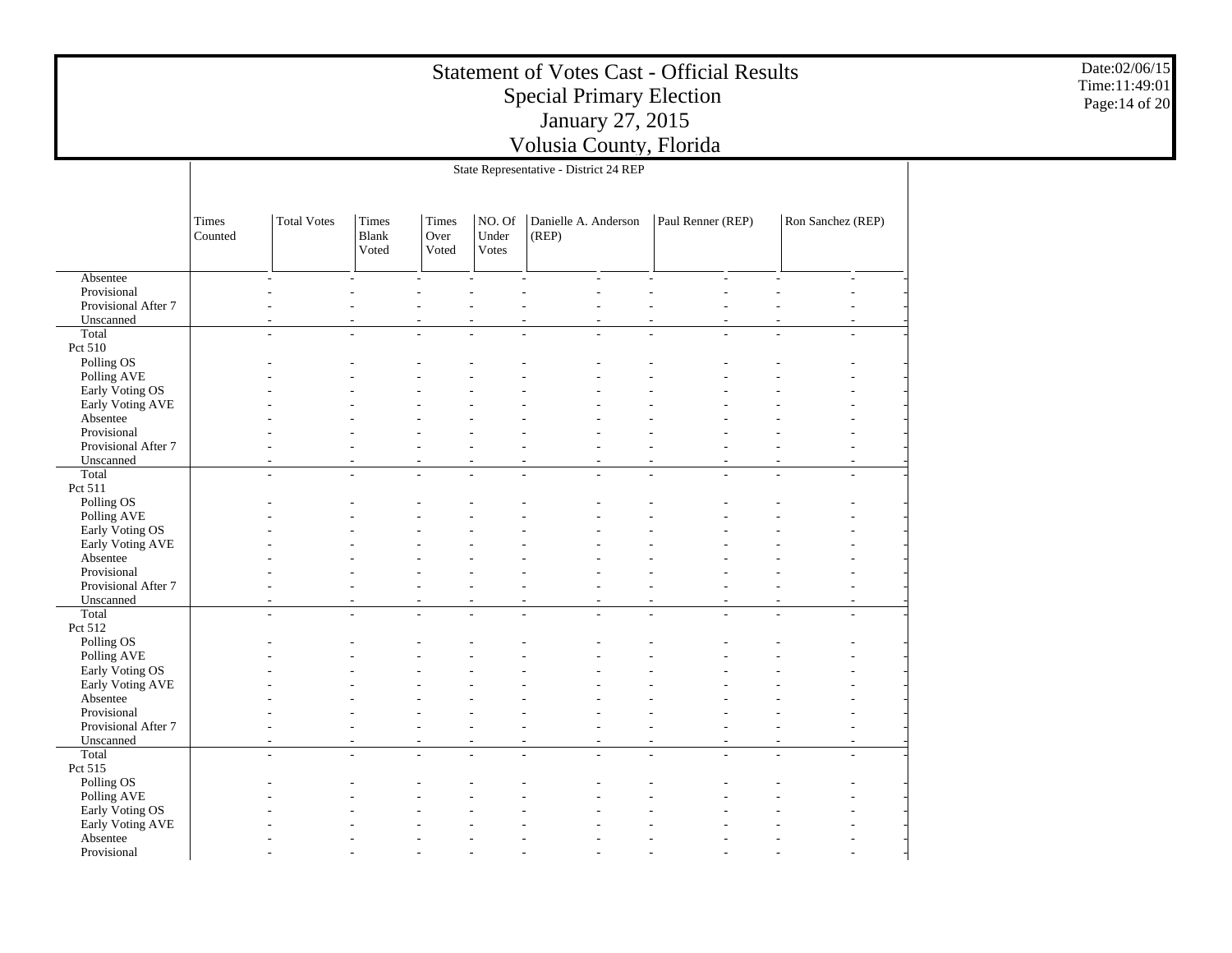|                                    |                  | Date:02/06/15<br>Time:11:49:01<br>Page:15 of 20 |                         |                        |                          |                                        |                   |                   |  |
|------------------------------------|------------------|-------------------------------------------------|-------------------------|------------------------|--------------------------|----------------------------------------|-------------------|-------------------|--|
|                                    |                  |                                                 |                         |                        |                          | State Representative - District 24 REP |                   |                   |  |
|                                    | Times<br>Counted | <b>Total Votes</b>                              | Times<br>Blank<br>Voted | Times<br>Over<br>Voted | NO. Of<br>Under<br>Votes | Danielle A. Anderson<br>(REP)          | Paul Renner (REP) | Ron Sanchez (REP) |  |
| Provisional After 7                |                  | $\overline{\phantom{a}}$                        |                         |                        |                          | $\sim$                                 | $\sim$            | $\sim$<br>$\sim$  |  |
| Unscanned                          |                  |                                                 |                         |                        |                          |                                        |                   |                   |  |
| Total<br>Pct 516                   |                  |                                                 |                         |                        |                          |                                        |                   |                   |  |
| Polling OS                         |                  |                                                 |                         |                        |                          |                                        |                   |                   |  |
| Polling AVE                        |                  |                                                 |                         |                        |                          |                                        |                   |                   |  |
| Early Voting OS                    |                  |                                                 |                         |                        |                          |                                        |                   |                   |  |
| Early Voting AVE                   |                  |                                                 |                         |                        |                          |                                        |                   |                   |  |
| Absentee                           |                  |                                                 |                         |                        |                          |                                        |                   |                   |  |
| Provisional                        |                  |                                                 |                         |                        |                          |                                        |                   |                   |  |
| Provisional After 7                |                  |                                                 |                         |                        |                          |                                        |                   |                   |  |
| Unscanned<br>Total                 |                  |                                                 |                         |                        |                          |                                        |                   |                   |  |
| Pct 517                            |                  |                                                 |                         |                        |                          |                                        |                   |                   |  |
| Polling OS                         |                  |                                                 |                         |                        |                          |                                        |                   |                   |  |
| Polling AVE                        |                  |                                                 |                         |                        |                          |                                        |                   |                   |  |
| Early Voting OS                    |                  |                                                 |                         |                        |                          |                                        |                   |                   |  |
| Early Voting AVE                   |                  |                                                 |                         |                        |                          |                                        |                   |                   |  |
| Absentee                           |                  |                                                 |                         |                        |                          |                                        |                   |                   |  |
| Provisional                        |                  |                                                 |                         |                        |                          |                                        |                   |                   |  |
| Provisional After 7<br>Unscanned   |                  |                                                 |                         |                        |                          |                                        |                   |                   |  |
| Total                              |                  |                                                 |                         |                        |                          |                                        |                   |                   |  |
| Pct 519                            |                  |                                                 |                         |                        |                          |                                        |                   |                   |  |
| Polling OS                         |                  |                                                 |                         |                        |                          |                                        |                   |                   |  |
| Polling AVE                        |                  |                                                 |                         |                        |                          |                                        |                   |                   |  |
| Early Voting OS                    |                  |                                                 |                         |                        |                          |                                        |                   |                   |  |
| Early Voting AVE                   |                  |                                                 |                         |                        |                          |                                        |                   |                   |  |
| Absentee                           |                  |                                                 |                         |                        |                          |                                        |                   |                   |  |
| Provisional<br>Provisional After 7 |                  |                                                 |                         |                        |                          |                                        |                   |                   |  |
| Unscanned                          |                  |                                                 |                         |                        |                          |                                        |                   |                   |  |
| Total                              |                  |                                                 |                         |                        |                          |                                        |                   |                   |  |
| Pct 521                            |                  |                                                 |                         |                        |                          |                                        |                   |                   |  |
| Polling OS                         |                  |                                                 |                         |                        |                          |                                        |                   |                   |  |
| Polling AVE                        |                  |                                                 |                         |                        |                          |                                        |                   |                   |  |
| Early Voting OS                    |                  |                                                 |                         |                        |                          |                                        |                   |                   |  |
| Early Voting AVE                   |                  |                                                 |                         |                        |                          |                                        |                   |                   |  |
| Absentee<br>Provisional            |                  |                                                 |                         |                        |                          |                                        |                   |                   |  |
| Provisional After 7                |                  |                                                 |                         |                        |                          |                                        |                   |                   |  |
| Unscanned                          |                  |                                                 |                         |                        |                          |                                        |                   |                   |  |
|                                    |                  |                                                 |                         |                        |                          |                                        |                   |                   |  |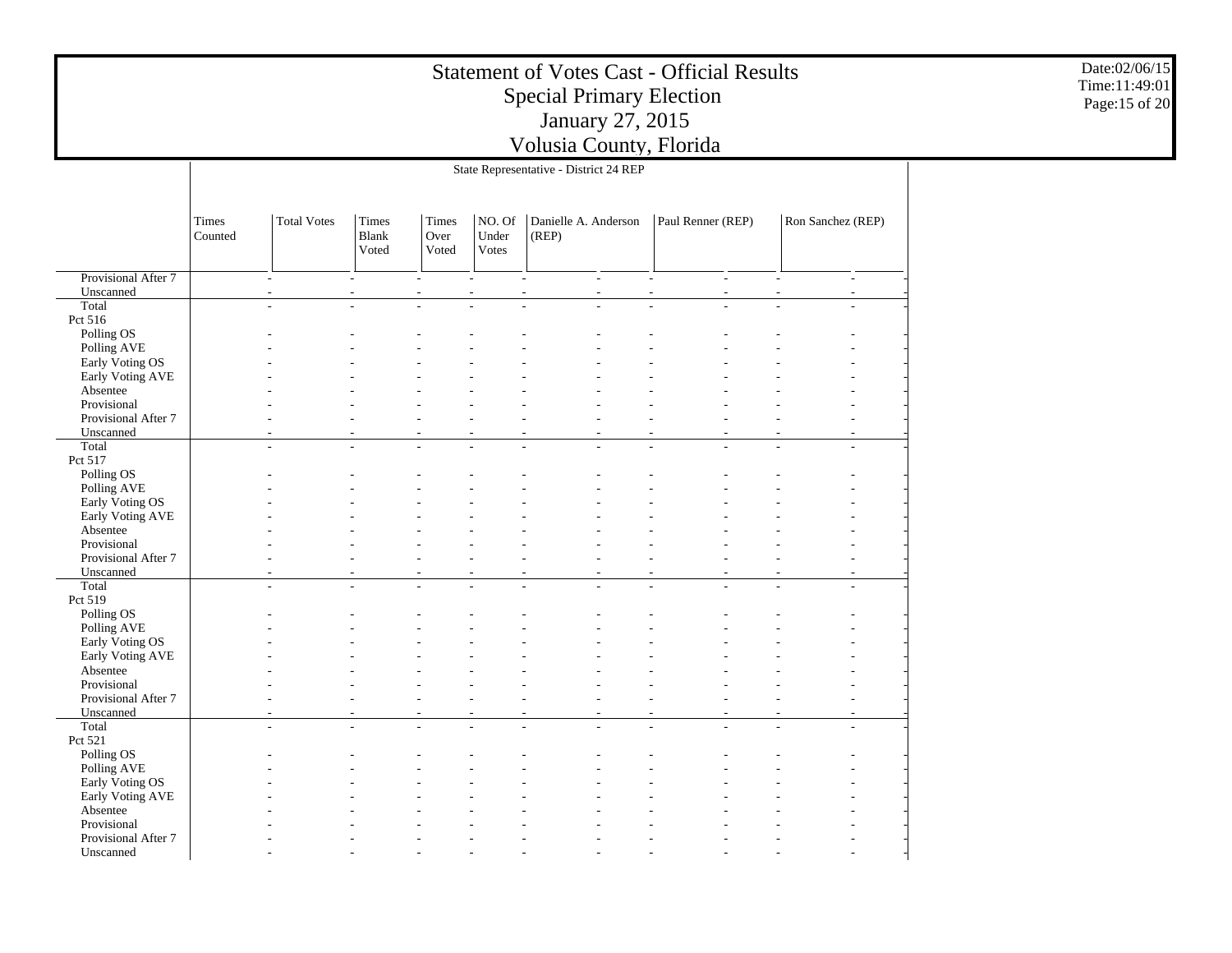|                                     |                  |                    |                                       |                        |                          | <b>Statement of Votes Cast - Official Results</b><br><b>Special Primary Election</b><br>January 27, 2015<br>Volusia County, Florida |                   |                   | Date:02/06/15<br>Time:11:49:01<br>Page:16 of 20 |
|-------------------------------------|------------------|--------------------|---------------------------------------|------------------------|--------------------------|-------------------------------------------------------------------------------------------------------------------------------------|-------------------|-------------------|-------------------------------------------------|
|                                     |                  |                    |                                       |                        |                          | State Representative - District 24 REP                                                                                              |                   |                   |                                                 |
|                                     |                  |                    |                                       |                        |                          |                                                                                                                                     |                   |                   |                                                 |
|                                     | Times<br>Counted | <b>Total Votes</b> | <b>Times</b><br><b>Blank</b><br>Voted | Times<br>Over<br>Voted | NO. Of<br>Under<br>Votes | Danielle A. Anderson<br>(REP)                                                                                                       | Paul Renner (REP) | Ron Sanchez (REP) |                                                 |
| Total                               |                  | $\overline{a}$     |                                       |                        |                          | $\overline{a}$<br>$\sim$                                                                                                            |                   |                   |                                                 |
| Pct 522                             |                  |                    |                                       |                        |                          |                                                                                                                                     |                   |                   |                                                 |
| Polling OS                          |                  |                    |                                       |                        |                          |                                                                                                                                     |                   |                   |                                                 |
| Polling AVE                         |                  |                    |                                       |                        |                          |                                                                                                                                     |                   |                   |                                                 |
| Early Voting OS<br>Early Voting AVE |                  |                    |                                       |                        |                          |                                                                                                                                     |                   |                   |                                                 |
| Absentee                            |                  |                    |                                       |                        |                          |                                                                                                                                     |                   |                   |                                                 |
| Provisional                         |                  |                    |                                       |                        |                          |                                                                                                                                     |                   |                   |                                                 |
| Provisional After 7                 |                  |                    |                                       |                        |                          |                                                                                                                                     |                   |                   |                                                 |
| Unscanned                           |                  |                    |                                       |                        |                          |                                                                                                                                     |                   |                   |                                                 |
| Total                               |                  |                    |                                       |                        |                          |                                                                                                                                     |                   |                   |                                                 |
| Pct 523                             |                  |                    |                                       |                        |                          |                                                                                                                                     |                   |                   |                                                 |
| Polling OS                          |                  |                    |                                       |                        |                          |                                                                                                                                     |                   |                   |                                                 |
| Polling AVE<br>Early Voting OS      |                  |                    |                                       |                        |                          |                                                                                                                                     |                   |                   |                                                 |
| Early Voting AVE                    |                  |                    |                                       |                        |                          |                                                                                                                                     |                   |                   |                                                 |
| Absentee                            |                  |                    |                                       |                        |                          |                                                                                                                                     |                   |                   |                                                 |
| Provisional                         |                  |                    |                                       |                        |                          |                                                                                                                                     |                   |                   |                                                 |
| Provisional After 7                 |                  |                    |                                       |                        |                          |                                                                                                                                     |                   |                   |                                                 |
| Unscanned                           |                  |                    |                                       |                        |                          |                                                                                                                                     |                   |                   |                                                 |
| Total                               |                  |                    |                                       |                        |                          |                                                                                                                                     |                   |                   |                                                 |
| Pct 526                             |                  |                    |                                       |                        |                          |                                                                                                                                     |                   |                   |                                                 |
| Polling OS                          |                  |                    |                                       |                        |                          |                                                                                                                                     |                   |                   |                                                 |
| Polling AVE<br>Early Voting OS      |                  |                    |                                       |                        |                          |                                                                                                                                     |                   |                   |                                                 |
| Early Voting AVE                    |                  |                    |                                       |                        |                          |                                                                                                                                     |                   |                   |                                                 |
| Absentee                            |                  |                    |                                       |                        |                          |                                                                                                                                     |                   |                   |                                                 |
| Provisional                         |                  |                    |                                       |                        |                          |                                                                                                                                     |                   |                   |                                                 |
| Provisional After 7                 |                  |                    |                                       |                        |                          |                                                                                                                                     |                   |                   |                                                 |
| Unscanned                           |                  |                    |                                       |                        |                          |                                                                                                                                     |                   |                   |                                                 |
| Total                               |                  |                    |                                       |                        |                          |                                                                                                                                     |                   |                   |                                                 |
| Pct 527                             |                  |                    |                                       |                        |                          |                                                                                                                                     |                   |                   |                                                 |
| Polling OS<br>Polling AVE           |                  |                    |                                       |                        |                          |                                                                                                                                     |                   |                   |                                                 |
| Early Voting OS                     |                  |                    |                                       |                        |                          |                                                                                                                                     |                   |                   |                                                 |
| Early Voting AVE                    |                  |                    |                                       |                        |                          |                                                                                                                                     |                   |                   |                                                 |
| Absentee                            |                  |                    |                                       |                        |                          |                                                                                                                                     |                   |                   |                                                 |
| Provisional                         |                  |                    |                                       |                        |                          |                                                                                                                                     |                   |                   |                                                 |
| Provisional After 7                 |                  |                    |                                       |                        |                          |                                                                                                                                     |                   |                   |                                                 |
| Unscanned                           |                  |                    |                                       |                        |                          |                                                                                                                                     |                   |                   |                                                 |
| Total                               |                  |                    |                                       |                        |                          |                                                                                                                                     |                   |                   |                                                 |
| Pct 528                             |                  |                    |                                       |                        |                          |                                                                                                                                     |                   |                   |                                                 |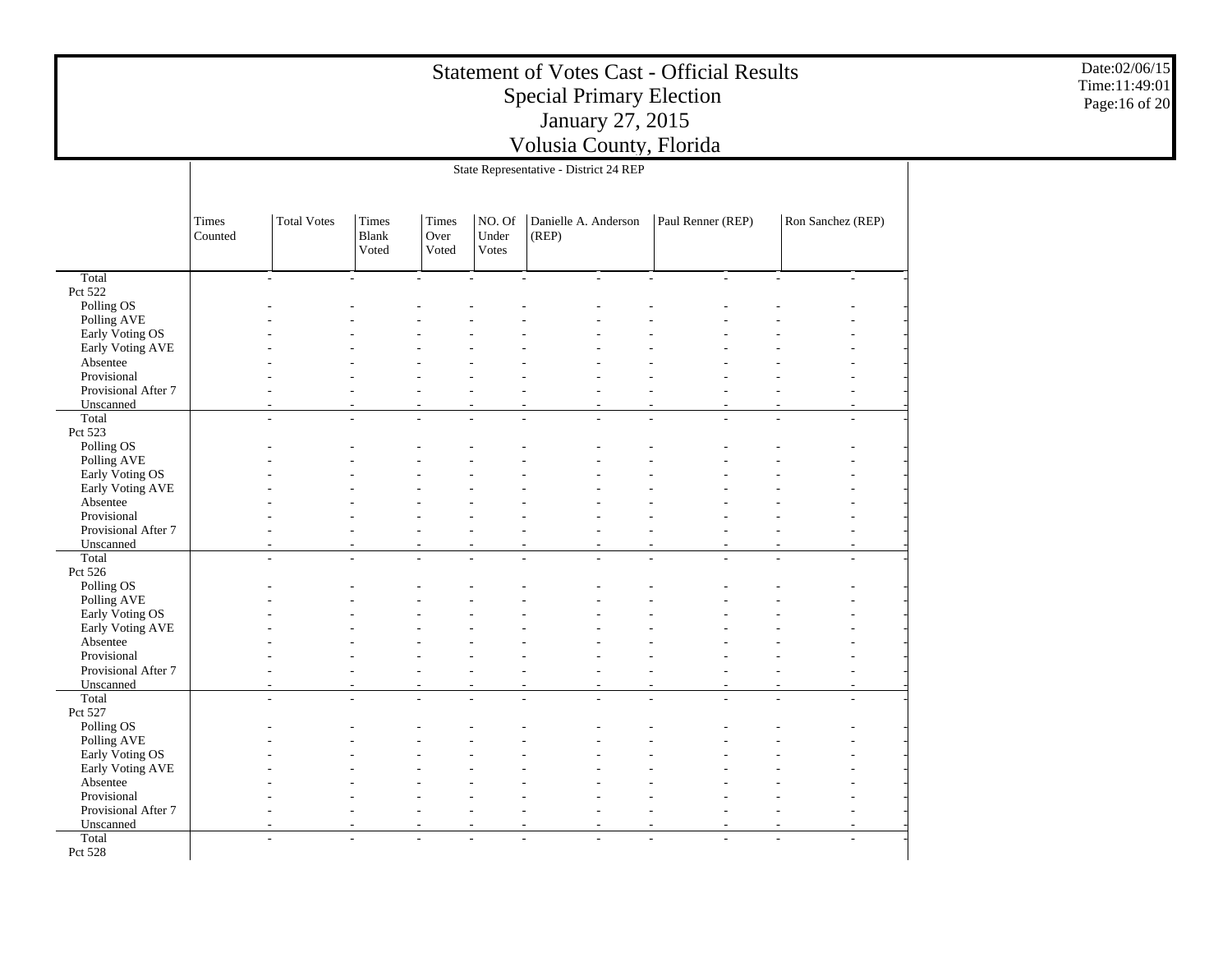|                                                                                 |                  | Date:02/06/15<br>Time:11:49:01<br>Page: 17 of 20                        |                                                                     |                                                                          |                                                                                |                                                                                                                                        |                  |                                                                             |                 |                                                                          |                 |  |  |
|---------------------------------------------------------------------------------|------------------|-------------------------------------------------------------------------|---------------------------------------------------------------------|--------------------------------------------------------------------------|--------------------------------------------------------------------------------|----------------------------------------------------------------------------------------------------------------------------------------|------------------|-----------------------------------------------------------------------------|-----------------|--------------------------------------------------------------------------|-----------------|--|--|
|                                                                                 |                  |                                                                         |                                                                     |                                                                          |                                                                                | State Representative - District 24 REP                                                                                                 |                  |                                                                             |                 |                                                                          |                 |  |  |
|                                                                                 | Times<br>Counted | <b>Total Votes</b>                                                      | <b>Times</b><br><b>Blank</b><br>Voted                               | Times<br>Over<br>Voted                                                   | NO. Of<br>Under<br>Votes                                                       | Danielle A. Anderson<br>(REP)                                                                                                          |                  | Paul Renner (REP)                                                           |                 | Ron Sanchez (REP)                                                        |                 |  |  |
| Polling OS<br>Polling AVE<br>Early Voting OS<br>Early Voting AVE<br>Absentee    |                  |                                                                         |                                                                     |                                                                          |                                                                                |                                                                                                                                        |                  |                                                                             |                 |                                                                          |                 |  |  |
| Provisional<br>Provisional After 7<br>Unscanned<br>Total<br>Pct 529             |                  | ÷                                                                       |                                                                     |                                                                          |                                                                                |                                                                                                                                        |                  |                                                                             |                 |                                                                          |                 |  |  |
| Polling OS<br>Polling AVE<br>Early Voting OS<br>Early Voting AVE                |                  |                                                                         |                                                                     |                                                                          |                                                                                |                                                                                                                                        |                  |                                                                             |                 |                                                                          |                 |  |  |
| Absentee<br>Provisional<br>Provisional After 7<br>Unscanned<br>Total            |                  | L.                                                                      |                                                                     |                                                                          |                                                                                |                                                                                                                                        |                  |                                                                             |                 |                                                                          |                 |  |  |
| Pct 530<br>Polling OS<br>Polling AVE<br>Early Voting OS                         |                  |                                                                         |                                                                     |                                                                          |                                                                                |                                                                                                                                        |                  |                                                                             |                 |                                                                          |                 |  |  |
| Early Voting AVE<br>Absentee<br>Provisional<br>Provisional After 7<br>Unscanned |                  |                                                                         |                                                                     | $\overline{\phantom{a}}$                                                 | $\sim$                                                                         |                                                                                                                                        |                  |                                                                             |                 |                                                                          |                 |  |  |
| Total<br>Pct 532<br>Polling OS                                                  |                  | $\overline{a}$<br>146                                                   | $\sim$<br>138                                                       | $\sim$<br>8                                                              | $\mathbf{0}$                                                                   | $\sim$<br>$\sim$<br>$\boldsymbol{0}$<br>6                                                                                              | 4.35%            | 115                                                                         | 83.33%          | $\sim$<br>17                                                             | 12.32%          |  |  |
| Polling AVE<br>Early Voting OS<br>Early Voting AVE<br>Absentee<br>Provisional   |                  | $\mathbf{0}$<br>$\overline{2}$<br>$\overline{0}$<br>160<br>$\mathbf{0}$ | $\mathbf{0}$<br>$\overline{2}$<br>$\overline{0}$<br>140<br>$\theta$ | $\boldsymbol{0}$<br>$\mathbf{0}$<br>$\overline{0}$<br>20<br>$\mathbf{0}$ | $\overline{0}$<br>$\boldsymbol{0}$<br>$\Omega$<br>$\boldsymbol{0}$<br>$\theta$ | $\boldsymbol{0}$<br>$\boldsymbol{0}$<br>$\overline{2}$<br>0<br>$\overline{0}$<br>$\theta$<br>0<br>11<br>$\overline{0}$<br>$\mathbf{0}$ | 100.00%<br>7.86% | $\boldsymbol{0}$<br>$\mathbf{0}$<br>$\boldsymbol{0}$<br>103<br>$\mathbf{0}$ | 0.00%<br>73.57% | $\boldsymbol{0}$<br>$\boldsymbol{0}$<br>$\theta$<br>26<br>$\overline{0}$ | 0.00%<br>18.57% |  |  |
| Provisional After 7<br>Unscanned<br>Total                                       |                  | $\mathbf{0}$<br>$\overline{0}$<br>308                                   | $\mathbf{0}$<br>$\mathbf{0}$<br>280                                 | $\mathbf{0}$<br>$\overline{0}$<br>$28\,$                                 | $\boldsymbol{0}$<br>$\overline{0}$<br>$\overline{0}$                           | $\boldsymbol{0}$<br>$\mathbf{0}$<br>$\overline{0}$<br>$\theta$<br>$\overline{0}$<br>19                                                 | 6.79%            | $\boldsymbol{0}$<br>$\overline{0}$<br>218                                   | 77.86%          | $\mathbf{0}$<br>$\overline{0}$<br>43                                     | 15.36%          |  |  |
| Pct 602<br>Polling OS<br>Polling AVE                                            |                  | ٠<br>$\sim$                                                             | $\sim$                                                              | $\sim$                                                                   | $\sim$                                                                         | $\sim$                                                                                                                                 | $\sim$           |                                                                             | $\sim$          | $\overline{a}$<br>$\overline{\phantom{a}}$                               |                 |  |  |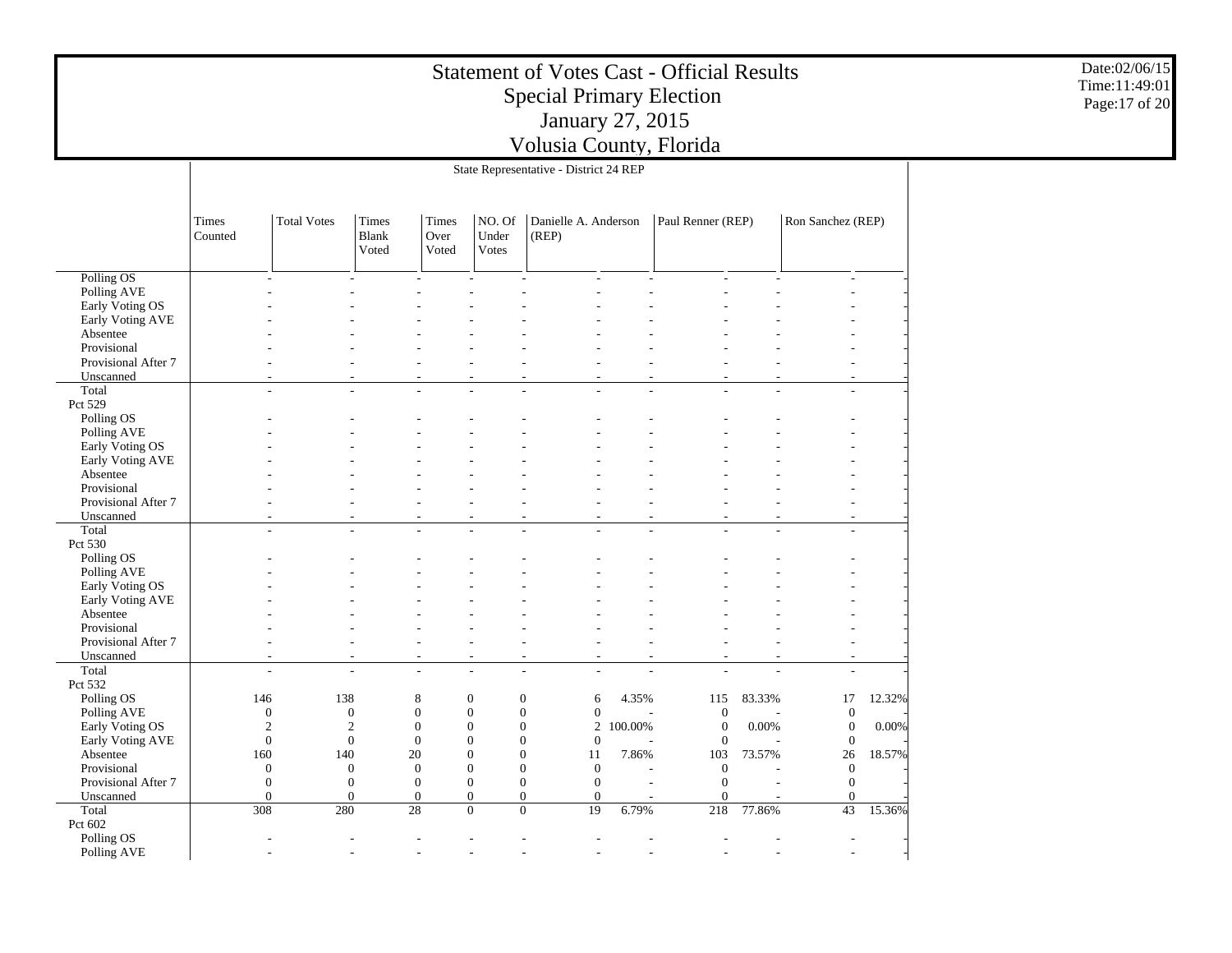|                                    |                  | Date:02/06/15<br>Time:11:49:01<br>Page: 18 of 20 |                          |                                    |                          |                                                      |                                                      |                                                      |  |
|------------------------------------|------------------|--------------------------------------------------|--------------------------|------------------------------------|--------------------------|------------------------------------------------------|------------------------------------------------------|------------------------------------------------------|--|
|                                    |                  |                                                  |                          |                                    |                          | State Representative - District 24 REP               |                                                      |                                                      |  |
|                                    | Times<br>Counted | <b>Total Votes</b>                               |                          |                                    |                          |                                                      |                                                      |                                                      |  |
| Early Voting OS                    |                  | ÷,                                               |                          |                                    |                          | $\sim$                                               |                                                      |                                                      |  |
| Early Voting AVE<br>Absentee       |                  |                                                  |                          |                                    |                          |                                                      |                                                      |                                                      |  |
| Provisional                        |                  |                                                  |                          |                                    |                          |                                                      |                                                      |                                                      |  |
| Provisional After 7                |                  |                                                  |                          |                                    |                          |                                                      |                                                      |                                                      |  |
| Unscanned<br>Total                 |                  | ٠                                                |                          |                                    |                          |                                                      |                                                      |                                                      |  |
| Pct 603                            |                  |                                                  |                          |                                    |                          |                                                      |                                                      |                                                      |  |
| Polling OS                         |                  |                                                  |                          |                                    |                          |                                                      |                                                      |                                                      |  |
| Polling AVE<br>Early Voting OS     |                  |                                                  |                          |                                    |                          |                                                      |                                                      |                                                      |  |
| Early Voting AVE                   |                  |                                                  |                          |                                    |                          |                                                      |                                                      |                                                      |  |
| Absentee                           |                  |                                                  |                          |                                    |                          |                                                      |                                                      |                                                      |  |
| Provisional<br>Provisional After 7 |                  |                                                  |                          |                                    |                          |                                                      |                                                      |                                                      |  |
| Unscanned                          |                  |                                                  |                          |                                    |                          |                                                      |                                                      |                                                      |  |
| Total                              |                  | $\overline{\phantom{a}}$                         | $\overline{a}$           | $\overline{a}$                     |                          | $\overline{a}$                                       |                                                      |                                                      |  |
| Pct 607                            |                  |                                                  |                          |                                    |                          |                                                      |                                                      |                                                      |  |
| Polling OS<br>Polling AVE          |                  |                                                  |                          |                                    |                          |                                                      |                                                      |                                                      |  |
| Early Voting OS                    |                  |                                                  |                          |                                    |                          |                                                      |                                                      |                                                      |  |
| Early Voting AVE                   |                  |                                                  |                          |                                    |                          |                                                      |                                                      |                                                      |  |
| Absentee<br>Provisional            |                  |                                                  |                          |                                    |                          |                                                      |                                                      |                                                      |  |
| Provisional After 7                |                  |                                                  |                          |                                    |                          |                                                      |                                                      |                                                      |  |
| Unscanned                          |                  |                                                  |                          | ٠                                  |                          |                                                      |                                                      |                                                      |  |
| Total<br>Pct 614                   |                  | L,                                               |                          | $\overline{a}$                     |                          |                                                      |                                                      |                                                      |  |
| Polling OS                         |                  |                                                  |                          |                                    |                          |                                                      |                                                      |                                                      |  |
| Polling AVE                        |                  |                                                  |                          |                                    |                          |                                                      |                                                      |                                                      |  |
| Early Voting OS                    |                  |                                                  |                          |                                    |                          |                                                      |                                                      |                                                      |  |
| Early Voting AVE<br>Absentee       |                  |                                                  |                          |                                    |                          |                                                      |                                                      |                                                      |  |
| Provisional                        |                  |                                                  |                          |                                    |                          |                                                      |                                                      |                                                      |  |
| Provisional After 7                |                  | $\overline{a}$                                   | $\overline{\phantom{a}}$ | $\overline{\phantom{a}}$           | $\overline{\phantom{a}}$ | $\overline{\phantom{a}}$<br>$\overline{\phantom{a}}$ | $\overline{\phantom{a}}$<br>$\overline{\phantom{a}}$ | $\overline{\phantom{a}}$<br>$\overline{\phantom{a}}$ |  |
| Unscanned<br>Total                 |                  | $\overline{\phantom{a}}$<br>$\sim$               | $\sim$                   | $\overline{\phantom{a}}$<br>$\sim$ | $\overline{\phantom{a}}$ | $\overline{\phantom{a}}$                             | $\overline{\phantom{a}}$<br>$\sim$                   | $\overline{\phantom{a}}$<br>$\overline{\phantom{a}}$ |  |
| Pct 619                            |                  |                                                  |                          |                                    |                          |                                                      |                                                      |                                                      |  |
| Polling OS                         |                  |                                                  |                          |                                    |                          |                                                      |                                                      |                                                      |  |
| Polling AVE<br>Early Voting OS     |                  |                                                  |                          |                                    |                          |                                                      |                                                      |                                                      |  |
| Early Voting AVE                   |                  |                                                  |                          |                                    |                          |                                                      |                                                      |                                                      |  |
|                                    |                  |                                                  |                          |                                    |                          |                                                      |                                                      |                                                      |  |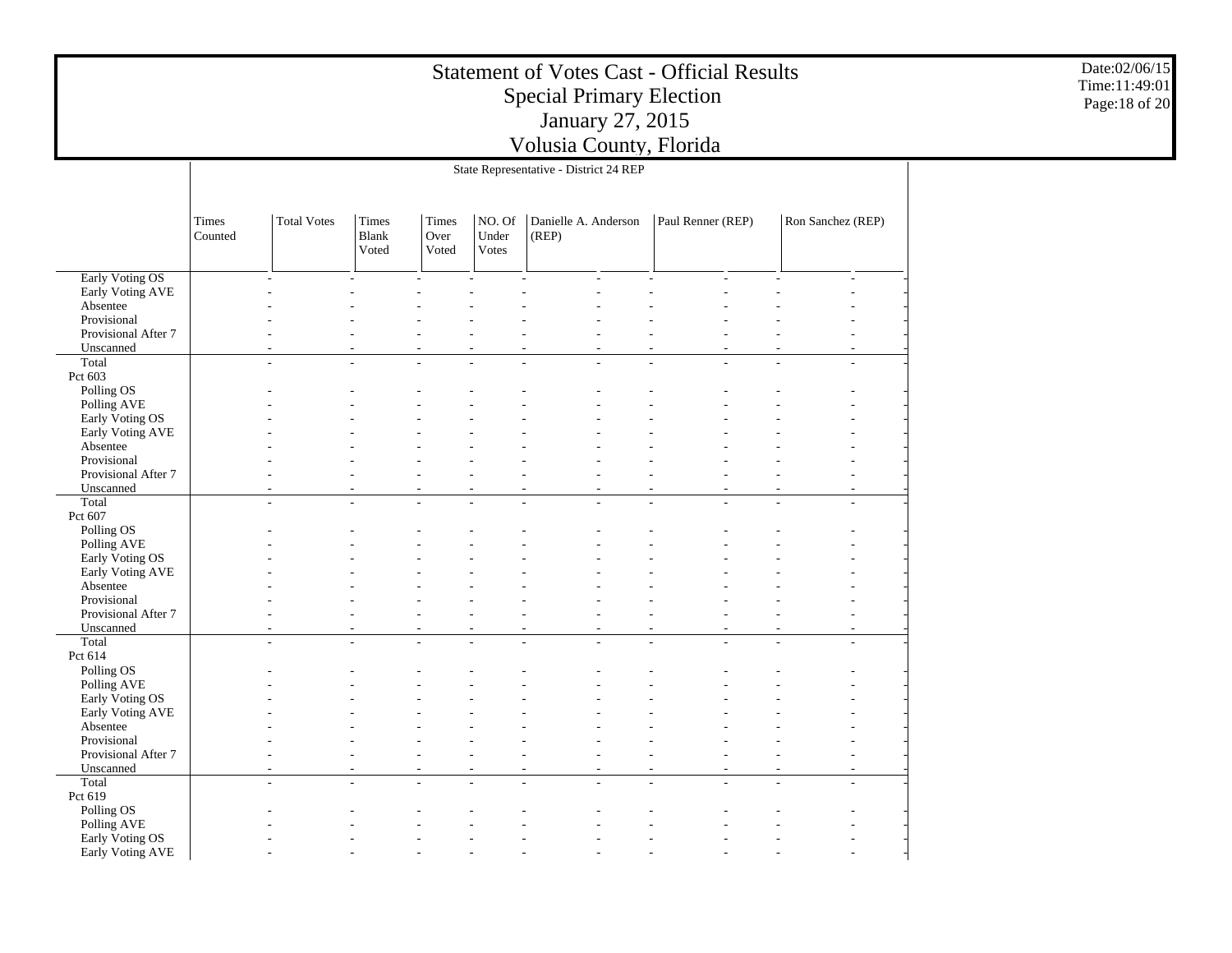|                                    |                  | Date:02/06/15<br>Time:11:49:01<br>Page: 19 of 20 |                                       |                              |                          |                                                                   |        |                   |           |                              |        |  |
|------------------------------------|------------------|--------------------------------------------------|---------------------------------------|------------------------------|--------------------------|-------------------------------------------------------------------|--------|-------------------|-----------|------------------------------|--------|--|
|                                    |                  |                                                  |                                       |                              |                          | Volusia County, Florida<br>State Representative - District 24 REP |        |                   |           |                              |        |  |
|                                    |                  |                                                  |                                       |                              |                          |                                                                   |        |                   |           |                              |        |  |
|                                    | Times<br>Counted | <b>Total Votes</b>                               | <b>Times</b><br><b>Blank</b><br>Voted | Times<br>Over<br>Voted       | NO. Of<br>Under<br>Votes | Danielle A. Anderson<br>(REP)                                     |        | Paul Renner (REP) |           | Ron Sanchez (REP)            |        |  |
| Absentee                           |                  |                                                  |                                       |                              |                          |                                                                   |        |                   |           |                              |        |  |
| Provisional                        |                  |                                                  |                                       |                              |                          |                                                                   |        |                   |           |                              |        |  |
| Provisional After 7                |                  |                                                  |                                       |                              |                          |                                                                   |        |                   |           |                              |        |  |
| Unscanned<br>Total                 |                  | ÷                                                |                                       | $\sim$                       |                          | $\sim$                                                            |        |                   |           | $\sim$                       |        |  |
| Pct 620                            |                  |                                                  |                                       |                              |                          |                                                                   |        |                   |           |                              |        |  |
| Polling OS                         |                  |                                                  |                                       |                              |                          |                                                                   |        |                   |           |                              |        |  |
| Polling AVE                        |                  |                                                  |                                       |                              |                          |                                                                   |        |                   |           |                              |        |  |
| Early Voting OS                    |                  |                                                  |                                       |                              |                          |                                                                   |        |                   |           |                              |        |  |
| Early Voting AVE                   |                  |                                                  |                                       |                              |                          |                                                                   |        |                   |           |                              |        |  |
| Absentee                           |                  |                                                  |                                       |                              |                          |                                                                   |        |                   |           |                              |        |  |
| Provisional<br>Provisional After 7 |                  |                                                  |                                       |                              |                          |                                                                   |        |                   |           |                              |        |  |
| Unscanned                          |                  |                                                  |                                       |                              |                          |                                                                   |        |                   |           |                              |        |  |
| Total                              |                  |                                                  |                                       |                              |                          |                                                                   |        |                   |           |                              |        |  |
| Pct 621                            |                  |                                                  |                                       |                              |                          |                                                                   |        |                   |           |                              |        |  |
| Polling OS                         |                  |                                                  |                                       |                              |                          |                                                                   |        |                   |           |                              |        |  |
| Polling AVE                        |                  |                                                  |                                       |                              |                          |                                                                   |        |                   |           |                              |        |  |
| Early Voting OS                    |                  |                                                  |                                       |                              |                          |                                                                   |        |                   |           |                              |        |  |
| Early Voting AVE                   |                  |                                                  |                                       |                              |                          |                                                                   |        |                   |           |                              |        |  |
| Absentee<br>Provisional            |                  |                                                  |                                       |                              |                          |                                                                   |        |                   |           |                              |        |  |
| Provisional After 7                |                  |                                                  |                                       |                              |                          |                                                                   |        |                   |           |                              |        |  |
| Unscanned                          |                  |                                                  |                                       |                              |                          |                                                                   |        |                   |           |                              |        |  |
| Total                              |                  | $\sim$                                           |                                       | $\overline{\phantom{a}}$     |                          |                                                                   |        |                   |           | $\sim$                       |        |  |
| Pct 623                            |                  |                                                  |                                       |                              |                          |                                                                   |        |                   |           |                              |        |  |
| Polling OS                         |                  |                                                  |                                       |                              |                          |                                                                   |        |                   |           |                              |        |  |
| Polling AVE                        |                  |                                                  |                                       |                              |                          |                                                                   |        |                   |           |                              |        |  |
| Early Voting OS                    |                  |                                                  |                                       |                              |                          |                                                                   |        |                   |           |                              |        |  |
| Early Voting AVE<br>Absentee       |                  |                                                  |                                       |                              |                          |                                                                   |        |                   |           |                              |        |  |
| Provisional                        |                  |                                                  |                                       |                              |                          |                                                                   |        |                   |           |                              |        |  |
| Provisional After 7                |                  |                                                  |                                       |                              |                          |                                                                   |        |                   |           |                              |        |  |
| Unscanned                          |                  |                                                  |                                       | $\overline{\phantom{a}}$     | $\sim$                   |                                                                   |        |                   |           |                              |        |  |
| Total                              |                  | $\sim$                                           | $\sim$                                | $\sim$                       |                          | ÷                                                                 |        |                   |           | $\overline{a}$               |        |  |
| Total                              |                  |                                                  |                                       |                              |                          |                                                                   |        |                   |           |                              |        |  |
| Polling OS                         |                  | 432                                              | 416                                   | 16                           | $\theta$                 | $\overline{0}$<br>21                                              | 5.05%  | 351               | 84.38%    | 44                           | 10.58% |  |
| Polling AVE                        |                  | $\mathbf{0}$                                     | $\mathbf{0}$                          | $\mathbf{0}$                 | $\boldsymbol{0}$         | $\boldsymbol{0}$<br>$\boldsymbol{0}$                              |        | $\boldsymbol{0}$  |           | $\mathbf{0}$                 |        |  |
| Early Voting OS                    |                  | 5<br>$\mathbf{0}$                                | 5<br>$\boldsymbol{0}$                 | $\mathbf{0}$<br>$\mathbf{0}$ | 0<br>0                   | $\mathbf{0}$<br>2<br>$\mathbf{0}$<br>$\mathbf{0}$                 | 40.00% | 3<br>$\mathbf{0}$ | 60.00%    | $\mathbf{0}$<br>$\mathbf{0}$ | 0.00%  |  |
| Early Voting AVE<br>Absentee       |                  | 856                                              | 786                                   | 70                           | $\overline{0}$           | $\overline{0}$<br>84                                              | 10.69% | 602               | 76.59%    | 100                          | 12.72% |  |
| Provisional                        |                  |                                                  |                                       | $\Omega$                     | $\Omega$                 | $\Omega$<br>$\overline{0}$                                        | 0.00%  |                   | 1 100.00% | $\overline{0}$               | 0.00%  |  |